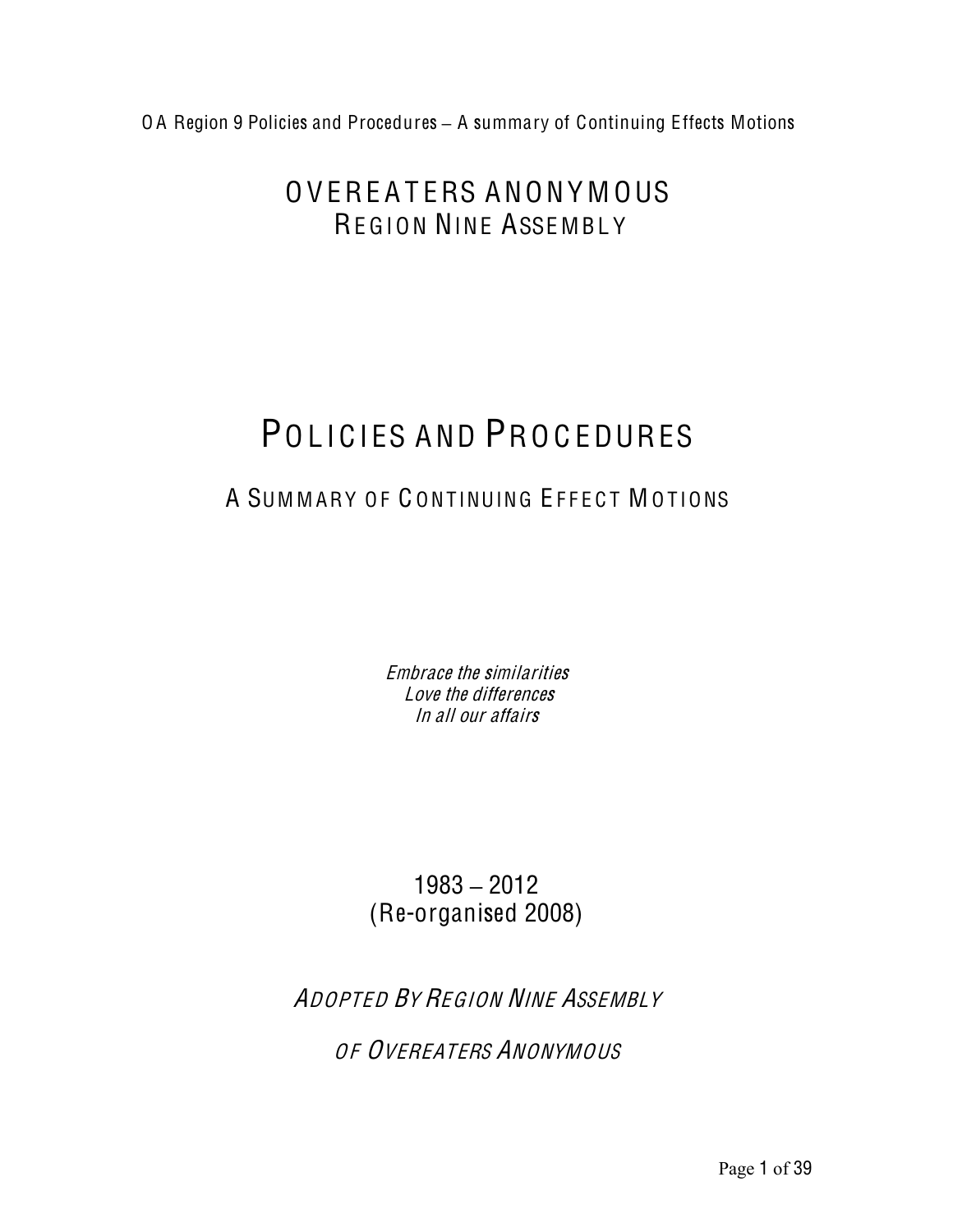# TABLE OF CONTENTS

#### SUMMARY OF SECTIONS OF O V ERE A T ERS ANONY M OUS REGION NINE POLICIES AND PROCEDURES MANUAL A SUMMARY OF CONTINUING EFFECT MOTIONS

Th<sup>e</sup> Region Nin<sup>e</sup> Policie<sup>s</sup> and Procedure<sup>s</sup> Manual i<sup>s</sup> arranged in topic<sup>s</sup> <sup>a</sup><sup>s</sup> follow<sup>s</sup> and th<sup>e</sup> <sup>s</sup>ub-topi<sup>c</sup> <sup>o</sup>f <sup>e</sup>ach <sup>m</sup>otion i<sup>s</sup> <sup>c</sup>apitalized for <sup>e</sup>as<sup>e</sup> <sup>o</sup>f understanding. Thi<sup>s</sup> i<sup>s</sup> the<sup>n</sup> followed by <sup>a</sup> list <sup>o</sup>f <sup>c</sup>ontinuing <sup>e</sup>ffect <sup>m</sup>otion<sup>s</sup> which ar<sup>e</sup> listed in <sup>c</sup>hronological order.

# SECTION PAGE

| $\overline{1}$ |                                                                                                            | $3 - 4$                         |
|----------------|------------------------------------------------------------------------------------------------------------|---------------------------------|
| $\mathbf{H}$   | <b>BOARD POSITIONS AND DUTIES</b>                                                                          | $4 - 7$                         |
| $\mathbf{H}$   | REGION 9 COMMITTEES                                                                                        | 8                               |
| $\mathsf{IV}$  | <b>REGION 9 TRANSLATIONS</b>                                                                               | 9                               |
| $\vee$         | FINANCE AND BUDGET                                                                                         | $9 - 11$                        |
| VI             |                                                                                                            | 12                              |
| VII            | <b>SERVICE BODIES </b>                                                                                     | $12 - 13$                       |
|                | VIII PUBLIC INFORMATION                                                                                    | 13 <sup>°</sup>                 |
|                | IX WORLD SERVICE BUSINESS<br><b>CONFERENCE &amp; WSO</b>                                                   | $13 - 14$                       |
| X              |                                                                                                            | 14                              |
| X <sub>1</sub> |                                                                                                            | $14 - 15$                       |
|                | XII CHRONOLOGICAL LIST OF MOTIONS<br>APPENDIX A - AMENDMENTS/DELETIONS<br>APPENDIX B - ASSEMBLY GUIDELINES | $16 - 30$<br>$31 - 32$<br>33-39 |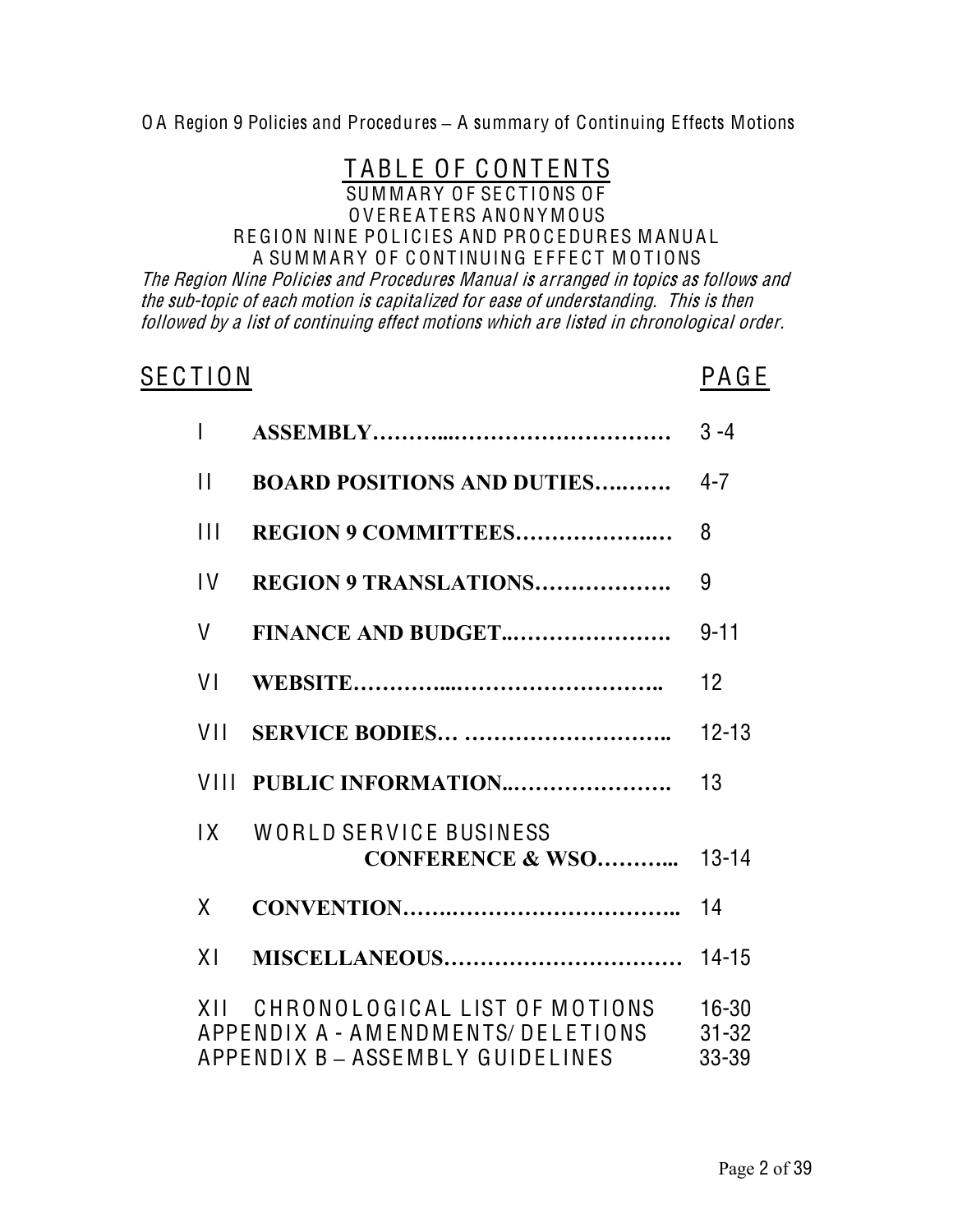### **ASSEMBLY**

#### STATEMENT OF PURPOSE

The primary purpose of the Region 9 Assembly is the same as that of all OA service – to carry the OA message to the still suffering compulsive overeaters, wherever they live and whatever language they speak. In fulfilling our purpose, we should ever strive to achieve worldwide OA unity and common policies among all countries. With love and tolerance as our code, together we can do what we could never do alone. (1983a)

#### DURATION OF ASSEMBLY

That Assembly be extended to two full days. (1989b)

DESCRIPTION

Motion to call the European Service meeting, the R9 European Service meeting agreed (1991m) REGISTRATION FORMS

Move that Region 9 adopts the following forms:

1. Officer and Committee Chairs

2. Delegate Registration. (1995m)

ORIENTATION SESSION

At each Assembly there will be an orientation session. The aim being to give delegates (particularly first time delegates) a general overview of the processes of the Assembly. (1997a)

LOCATION & ELECTION OF ASSEMBLY

The annual Region 9 Assembly will be held within Region Nine. (1999b)

The hosting service body for the regional Assembly and Convention shall be elected two years prior to running the event. (2009b)

REGISTRATION FEE FOR ASSEMBLY

Move to charge 50€/£33 or equivalent registration fee for the Region Nine Assembly, payable upon registration at the Assembly. (2006d)

BYLAWS

That Delegates are asked to bring their own copies of Bylaws to Assembly. (1989a)

REPRESENTATIVE ADDRESSES ON ASSEMBLY MINUTES

Addresses are to be provided on the contact list attached to the assembly minutes. Any person not willing to have their address published, should advise the secretary at the Assembly, who will not publish their address.(1999a)

VITAL LINK

Move to approve the newly revised R9 Vital Link. (2004a)

AUTOMATIC REMOVAL OF OUTDATED POLICIES

Automatically remove outdated or completed Region 9 Assembly policies from the Policies and Procedure manual (2006a)

LIAISON WITH SERVICE BODIES NOT REPRESENTED AT ASSEMBLY

The Assembly will divide up the list of IGs and NSBs not represented at the Assembly amongst the delegates who are in attendance at the assembly. Each delegate will be responsible for undertaking liaison activity with the SB they have adopted. Each delegate will then submit a written report to the Region 9 12th Step Within Committee within 6 months of the Assembly. The 12th Step Within Committee will then log these responses and continue to try to encourage contact with service bodies not represented at assembly (2010a).

ORGANISATION OF THE P&P MANUAL

The P&P shall be organised with a table of contents followed by the various detailed motions in relevant Region 9 topics / sections and then finalised with a list of detailed motions in chronological order. (2008a)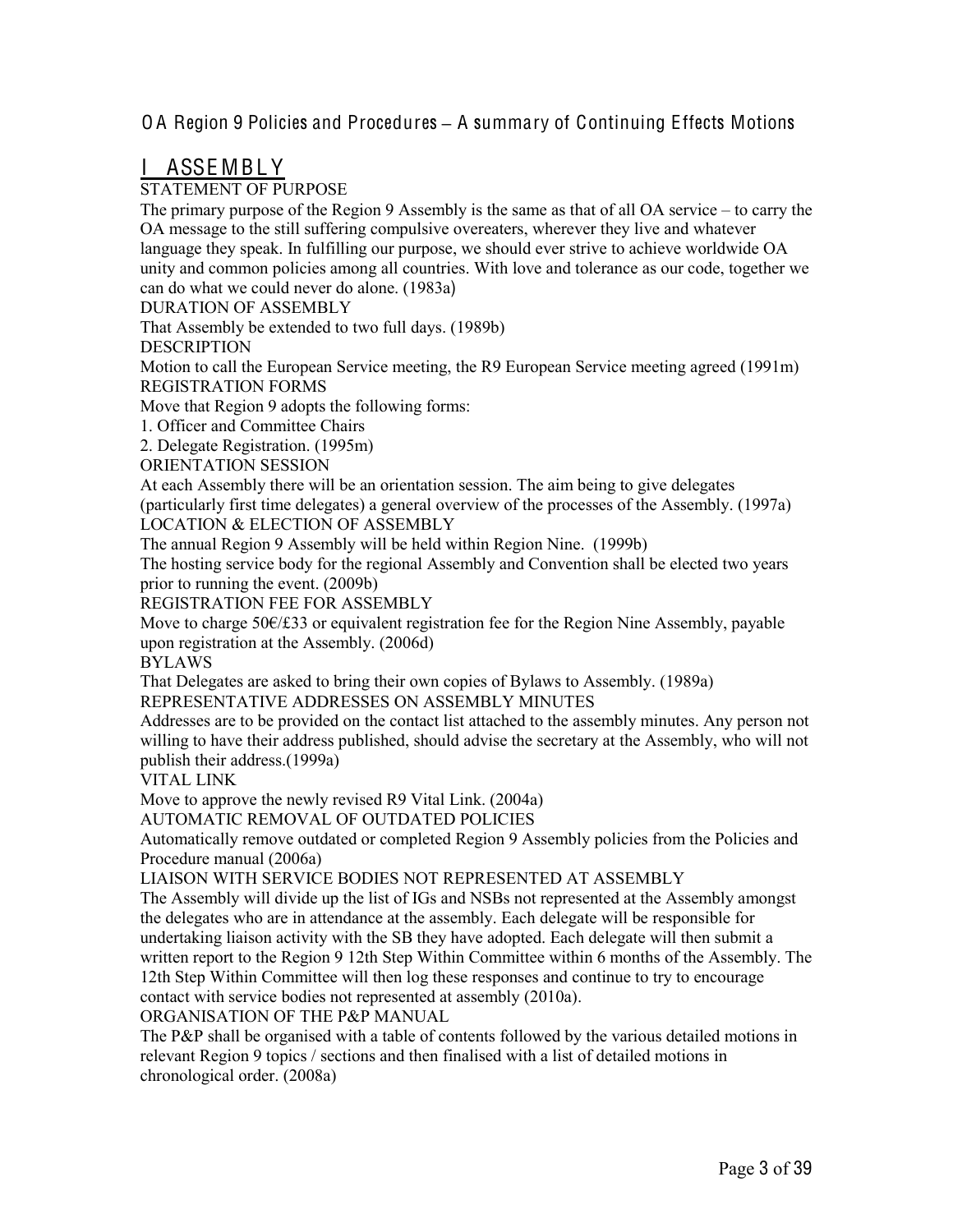#### EMERGENCY NEW BUSINESS

In order to qualify as emergency new business any motion must be:

a) Referring to new business only and not addressing the same issues as other motions brought to the current Assembly;

b) Of an urgent nature so that not considering the motion immediately would be harmful to the welfare of OA as a whole. (2009d)

#### REGISTER OF SERVICE BODIES AND ATTENDANCE TO BE INCLUDED IN ASSEMBLY MATERIALS

The Assembly Materials of Region 9 are to include a register of Region 9 countries with details of Intergroups in each country and the current number of groups, also including details of when the Service Body was represented at Region Assembly. (2010b)

REGION 9 TRANSLATIONS LIST TO BE INCLUDED IN ASSEMBLY MATERIALS. The Assembly Materials of Region 9 are to include a Translations List of Region 9 with details of OA Literature and which languages they have been published in or are being worked on in order for them to be published. (2012n)

ASSEMBLY PROCEDURES AND SUGGESTIONS

To adopt into the Region 9 P  $&$  P Manual the document circulated at 2010 Region 9 Assembly (since amended and updated) entitled "Overeaters Anonymous Region 9 – Assembly Procedures and Suggestions" (2011a).

# II BOARD POSITIONS, AND DUTIES

Move to adopt the following

JOB DESCRIPTIONS FOR BOARD AND COMMITTEE CHAIRS as part of our Regional policy and procedure.

CHAIRPERSON:

The Chairperson is elected by the Region 9 Assembly for a period of two years and fills a variety of duties:

- Chairs the R9 business assemblies, including preparation of the Agenda
- Communicates with the different R9 officers and committees during the year
- Attends functions within the Region, where budget allows
- Represents R9 at the World Service level, including at the WSBC
- Represents R9 in the Board of Trustees Intergroup and Region committee (IGAR)
- Works with the R9 Trustee on some of the issues directly concerning the Region
- Chairs the R9 Board

- Is responsible for ensuring that the Assembly invitation and associated necessary documents are sent to all registered service bodies and officers of Region 9. An Officer Nomination form is sent to each Intergroup and Delegate in an election year

- A bid form for hosting a R9 Assembly to Intergroups and Delegates on election year

- Facilitate Service, Traditions and Concepts (STC) workshops when and where possible within Region 9 (2012r)

TREASURER:

The Treasurer is elected by the Region 9 Assembly for a period of two years and fills a variety of duties:

- Chairs R9's Budget and Finance committee
- Prepares an annual budget for approval of the assembly
- Maintains records of all Income and expenses incurred by the different activities in the Region
- Provide an annual report of all contributions received, as well as income and expenses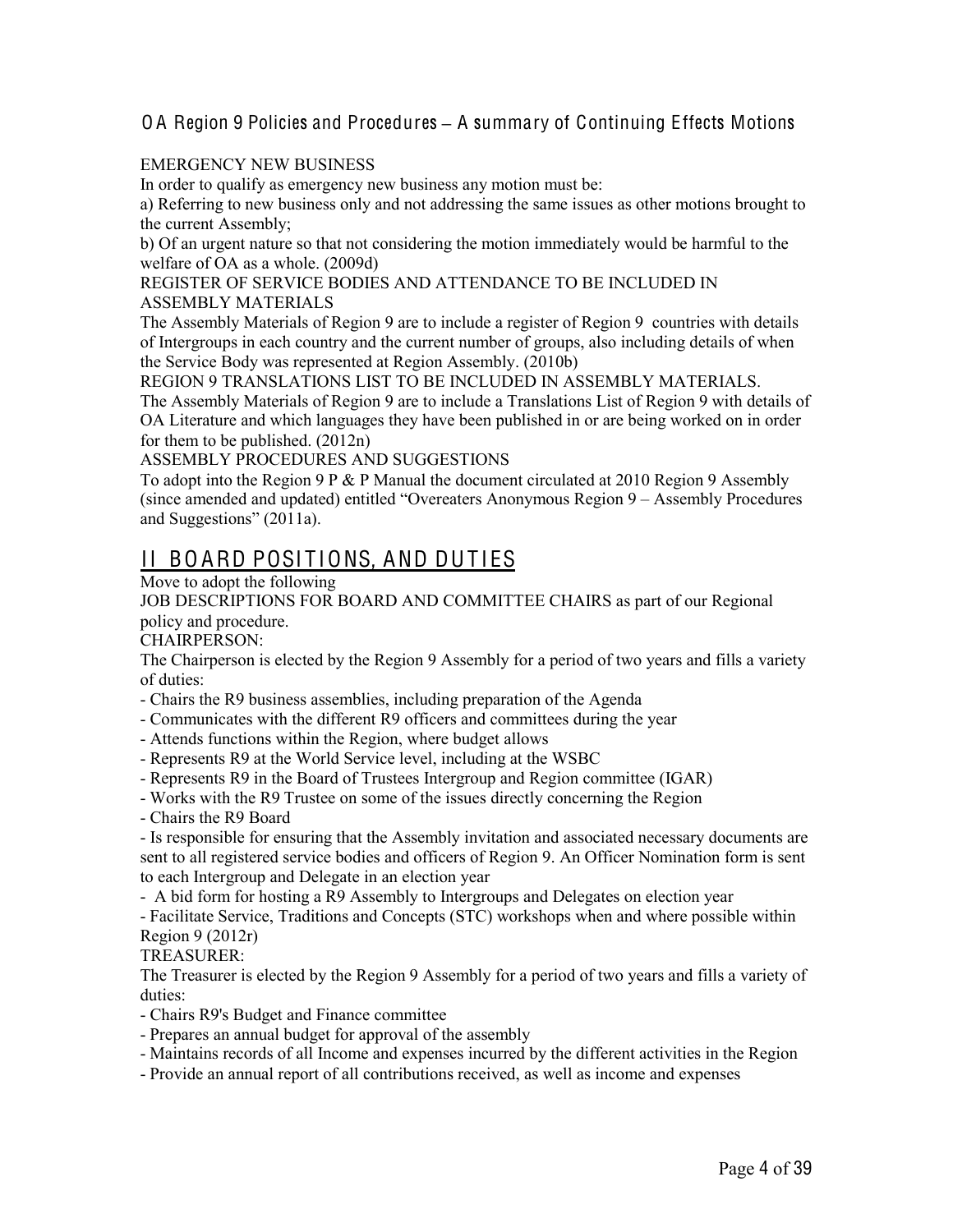- Maintains the R9 bank account and records of monies kept by different functions in other countries (satellite banking)

- Serves on the R9 Board (1999h)

- Liaises with the Accountant, signatories and the Banker as necessary

- Facilitiate Service, Traditions and Concepts (STC) workshops when and where possible within Region 9 (2012m)

#### BANKER

The Region 9 Banker is not a Board position, but is a Region 9 member from Great Britain who is elected by the Region 9 Assembly if the Region 9 Treasurer is not from Great Britain for a two year term in line with the Treasurers term.

The roles the Banker undertakes can be undertaken by the Region 9 Treasurer if they are living in Great Britain.

The Banker's service is overseen by the Region 9 Treasurer and works in conjunction with the Treasurer. The Banker receives all 7th Tradition Contributions, and sends out receipts in reply (usually by email). Arranges cheques to be signed and forwarded to the registered Region 9 bank account signatories. Is ideally a signatory for the Region 9 bank account. Maintains a list of all incoming and outgoing financial transactions of the bank account and sends this to the Region 9 Chair and Treasurer regularly. Carries out duties on behalf of the Treasurer. Receives, maintains and reconciles the bank statement and ensures the Region 9 Chair, Treasurer and Accountant receive a copy. (2012o) SECRETARY:

The main responsibilities of the Secretary are to produce and mail minutes of all Region 9 Assemblies, and maintain updated listing of R9 Intergroups and National/Language Service Boards. The procedure for this is as follows:

MINUTES OF THE ASSEMBLY:

1. The Chair will send out an agenda prior to the Assembly, and will include reminders to all Officers and presenters of topics to bring with them to Assembly a written report for inclusion with the minutes.

2. A tape recorder may be used if required.

3. At the R9 Assembly, the Secretary needs to collect copies of all reports to be included with the minutes. It is also necessary that all motions are given to the Secretary in writing. It is important to record the name of the proposer and seconder, and the count of the voting on each motion.

4. The time scale for producing the minutes is short, and it is helpful to have copies of all paperwork to be included with the minutes in your possession, when coming home from the assembly, to ensure the minutes are distributed in the timescale set out in the bylaws.

5.Please see the ground rules for current wording for Minutes Approval Committee. Email the draft minutes to the R9 chair and the Minutes Approval Committee to check. Once any amendments are made and the Chair and MAC have agreed them all, then the minutes can be distributed. The minutes will include all reports and revised copies of the R9 Bylaws and P&P Manuals if possible.

6. The minutes are then distributed to all registered service bodies in R9 and to those members present at the Assembly by email where possible or in the post. A copy is also posted to the website. (2012p)

UPDATE OF LISTS Another duty for the Secretary is to see that an up to date list of all R9 Intergroups and National/Language Service Boards is mailed periodically to each R9 officer. This is compiled from information which the Intergroups may send directly to the Secretary and also from the information which the World Service Office sends directly to the Secretary. The World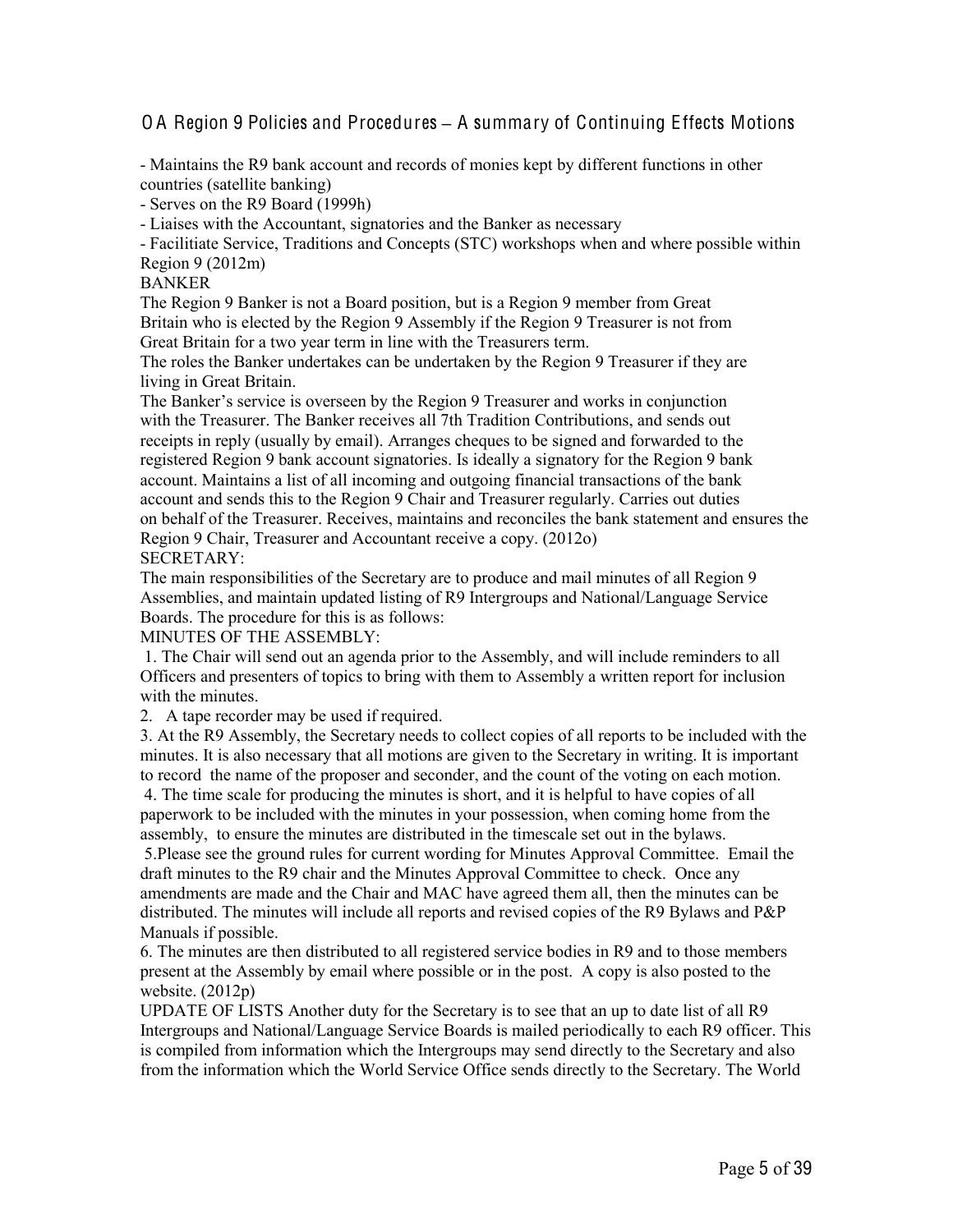Service Office will send a list of all Intergroups and meetings in R9 to the Secretary periodically, as well as all enquiry letters they may have received. The letters are forwarded to the Outreach chair who will send off letters welcoming new meetings. It is helpful for the Secretary to inform the R9 Trustee or Chair of new Intergroups forming in the Region. It is useful to keep in contact with the R9 Chair on a regular basis. (1999h)

Move that reports and documents be delivered to the registered representatives prior to Assembly. (2002h)

Addresses are to be provided on the contact list attached to the assembly minutes. Any person not willing to have their address published, should advise the secretary at the Assembly, who will not publish their address. (1999a)

Move to adopt the Region 9 Minutes to a manageable size. The Region 9 Minutes will contain: Date/Time and place of Region 9 Assembly, names of Officers, number of representatives present, record of action taken on the minutes of the previous meeting, the exact wording of each motion as it was voted on , and whether it passed or failed, the maker's name. If the vote counted, the count should be included. Any notice given at the meeting. Points of order and appeals, and Committee reports. A note that the revised version of Region 9 Bylaws and P & P can be obtained from the Region 9 web site or can be requested from the Region 9 secretary. To avoid confusing the Minutes with other Region 9 Assembly materials, they will be called Region 9 Minutes. (2005a)

#### UPDATING OF OTHER R9 DOCUMENTS

The Secretary will periodically check and update various R9 documents e.g. Vital Link, where necessary.

#### **WORKSHOPS**

Facilitate Service, Traditions and Concepts (STC) workshops when and where possible within Region 9. (2012p)

#### TRUSTEE

Motion adopted for proposal as an amendment to WSBC bylaws "An applicant for R9 Trustee shall live in R9 and also have at least one year's service on the board or committee level of the R9 assembly." (1991k)

#### PARLIAMENTARIAN

The Parliamentarian is appointed by the R9 Chair to assist the Chair at the R9 Assembly in the smooth running of the business. The Parliamentarian has no opinion on any of the issues under debate but will help to guide the Chair and representatives present of Robert's Rules of Order, the R9 Bylaws, Ground Rules and Traditions. The costs of travel and accommodation are to be agreed in the budget of the year prior. (2012a)

#### REGION 9 REPRESENTATIVE

A Region 9 Representative is an OA member chosen by an Intergroup/NSB/LSB/unaffiliated group1 meeting within Region 9 to be its representative during the Region 9 Assembly, and to carry out all the associated tasks of a liaison between the Assembly and the represented group. Groups are encouraged to choose their representatives for a 2 or 3 year period, so that the representative is able to learn the Assembly procedures and stand for regional elections.

1 According to the Region 9 Bylaws Article IV, Section 2f and Section 2(II)c, a representative of an unaffiliated group may be granted a voice and even a vote if and only if this is approved by the majority of the Assembly.

The group might decide to send its representative to the Region 9 Convention as well.

1. Registration for the Assembly/Convention.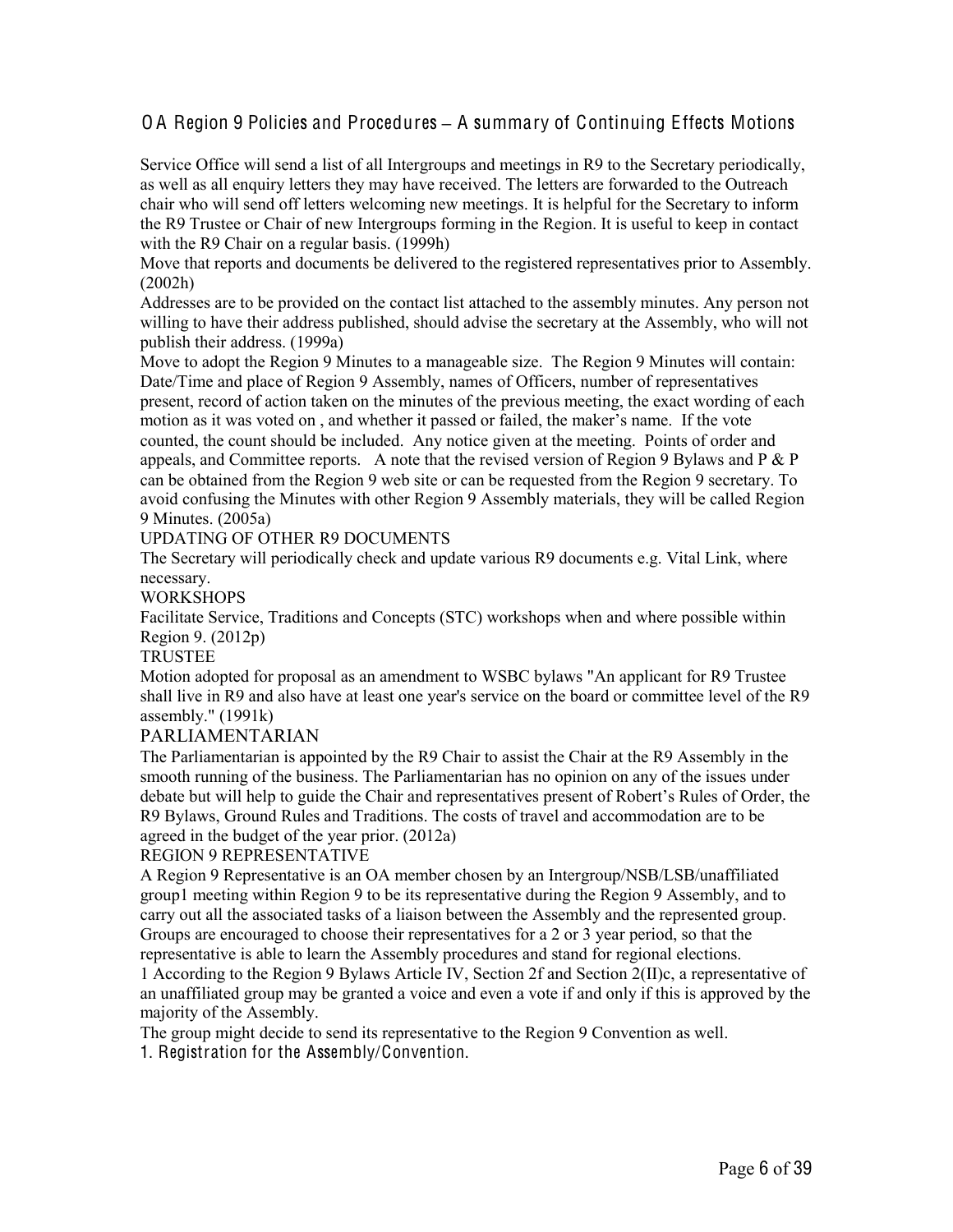After the Assembly/Convention details have been decided upon by the hosting group and sent out to service bodies by the Region 9 Secretary, it is the responsibility of the representative to: a) Register for the Assembly with the Region 9 Secretary (using the form provided by the Region), taking care to do so before the registration deadline stated on the form. If the representative wishes to participate in the Convention, they should register for that event following the instructions provided by the hosting service body.

In addition to that, the representative can ask the region for financial assistance, in case the cost of participating in the Assembly prove to be too high for their service body to cover. The request has to be made within 2 months after receiving the Assembly invitation. Note that the funds allocated for representative assistance are limited and there is no guarantee that the support will be granted to all those applying.

b) Book Hotel Accommodation – the representative may choose to stay at the place where the Assembly and Convention are held (details will be provided by the Region), which usually proves the most convenient option, but if they wish, they may also find a different place to stay.

c) Organise and book the travel arrangements.

2. Receive the Assembly Materials Binder before the Assembly.

Materials relating to the business that is to be carried out during the Assembly will be sent out before the Assembly takes place. On the Assembly registration form the representative will be asked whether they wish to receive an electronic or a printed copy of the materials. The representative should read those materials (they will include information on the motions that are to be voted upon) and, if possible, discuss them with the service body they represent. The service body has the right to instruct its representative according to the way they should vote. However, as new information and amendments to the motions may appear during the Assembly, most service bodies allow their trusted representatives to make the final decision as to the voting during the Assembly itself.

3. Committee Participation.

The representatives are encouraged to join one of the following Region 9 committees: Budget and Finance, Public Information (2012b), Bylaws, Electronic Communications, Literature and Translations ,(2012q) Twelfth Step Within. Although committee meetings take place during the Assembly, in most cases members are required to work for the committee throughout the year. 4. Assembly Participation.

The representative is to attend all of the business sessions of the Assembly in order to vote and participate in the debates.

5. Standing for Elections

During every Assembly, elections for positions of Committee Chairs and members of Region 9 Board are held (see Region 9 Bylaws, Article VII, Section 3 and Article IX, Section 3). A representative that feels willing to serve at region level is welcome to put themselves forward as a candidate. They may want to discuss such a decision with the Region Chair and their sponsor. 6. Reporting back to the Service Body.

The representative is supposed to report the matters discussed by the Assembly back to their service body. The report should also cover the Assembly workshops, as well as any ideas and goals for the future. The form of this report is up to the representative and their service body. Many representatives prepare written reports and present them during workshops.

7. Hand your service to the next representative.

Encourage your group to choose its next representative a year before your term is due to end. During that year, allow the person chosen to have a closer look at your work and assist them when their term begins. (2010d)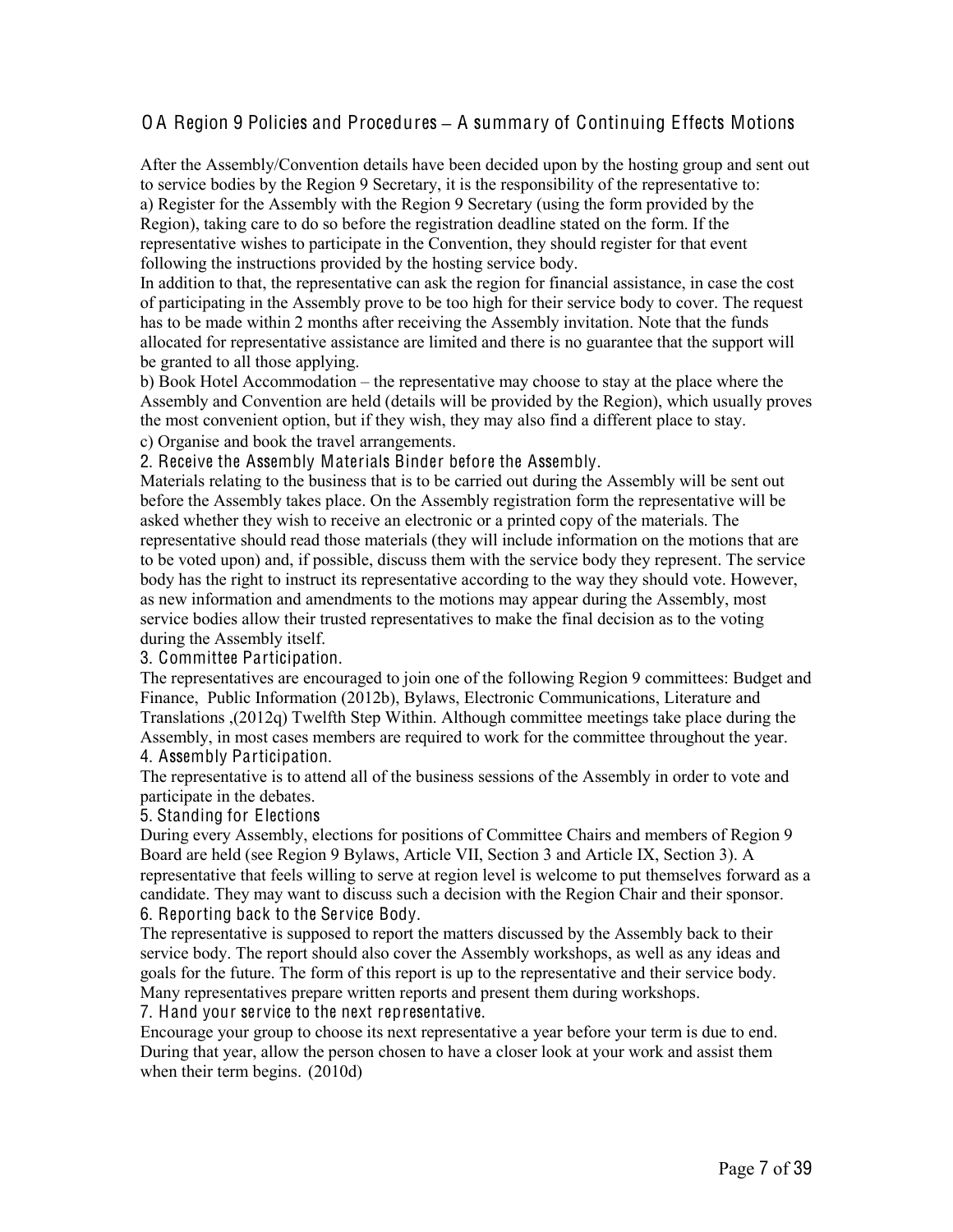# III REGION 9 COMMITTEES

COMMITTEES RELEVANT FOR REGION 9

The following committees will operate: Budget and Finance, Bylaws, Electronic Communications, Literature and Translations. (2012q) ,Twelfth Step Within (2008j), Public Information. (2012b)

LITERATURE AND TRANSLATIONS COMMITTEE (2012q) Will be the centre for information flow about translation and printing of OA material, both for matters of policy and of process. (1997b)

ELECTRONIC COMMUNICATIONS Will be the centre for information flow about electronic communications, both for matters of policy and of process. (1997b)

TWELFTH STEP WITHIN The purpose of this committee is to offer support and guidance to new and existing groups and service bodies.(2008j)

PUBLIC INFORMATION Will help OA groups and service bodies to spread the word about OA's programme of recovery to professionals, media and the public through attraction not promotion in the area covered by Region 9

BUDGET AND FINANCE Will deal with all financial and budgeting matters relating to OA R9 BYLAWS Will maintain and update the R9 bylaws and the Policy and Procedure manual, will assist in wording and review all bylaw amendments and new business motions that are to be presented to the assembly. (2012c)

The Chairperson of the Bylaws Committee is elected at the R9 Assembly and serves for a period of two years with the option of being re-elected for a further two years. The duties would include: - Chairing committee meetings and reporting back to the R9 Assembly and Board when appropriate

- Ensuring that the Secretary gets written Bylaw reports at the beginning and end of Assembly - After the revised Bylaws and P & P Manual have been checked, furnishing the Chair, Secretary, Treasurer and Web Committee Chair with an electronic of the up-dated Bylaws and Policy & Procedure Manual in time to have these available on the web site at the same time as the minutes of the Assembly (in accordance with Region 9 Bylaws Art VII S2 Duties 2 – within 45 days of the Assembly). (2008h)

- Sending a printed copy of all proposed Bylaw Amendments to the Chair of the Board to be included in the mailing with the Agenda for Assembly

- Gathering an active committee to work throughout the year, reviewing the Bylaws and preparing new or revised motions where necessary. These members may be from anywhere within R9 but it is vitally important to encourage people from the Chair's local Intergroup who will be at hand to do the practical work

- To update the P&P Manual annually. While updating the manual make any spelling, punctuation or grammatical corrections as necessary so that the intent of the policy is unchanged. To ensure that the layout of the document is consistent and clear. (2008g)

It is helpful to remember that when the Chairperson presents amendments she/he will have to defend them and so it can be helpful to have notes from the committee as to intent - one may not always remember why the committee selected a particular wording. (1999h)

TRUSTEE Motion adopted for proposal as an amendment to WSBC bylaws "An applicant for R9 trustee shall live in R9 and also have at least one year's service on the board or committee level of the R9 assembly." (1991k)

#### SUPPORT OF COMMITTEE CHAIRS

Move that a "Buddy" system be brought into place for committee chairs to support each other in the work they have undertaken for the year. (2002b)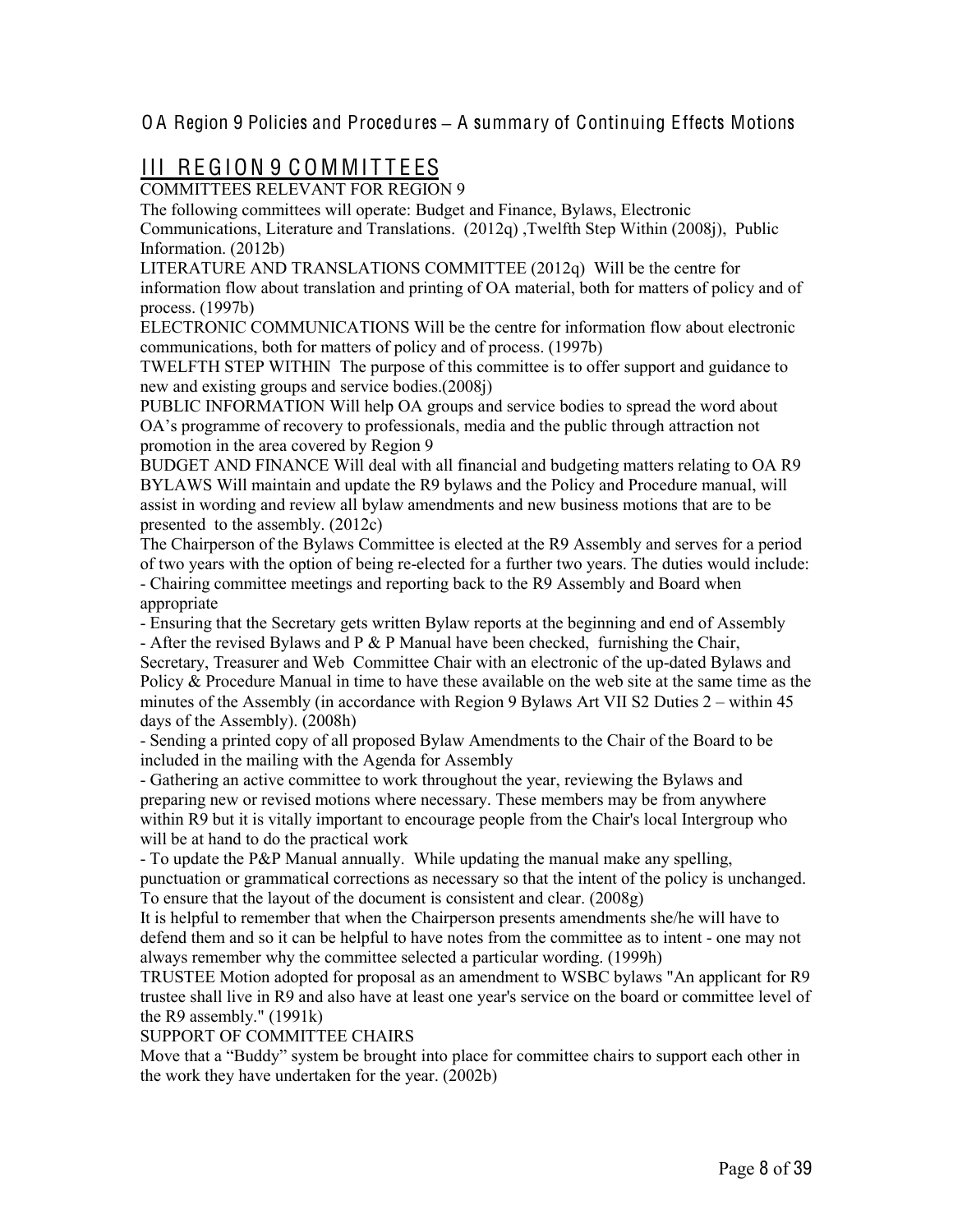# IV REGION 9 TRANSLATIONS

ASSEMBLY ASSISTANCE WITH TRANSLATIONS

The R9 Assembly will assist the Service Boards within Region 9 by helping with any necessary legal work for getting translated literature approved by the WSO. At the assembly; the Literature and Translations committee (2012q) and/or Region 9 Trustee will assist with filling in and explaining the licensing agreement forms to get translated literature approved. (2008k) Each year at the Assembly we will set aside time in the agenda for issues regarding translating literature. This may include a workshop and/or assisting with questions regarding translating literature, understanding the different licensing agreement forms, filling in licensing agreement forms, copyright-issues and other issues related to translating literature. (2008n)

We encourage each non English speaking country to translate at least one piece of literature each year. (2012d)

TRANSLATIONS GUIDELINES

The Translation guidelines submitted by the R9 Literature and Translations committee (2012q) in 1999 and updated in 2002 and approved in 2005 have now been rescinded and R9 will now refer to the document 'OA GUIDELINES – TRANSLATION GUIDELINES FOR OA LITERATURE' which is available on the [www.oa.org](http://www.oa.org/) website for the worldwide fellowship of OA (2011b)

# V FINANCE AND BUDGET

REGION 9 FUNDS TO BE USED LOCALLY

In the event of an Intergroup having on hand funds raised for Region 9, these can, with permission, be used for Region 9 purposes in that country without going through central account. (1983d)

FINANCIAL ASSISTANCE FOR DELEGATES TO REGION 9 ASSEMBLY

Financial assistance be granted to delegates travelling to Region 9 Assemblies. Draft claim form approved. (1985b)

That the mailings to all member groups and Intergroups as in article 5(ii) of the Bylaws, shall include applications for assistance. This application form will also be posted on the R9 website. Completed application forms will be submitted to the R9 Treasurer at least 3 months prior to the date of the Assembly. (2012g)

It is required that the service bodies requesting such funds attach to the application form for assistance – the latest financial summary of the service body and that they give details of any funding for attendance at Region 9 Assembly from elsewhere. The Region 9 Board are authorized to consider (by email) those applications (2012g)

The Assembly resolves that priority for financial assistance for Regional representatives travelling to the R9 Assembly will be given to those IGs and NSBs that cannot afford to fund a delegate on their own, to those with the greatest distance to travel and to those attending their first Assembly. (1996h) (2011c)

The Board is authorized to make a decision on transferring up to EUR 2400.00 (GBP 1700.00) from Service to Delegate Assistance, 3 months before the next Assembly, whenever that takes place. (2007a)

Payment of this assistance will be at the Assembly itself. (2011c)

FINANCIAL ASSISTANCE FOR TRANSLATION / PRINTING

Move to provide funding for the professional translation and/or printing of Literature.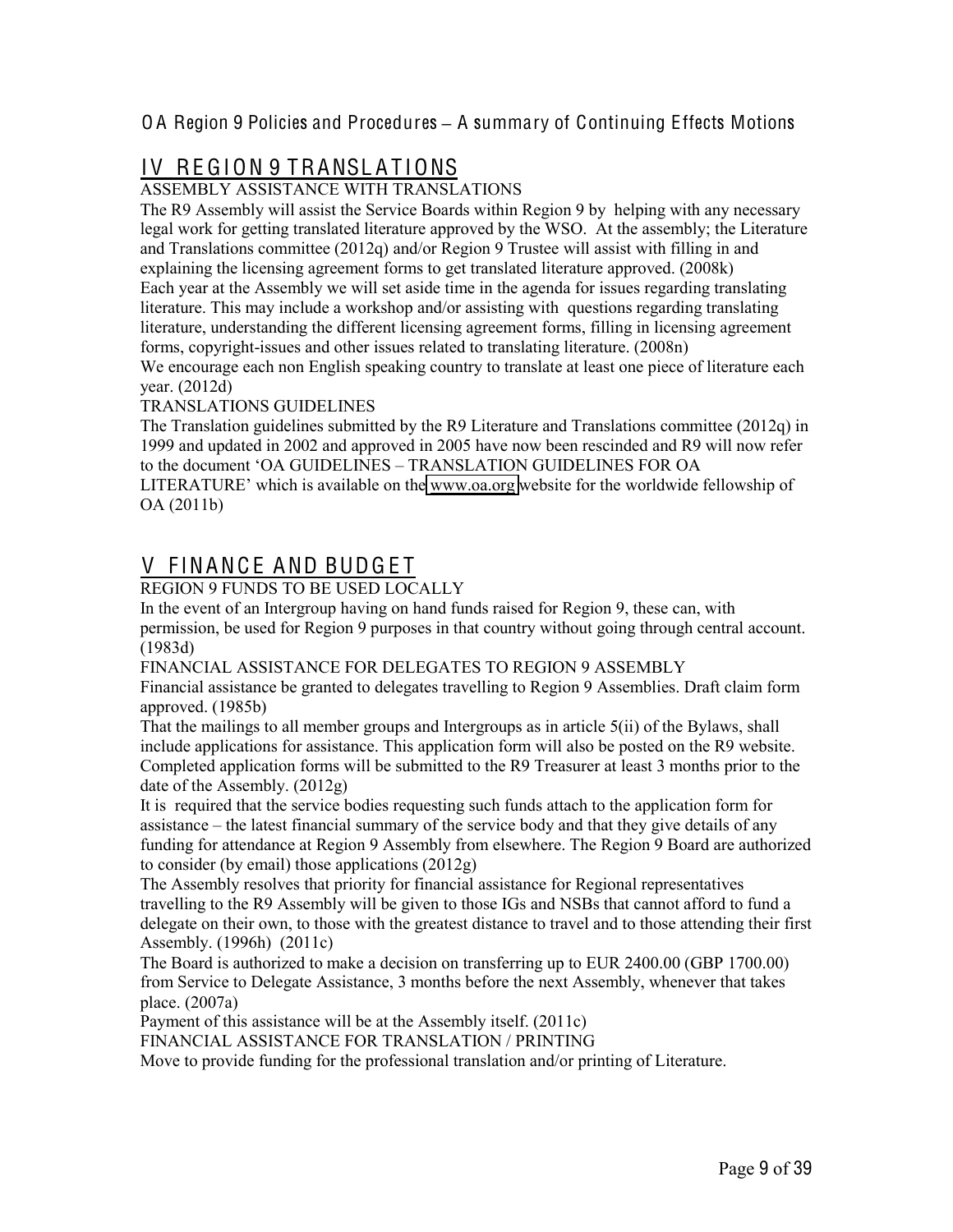After adopting the Budget for Translation at the Region Nine Assembly, application forms will be sent out with the minutes of the Assembly. The Treasurer will then send a reminder (via the Secretary) to all service bodies by email by  $1<sup>st</sup>$  December and  $1<sup>st</sup>$  May. These applications must be sent to the Treasurer by  $1<sup>st</sup>$  February and  $1<sup>st</sup>$  July of the following year. The board is authorised to make a decision on the allocation of the translation and printing of literature budget by  $1<sup>st</sup> March and 1<sup>st</sup> August. Consideration will be given by order of priority as follows: (2012e)$ Service Boards

a) who currently do not have anything translated in their language

b) are interested in translating The Twelve Steps and Twelve Traditions of Overeaters Anonymous. (amended 2011e)

The Officers will consider the applications and make payments by  $31<sup>st</sup>$  May.

It is required that the Service Body requesting such funds

a) Include that in the application, a list of material that has already been translated in that language

b) Considers that this funding is a "payment on account" with a view to it being contributed back (in part or full) to Region Nine as the literature is sold, so that funds are reintroduced for translation of further material in future years

c) Make a substantive contribution to the cost and give details in the application.

The appropriate forms are available from the Secretary. (2004f)(amended 2008b) GENERAL ASSISTANCE FUND

Move to establish a general assistance fund that will include the translation fund money and additional amount of money that will be allocated in the budget for general purposes such as translation, PI, PO etc. (2012s)

SUGGESTED CONTRIBUTION SPLIT

Donations to be divided 70/30 between service/delegates, unless otherwise specified. (1989d) FUNDING OF REGION 9 CHAIR TO WSBC & ALL REGION 9 BOARD TO REGION 9 ASSEMBLY

Region 9 chairman to attend every World Service Conference. (1989h)

To fund all Region 9 officers to attend R9 assembly. (1999k)

SATELLITE BANKING

Move to amend the P&P manual by adding the description of Satellite banking as follows: The Satellite banking concept described in the minutes of the 1994 Assembly is endorsed by the R9 Assembly as a procedure for simplifying and regulating the money transfers between donations and expenses in R9. (1994a)

ORGANISATION OF BANKING

Move to authorise the Regional Treasurer to set up a Business Account with PayPal.com. (2004b) Move to authorise the Regional Treasurer to open an interest bearing deposit account with a bank. (2004c)

Move to authorise the Regional Treasurer to open a new bank account with an institution chosen at the Treasurer's discretion. (2004d)FUND RAISING PRODUCT

Move that R9 shall have a fund raising product for sale. (1994b)

The finance committee shall investigate and purchase OA Region 9 merchandise for sale at WSBC and other OA events, to raise funds for Region 9. (2002f)

SUGGESTED CONTRIBUTION TO REGION 9

To suggest to all Region 9 groups and service bodies that they aim to contribute a minimum of 5% of their annual income to Region 9. The suggested contribution, however it is to be paid, payable before  $1<sup>st</sup>$  September each year. (2009c)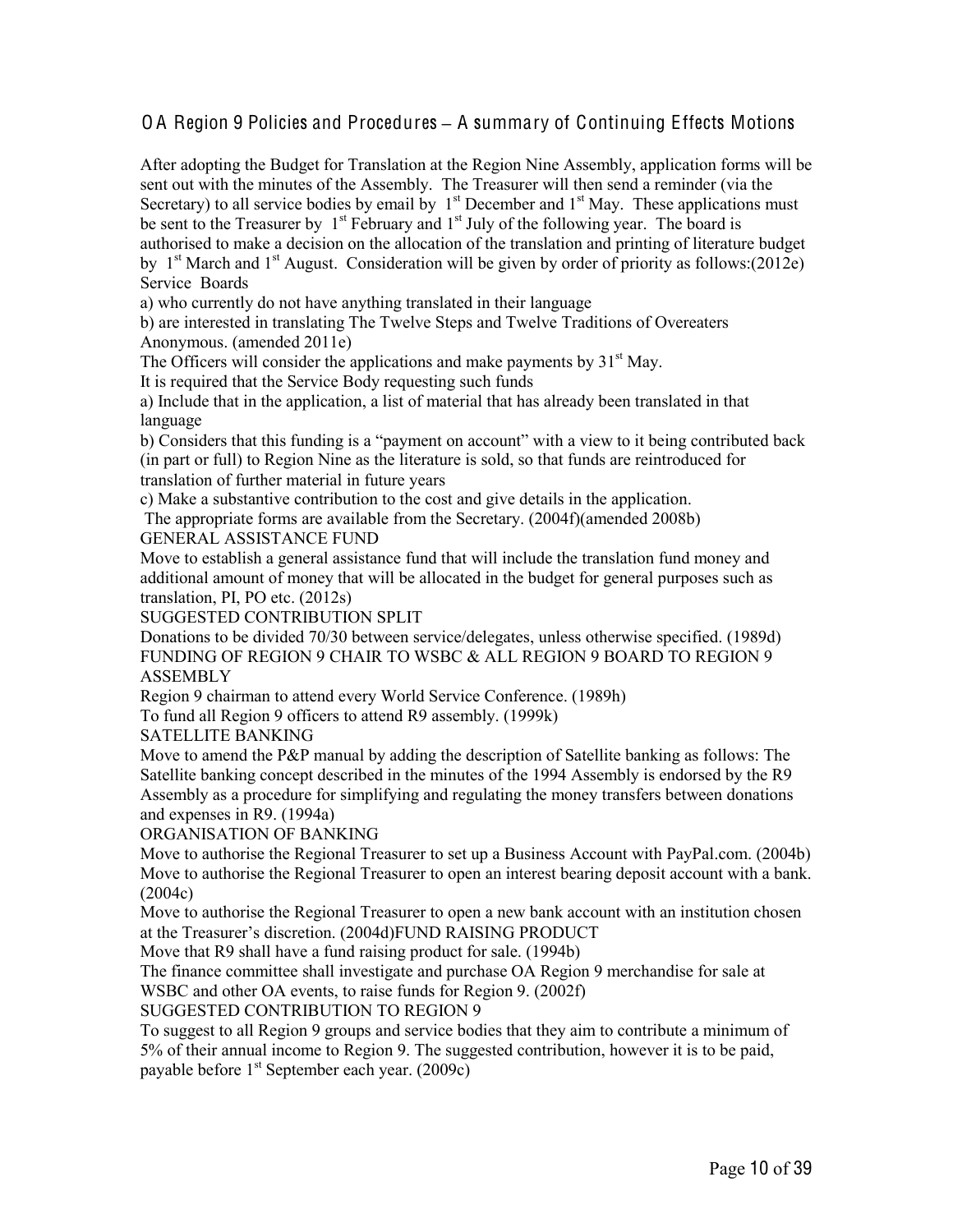#### SUGGESTED CONTRIBUTION TO WSO

Adopt a suggested contribution per group to WSO however it is paid of equal to 1/3 of its contribution to Region 9. (2006i)

#### ACCOUNTING YEAR, ACCOUNTS & REVIEW THEREOF

The Account year for Region 9 shall be 1st June to 31st May and the review of these accounts shall be completed by 31st August of the same year.

The person reviewing the accounts shall be an appointee of the Region 9 Board and shall ideally be a qualified account (or equivalent) and shall live in the same country as the Region 9 Treasurer.

The Region 9 Treasurer shall make available to the person reviewing the accounts all records, or copies of all records relating to the Region 9 Accounts.

The Region 9 Treasurer will furnish the person reviewing the accounts with details of all monies held in Satellite Banking and the names and addresses of the person/bodies holding these monies. The person reviewing the accounts shall satisfy themselves of the accuracy of the Region 9 Accounts and shall verify the balance in all Satellite Banking Accounts.

The person reviewing the accounts shall submit a written report to the Region 9 Board. (2006b) REGISTRATION FEE FOR ASSEMBLY

Move to charge 50€/£33 or equivalent registration fee for the Region Nine Assembly, payable upon registration at the Assembly. (2006d)

AD-HOC PAYMENTS FOR MISCELLANEOUS BY COMMITTEE CHAIRS That Committee Chairpersons can spend up to EUR 110.00 (GBP 73.33) for Region 9 with written (includes email) prior permission from Assembly, Region 9 Board. (2006g) ON-LINE BANKING

An online policy with bank established with online access available to Region 9 signatories, Banker, Chair and Treasurer. (2012g)

#### SIGNATORIES ON BANK ACCOUNT

As the R9 bank account is held in Great Britain, there needs to be 3 signatories of OA members residing in Great Britain who are able to sign cheques. Any two of those can sign a cheque. If there are not sufficient Region 9 Board members residing in Great Britain to cover all three signatories, then the Banker may also be a signatory and up to 2 (two) additional OA members chosen by the Region 9 Assembly or if this is not possible appointed by the Region 9 board to carry out this service. Those signatories should be chosen carefully for longevity and service in OA, 12 month's minimum abstinence, no bankruptcy history and a prompt response to requests for cheques to be signed. The decision over what cheques are to be signed still resides with the Treasurer. If it is possible under the bank's rules for the Region 9 board members who reside outside of Great Britain to be signatories then they may still be signatories but due to the length of time it would take to post cheques abroad it is still advisable to have sufficient signatories in Great Britain. (2012f)

#### ELECTION OF BANKER

Should anyone standing for the position of Banker not be present at the assembly at which their nomination is taking place, it is preferable (if it can be arranged) if the nominee makes themselves available for a live communication (e.g. by Skype) with the Assembly at the time of the election. The R9 board will give instructions to all nominees for this position about the method and timing of this communication. If it is possible, then the Assembly delegates should be able to ask questions of (and hopefully "see") the nominees to assist them in making their decisions as to who to elect to this vital position. The election process will continue as normal if this method is not possible. (2012h)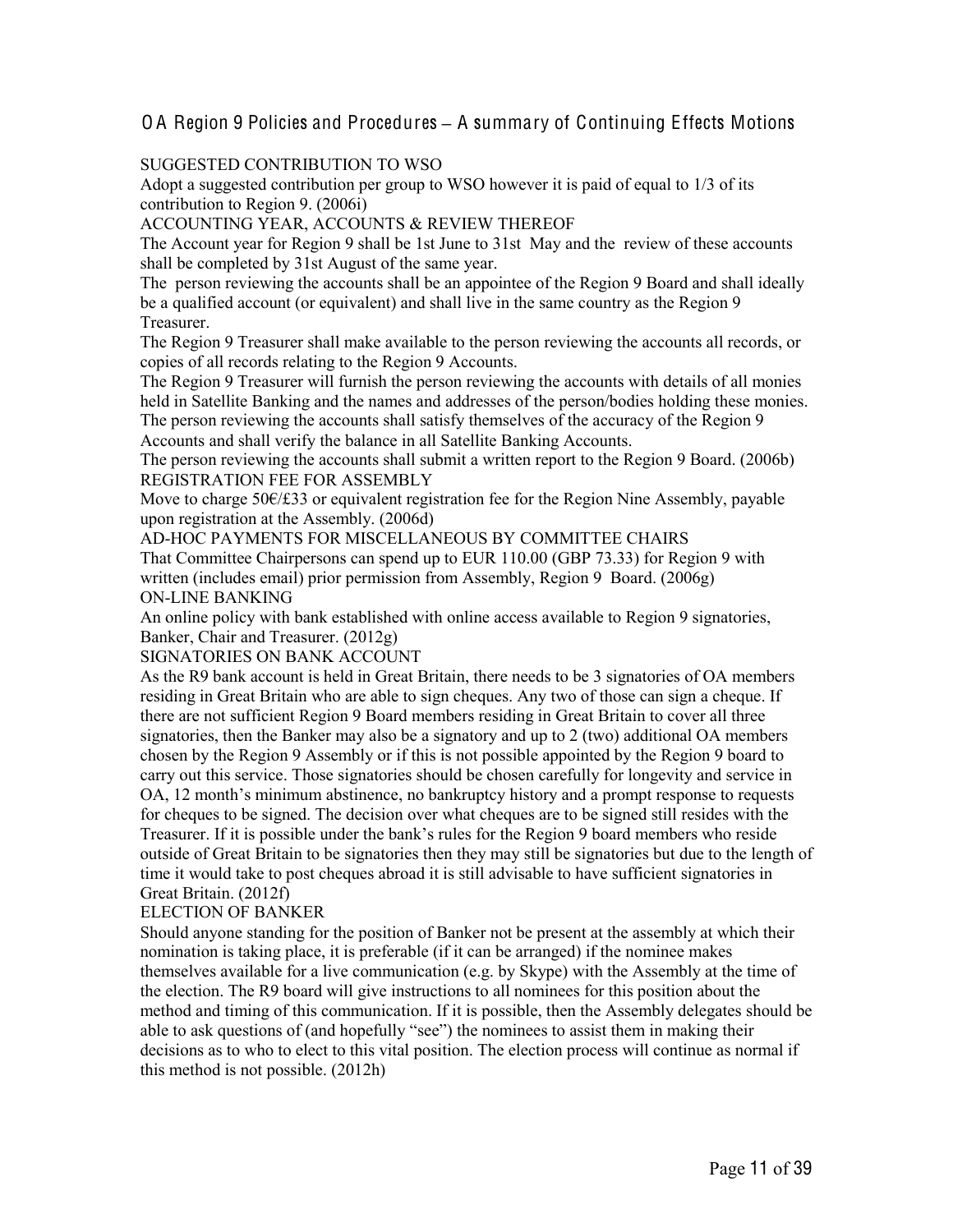### VI WEBSITE

#### ACQUIRE WEBSITE FOR REGION 9 & COMMITTEE ESTABLISHED TO AGREE CONTENT & DESIGN

Region 9 will register/purchase the domain name " OARegion9.org Cost: £20/year (\$30/year to buy domain name); usually paid 2 years in advance (monthly)  $+ £50$  for source (to keep it running), DNS Service (£80 per year?) (2000b)

NB The Region 9 website address has now been revised to :- [www.oaregion9.org](http://www.oaregion9.org/)

Motion adopted to establish a Region 9 web site. A committee will be set up to agree content and technical design.

Committee members will include

-content editor

-technical editor

who will liaise with the Region 9 Board. (2001c)

PUBLICATIONS POLICY

Every registered Service Body within Region 9, as well as the WSO or other Regions, can submit material to place on the Region 9 website. (2008l)

We move to create a document explaining the procedure for application to the Region 9 translation fund. (2009a)

MAINTAINING ANONYMITY

The Region 9 Electronic Communications Committee Chair and the Region 9 Secretary will ensure anonymity is maintained when publishing material from registered Service Bodies within Region 9, WSO or other Regions. (2008m)

NOTIFICATION FOR FUNDING FOR TRANSLATION

The Region 9 Website should include the "Notification concerning Application for Funding for Translation and Printing of OA 12 Steps and 12 Traditions in Region 9" as attached to this motion. (2010a)

The Region 9 Website should include the document "How do service bodies trying to translate OA literature apply for financial assistance from Region 9?" (Refer Appendix) (2010c)

# VII SERVICE BODIES

#### MANUAL FOR NATIONAL /LANGUAGE SERVICE BOARDS

Motion adopted that Region 9 should produce a Manual for National and Language Service Boards, including sample Bylaws, that allow flexibility and options for different needs, with examples from bylaws already established and from the current draft. (2001b)

Move that the Assembly adopt the outline of the guidelines as revised for National/Language Service Boards. (2002a)cAdoption of the Guidelines for National/Language Service Boards under the title Region 9 Manual: Guidelines for National/Language Service Boards and also publish it on the Region Web Site. (2005c)

#### NEW GROUPS & CONTACT WITHIN REGION 9

When new groups emerge in R9 the Chair and Trustee will encourage neighbours to help each other and use money from the liaison budget to promote service visits from an existing IG or NSB to these new areas of OA activity. (1996g)

#### RESTRUCTURING WSBC

This Region believes that restructuring decisions should take account of both cost and principle – they are equally important. (200f)

OA OVERALL SERVICE STRUCTURE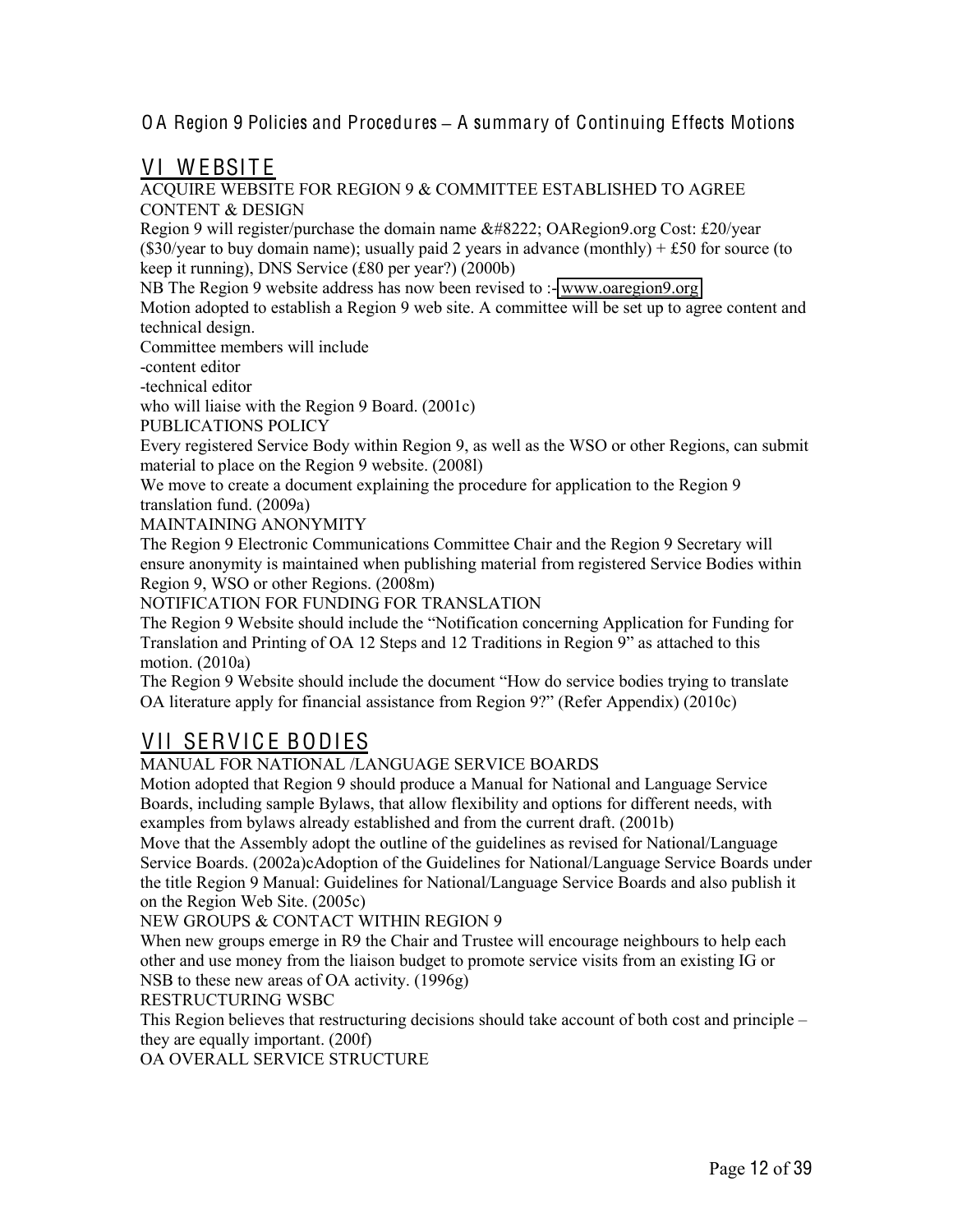The following statements were adopted. Under the current structure we do not recommend breaking up into further groups. Recommend Option 1. To consider carrying on as is. Recommend that the assembly seek to improve communication during the year and that the strategic planning groups specifically work on this as action items. For now we do not foresee the development of an OA International and believe it is in the best interest of countries in Region 9 to maintain representation at WSBC.

We recommend that Region 9 Assembly take action to promote an increase of contributions to Region 9 and World Service Office.

We do not recommend country autonomy at this time.

In the long term we see Europe & Eastern Mediterranean as one group and Africa and Asia as separate groups. (2000c)

1. Motion adopted reaffirm the 2000 Region 9 Assembly statement:

For now we do not foresee the development of an OA International and believe it is in the best interest of countries in Region 9 to maintain representation at World Service Business Conference.

We recommend that Region 9 Assembly take action to promote an increase of contributions to Region 9 and World Service Office.

We do not recommend country autonomy at this time.

2. Continue to relay this message within the OA service structure, creating a restructuring subcommittee for this purpose. (2001a)

REGISTER OF SERVICE BODIES AND ATTENDANCE TO BE INCLUDED IN ASSEMBLY MATERIALS

The Assembly Materials of Region 9 are to include a register of Region 9 countries with details of Intergroups in each country and the current number of groups, also including details of when the service body was represented at Region Assembly. (2010c)

# VIII PUBLIC INFORMATION

#### REGION 9 WEEK

Move to adopt a Region 9 week to think of our members and the still suffering compulsive overeater. Also in view of our geography, countries, states and language barriers within our Region to think about OAs who may be living in troubled or poor areas. (2006e)

The first week of September is designated as Region 9 week. (2008c)

The Assembly will make a detailed plan for PI work in order to increase awareness of OA in countries that do not have any OA meetings at all or have only very few meetings. The nature and content of this PI will be decided by the Assembly or the Literature and Translation (2012q), Twelfth Step Within and Public Information committees. (2012j)

# IX WORLD SERVICE BUSINESS CONFERENCE & WSO

#### FUNDING OF REGION 9 CHAIR TO WSBC

Region 9 chairman to attend every World Service Conference. (1989h) REGIONAL DELEGATES TO WSBC

1. If the Region is represented by less than forty per cent of its Intergroups, up to 5 additional delegates to WSBC could be selected.

2. Preference shall be given to Delegates from Intergroups and service bodies that otherwise will not be represented.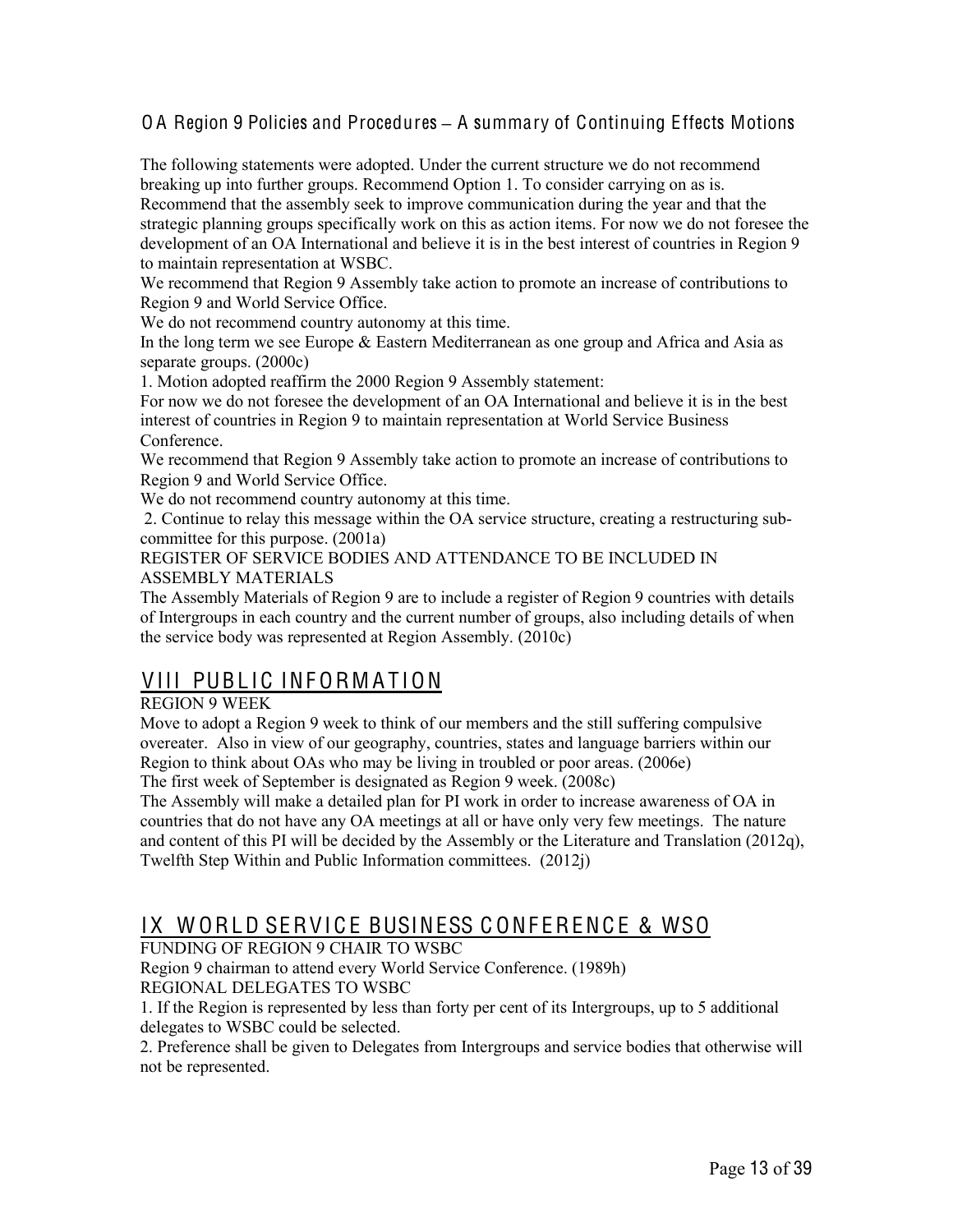3. If there are no candidates from those Intergroups, the Region 9 Assembly will select the candidates from among its voting members who will be able to attend WSBC.

4. The selection of candidates will be made at the yearly Region 9 Assembly.

5. All candidates have to comply with the qualifications for delegates in the OA Inc, Bylaws, Subpart B, Article X, Section 3, c, 1-5.

6. Intergroups that submit candidates to be selected as Region 9 Delegates to the WSBC have to file an application at least 60 days prior to the Region 9 Assembly where the selection will be made.

7. All applications are to be sent to the Region 9 Treasurer.

8. The Treasurer will inform the Region 9 Assembly of the Candidates on the Friday morning and the Assembly will make a selection from among those having filed the Application provided they meet the requirements.

9. The funding of the Region 9 Delegate will depend on the availability of funds. If the funds are available the Region 9 Delegate to the WSBC will be funded according to the Policy and Procedure 1996h.

10. Prior to selection of the delegates, the Treasurer will inform the Assembly of the funds available for this purpose.

11. The number of delegates selected will depend on the funds available, but in any case shall not be more than five. (2006c)

COMMUNICATION FROM WSO

Move to instruct WSO that all mailings sent out to Service Boards and which require responses to be returned to WSO, will allow for a minimum of 60 days for the required response to be returned. These mailings will be made available electronically and electronic returns will be acceptable. (2002k)

FUNDING OF REGION 9 DELEGATES

Delegates representing Region 9 as a whole may be sent to the WSBC if funds are available within the Region 9 budget or from the WSO. Those delegates will be (in order of privilege, in case the financial supplies are limited): the R9 board secretary, the R9 treasurer, and/or OA members from within Region 9 who have been to the World Service Business Conference before, meet the requirements for a WSBC delegate and will not be representing any other service body at the WSBC. Information about such persons being sought will be mailed to the service bodies that are sending delegates to the R9 Assembly in the year before the Conference in Question, the order of applications will determine the choice of the future Region 9 delegates. (2010f)

# X C ONV ENT ION

DURATION OF CONVENTION & MISC

Length of Convention at the discretion of its host SB. (1991l)

The annual Region 9 Assembly will be held within Region Nine. On even years, a Region 9 Convention will not be necessarily held. (1999b)

# XI MISCELLANEOUS

REGION 9 OFFICE

Move to adopt a policy to prepare guidelines for setting up an office. (1995k) WSO ENCRYPTION PROGRAM TO SAFEGUARD ANONYMITY & PERSONAL DATA Move to implement an encryption program within 3 months to allow for secure transmission of all online meeting updates, between the computer at which the data is entered and the WSO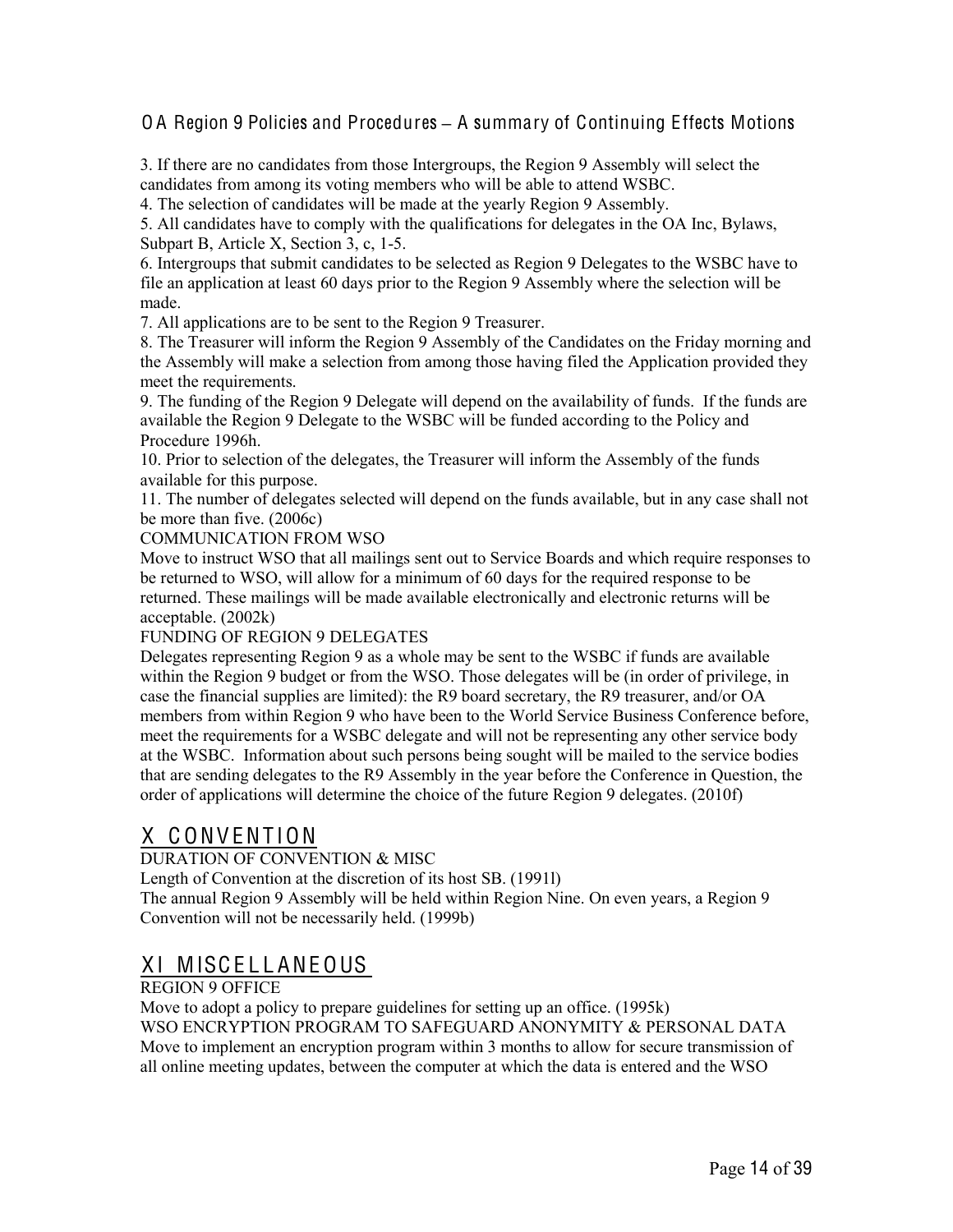server. This program will further safeguard the anonymity of members whose personal data appears on the update form. (2002i) NOTEBOOK Region 9 will cease to publish the Notebook. (2004e) REGION 9 NEWSLETTER

Region 9 Assembly to implement a newsletter. The newsletter is to be produced at least once a year, after the assembly. This Region 9 Newsletter might include articles written by the Region 9 Committees, the Region 9 Representatives, the Region 9 Board and the R9 Trustee as well as news about the assembly itself that is not included in the minutes, and other features and articles relevant to the region. The R9 Newsletter is recommended to be 2 pages in size with one page divided equally and to be devoted to articles from the Region 9 Committees. The other page to be devoted to articles submitted by representatives attending the assembly or the R9 Board / Trustee. The Newsletter will be assembled by an appointed member of Region 9 and the R9 Secretary. Articles should be submitted within 45 days of the assembly. The newsletter will then be produced within a further  $-30$  days, reviewed by the R9 Board  $\&$  Trustee and then placed on the Region 9 website. (2010e)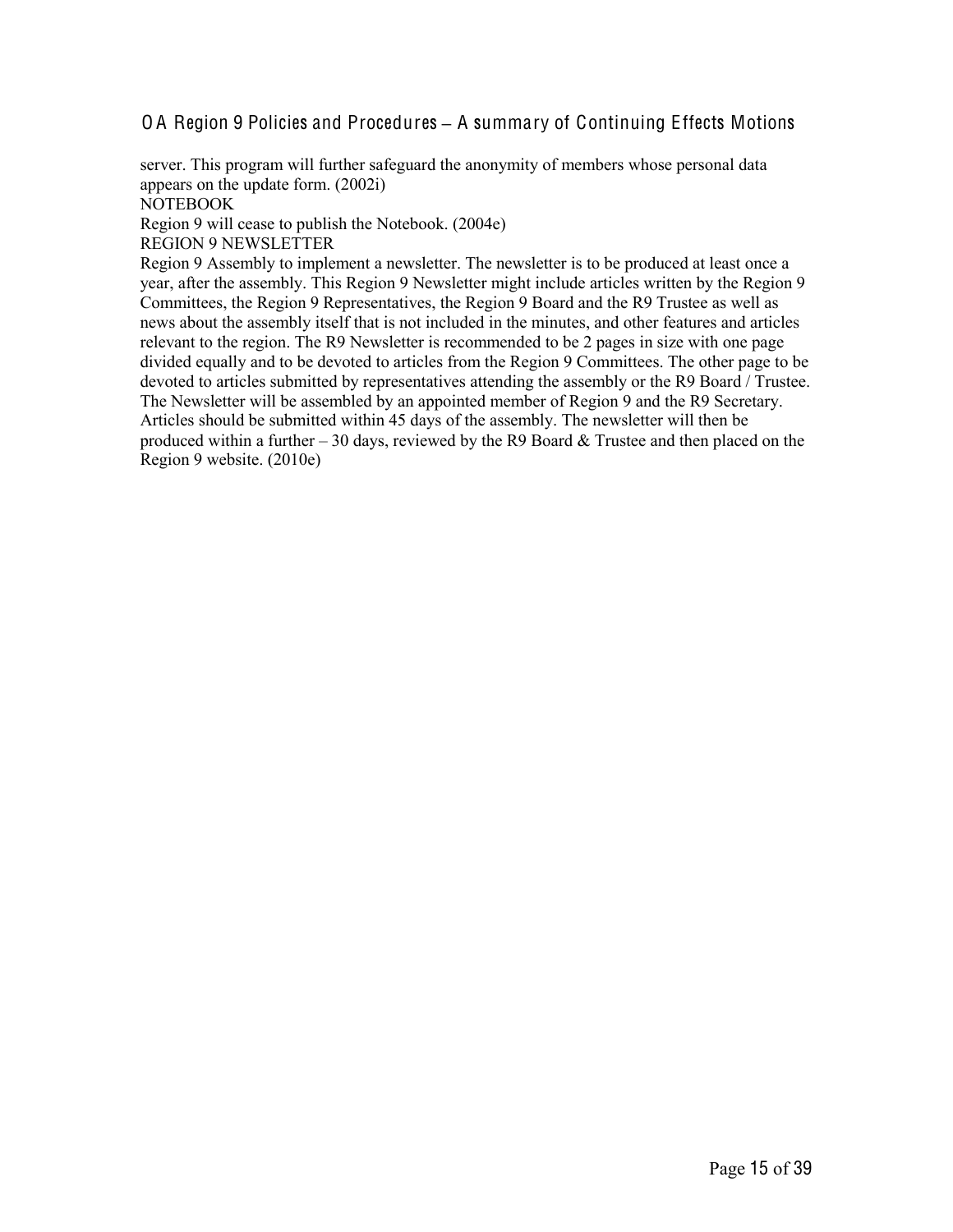# OVEREATERS ANONY MOUS

# REGION NINE POLICIES AND PROCEDURES MANUAL

### A SUMMARY OF CONTINUING EFFECTS MOTIONS 1983-2012

#### INTRODUCTION

It is noted that all motions appearing in this summary were adopted by the group conscience of the Overeaters Anonymous Region Nine Assembly. Furthermore, until changed, these motions set self-imposed limits on the Region. Continuing Effect Motions

| 1983a | The primary purpose of the Region 9 Assembly is the same as that of all OA service<br>- to carry the OA message to the still suffering compulsive overeaters, wherever they<br>live and whatever language they speak. In fulfilling our purpose, we should ever<br>strive to achieve worldwide OA unity and common policies among all countries.<br>With love and tolerance as our code, together we can do what we could never do<br>alone. |
|-------|----------------------------------------------------------------------------------------------------------------------------------------------------------------------------------------------------------------------------------------------------------------------------------------------------------------------------------------------------------------------------------------------------------------------------------------------|
| 1983d | In the event of an Intergroup having on hand funds raised for Region 9, these can,<br>with permission, be used for Region 9 purposes in that country without going<br>through central account.                                                                                                                                                                                                                                               |
| 1985b | Financial assistance be granted to delegates travelling to Region 9 Assemblies. Draft<br>claim form approved.                                                                                                                                                                                                                                                                                                                                |
| 1988d | That the mailings to all member groups and Intergroups, as in article $5(ii)$ of the<br>Bylaws, shall include applications for assistance to be returned within 2 months. To<br>restrict assistance to Intergroups at present, and to include a registration form with<br>this mailing.                                                                                                                                                      |
| 1989b | That Assembly be extended to two full days.                                                                                                                                                                                                                                                                                                                                                                                                  |
| 1989d | Donations to be divided 70/30 between service/delegates, unless otherwise specified.                                                                                                                                                                                                                                                                                                                                                         |
| 1989h | Region 9 chairman to attend every World Service Conference.                                                                                                                                                                                                                                                                                                                                                                                  |
| 1991k | Motion adopted for proposal as an amendment to WSBC bylaws "An applicant for<br>R9 trustee shall live in R9 and also have at least one year's service on the board or<br>committee level of the R9 assembly."                                                                                                                                                                                                                                |
| 19911 | Motion to leave the length of a convention at the discretion of a host country agreed.                                                                                                                                                                                                                                                                                                                                                       |
| 1991m | Motion to call the European Service meeting, the R9 European Service meeting<br>agreed                                                                                                                                                                                                                                                                                                                                                       |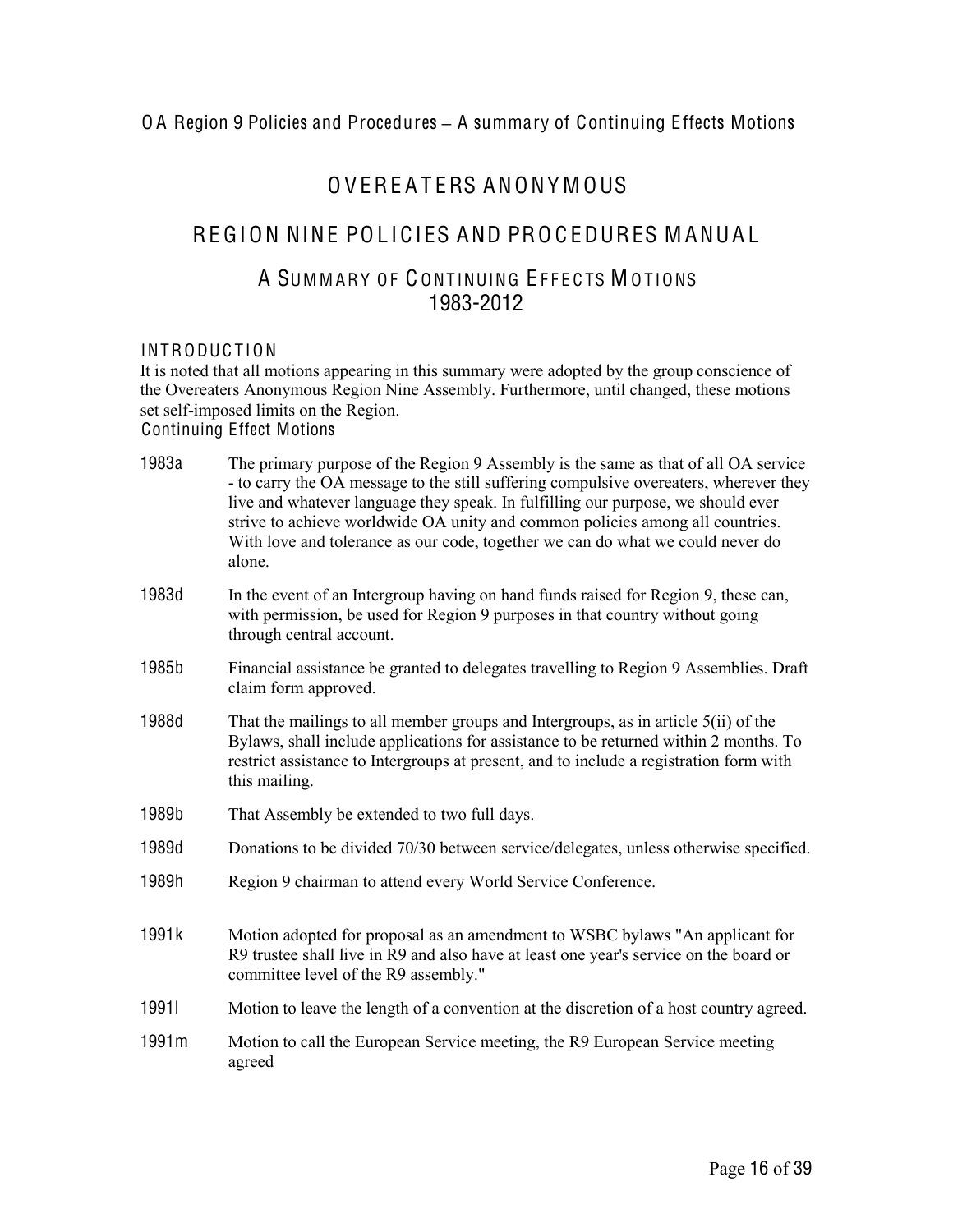| 1994a | Move to amend the P&P manual by adding the description of Satellite banking as<br>follows: The Satellite banking concept described in the minutes of the 1994<br>Assembly is endorsed by the R9 Assembly as a procedure for simplifying and<br>regulating the money transfers between donations and expenses in R9.                                         |
|-------|-------------------------------------------------------------------------------------------------------------------------------------------------------------------------------------------------------------------------------------------------------------------------------------------------------------------------------------------------------------|
| 1994b | Move that R9 shall have a fund raising product for sale.                                                                                                                                                                                                                                                                                                    |
| 1995j | Move to adopt a policy to translate material into French. This material will include<br>information from Region 9 and WSO, and various forms. The policy would be<br>implemented by a committee of Israeli members, to be formed for this purpose.                                                                                                          |
| 1995k | Move to adopt a policy to prepare guidelines for setting up an office.                                                                                                                                                                                                                                                                                      |
| 1995m | Move that Region 9 adopts the following forms:                                                                                                                                                                                                                                                                                                              |
|       | 1. Officer and Committee Chairs                                                                                                                                                                                                                                                                                                                             |
|       | 2. Delegate Registration.                                                                                                                                                                                                                                                                                                                                   |
| 1996f | The Assembly will divide up the list of IGs and NSBs not represented here at<br>Assembly amongst the delegates who are here. Each delegate here will be<br>responsible for undertaking some liaison activity with the IG or NSB they have<br>adopted. Each delegate will then submit a written report to the Region 9 Chair within<br>6 months of Assembly. |
| 1996g | When new groups emerge in R9 the Chair and Trustee will encourage neighbours to<br>help each other and use money from the liaison budget to promote service visits<br>from an existing IG or NSB to these new areas of OA activity.                                                                                                                         |
| 1996h | The Assembly resolves that priority for financial assistance for Regional<br>representatives travelling to the R9 Assembly will be given to those IGs and NSBs<br>with the greatest distance to travel and secondly to those attending their first<br>Assembly.                                                                                             |
| 1997a | At each Assembly there will be an orientation session. The aim being to give<br>delegates (particularly first time delegates) a general overview of the processes of<br>the Assembly.                                                                                                                                                                       |
| 1997b | The following committees will operate: Budget, Bylaws, Electronic<br>Communications, Translations.                                                                                                                                                                                                                                                          |
|       | TRANSLATIONS COMMITTEE CHAIR Will be the centre for information flow<br>about translation and printing of OA material, both for matters of policy and of<br>process.                                                                                                                                                                                        |
|       | ELECTRONIC COMMUNICATIONS Will be the centre for information flow<br>about electronic communications, both for matters of policy and of process.                                                                                                                                                                                                            |
|       | REGION 9 PLAN (formally "Long Range Planning Committee") The Long Range<br>Planning Committee has completed its work and will cease to exist. Planning will                                                                                                                                                                                                 |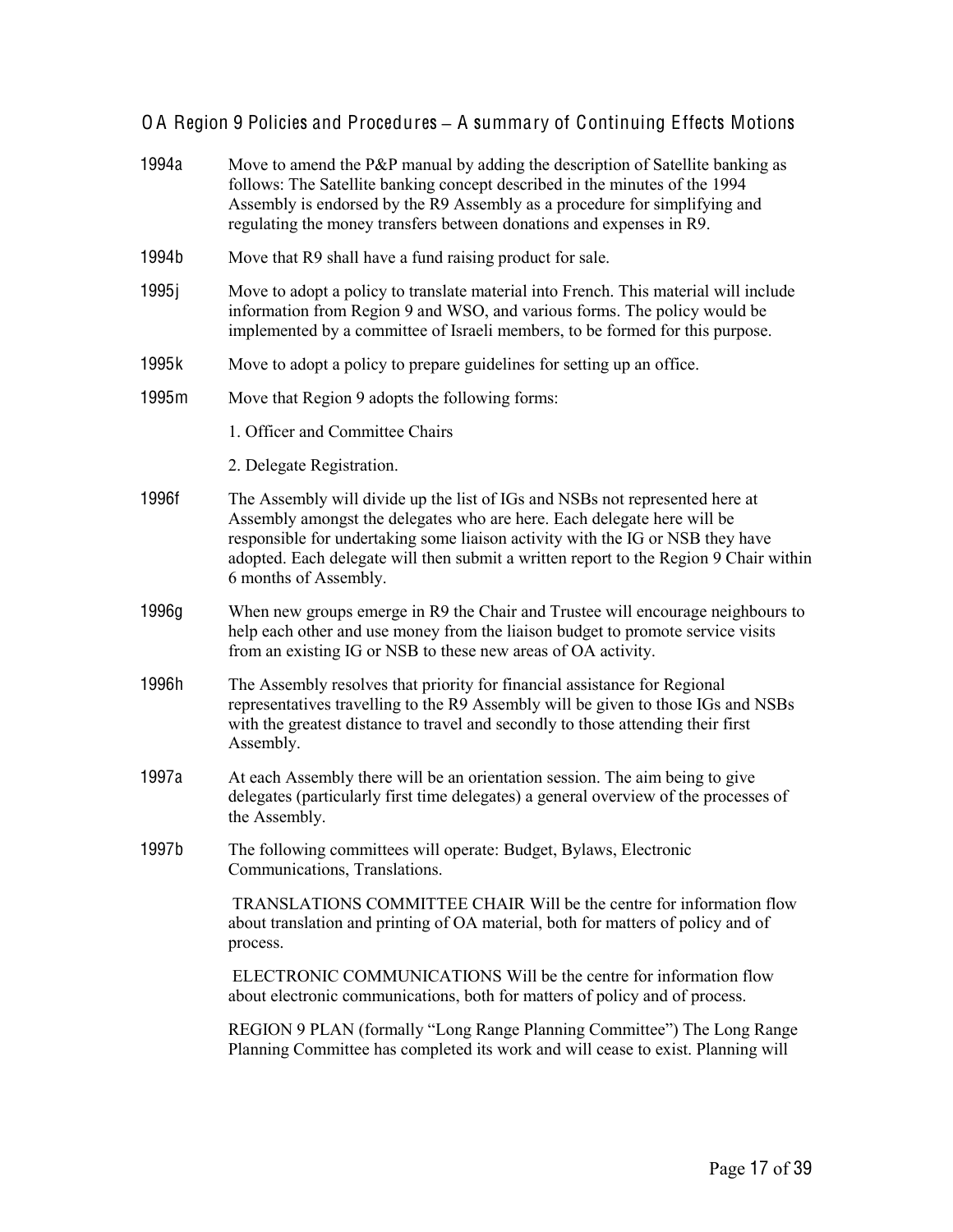form part of the work of the full Assembly. One member will be appointed to give a presentation on Region 9 planning at each Assembly.

- 1997f Region 9 to propose new business policy motion for WSBC 1998 to rescind WSBC policy 1982a that states "Overeaters Anonymous does not have any literature for specific eating disorders other than compulsive overeating. We welcome in love and fellowship all who have the desire to stop eating compulsively".
- 1997h Anorexic/Bulimic issue After a long and moving discussion the following position statement was adopted:

We believe our literature is not yet inclusive; it is especially important that the first contact with a newcomer (of all types) be inclusive.

The term "compulsive eater" is more inclusive than "compulsive overeater."

Some members feel that the term "abstinence" is the biggest obstacle to an inclusive approach.

The majority feel that what we have in common is our thinking.

Some feel that the real differences exist but that it is possible to find common ground within the existing literature.

- 1999a Addresses are to be provided on the contact list attached to the assembly minutes. Any person not willing to have their address published, should advise the secretary at the Assembly, who will not publish their address.
- 1999b The annual Region 9 Assembly will be held within Region Nine.
- 1999e To suggest to all Region 9 Intergroups and National/Language Service Boards that they set a goal for annual Contributions to R9. The suggested amount will be reviewed at the annual Assembly.
- 1999g Amended 2004e
- 1999h Move to adopt the following

JOB DESCRIPTIONS FOR BOARD AND COMMITTEE CHAIRS as part of our Regional policy and procedure.

#### CHAIRPERSON:

The Chairperson is elected by the Region 9 Assembly for a period of two years and fills a variety of duties:

- Chairs the R9 business assemblies, including preparation of the Agenda
- Communicates with the different R9 officers and committees during the year
- Attends functions within the Region, where budget allows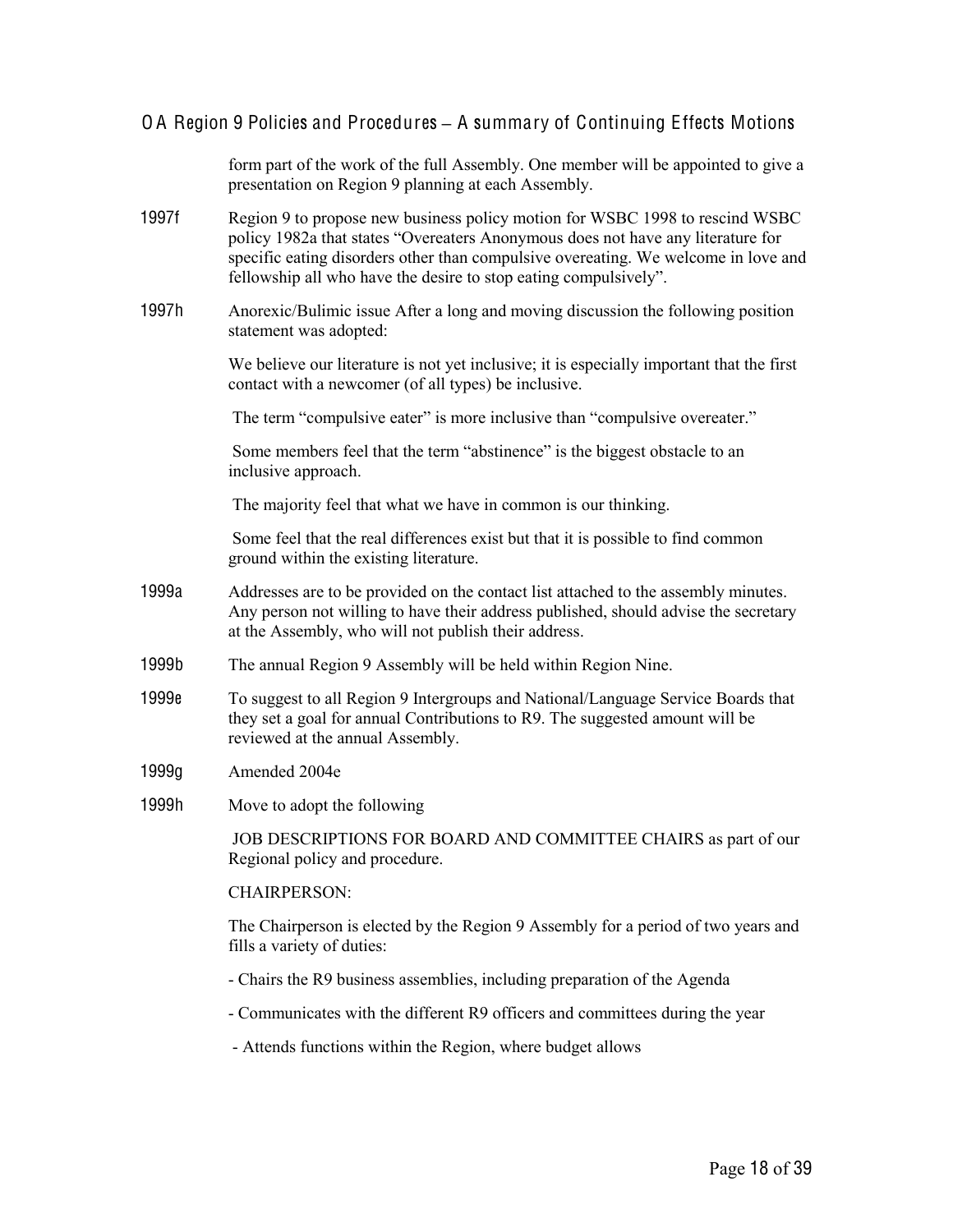- Represents R9 at the World Service level, including at the WSBC

- Represents R9 in the Board of Trustees Intergroup and Region committee (IGAR)

- Works with the R9 Trustee on some of the issues directly concerning the Region

- Chairs the R9 Board

- Is responsible for ensuring that an Officer Nomination form is sent to each Intergroup and Delegate in an election year

- Is responsible for sending a Bid form for hosting a R9 Assembly to Intergroups and Delegates on election year

#### TREASURER:

The Treasurer is elected by the Region 9 Assembly for a period of two years and fills a variety of duties:

- Chairs R9's Budget and Finance committee

- Prepares an annual budget for approval of the assembly

- Maintains records of all Income and expenses incurred by the different activities in the Region

- Provide an annual report of all contributions received, as well as income and expenses

- Maintains the R9 bank account and records of monies kept by different functions in other countries (satellite banking)

- Serves on the R9 Board

#### SECRETARY:

The main responsibilities of the Secretary are to produce and mail minutes of all Region 9 Assemblies, and maintain updated listing of R9 Intergroups and National/Language Service Boards. The procedure for this is as follows:

MINUTES OF THE ASSEMBLY:

1. The Chair will send out an agenda prior to the Assembly, and will include reminders to all Officers and presenters of topics to bring with them to Assembly a written report for inclusion with the minutes.

2. It is useful to record the Assembly with a tape recorder. A small hand held machine is quite adequate.

3. At Assembly, the Secretary needs to collect copies of all reports to be included with the minutes. It is also necessary that all motions are given to the Secretary in writing. It is important to note the name of the proposer and seconder, and the count of the voting on each motion.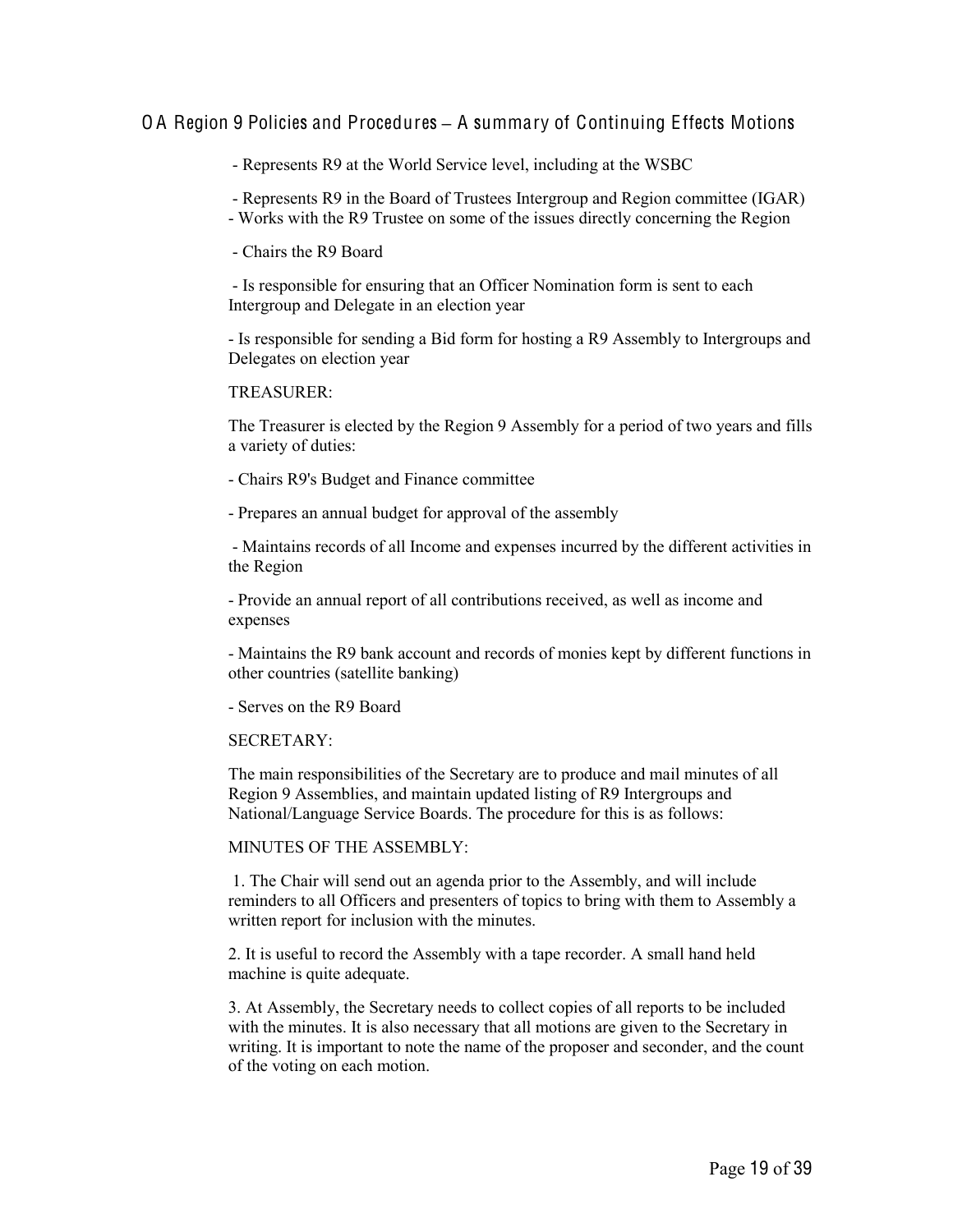4. The time scale for producing the minutes is short, and it is helpful to have copies of all paperwork to be included with the minutes in your possession, when coming home from the assembly, as there may not be time to use the postal system and still get the minutes out in the timescale set out in the bylaws.

5. Typing the actual minutes is time consuming. It's probably a full day's work. When the first draft is complete, it is useful to fax a copy of the minutes to the chair, or another officer who was present at the Assembly for any comments. It's also useful to have a local member proof read the minutes for spelling or grammar mistakes. The minutes will include all reports, and revised copies of the R9 Bylaws and P&P Manuals, if possible.

 6. Once the minutes are printed and bound in a simple binder, one copy can be taken to the post office where it is weighed and the postage costs for the different parts of the world assessed. Then one can buy the stamps and do the mailing from home, if that is suitable. The minutes are expensive to produce, so it is always helpful to keep a balance of monies in a satellite account if the Secretary is not in local contact with the Treasurer.

 UPDATE OF LISTS Another duty for the Secretary is to see that an up to date list of all R9 Intergroups and National/Language Service Boards is mailed periodically to each R9 officer. This is compiled from information which the Intergroups may send directly to the Secretary and also from the information which the World Service Office sends directly to the Secretary. The World Service Office will send a list of all Intergroups and meetings in R9 to the Secretary periodically, as well as all enquiry letters they may have received. The letters are forwarded to the Outreach chair who will send off letters welcoming new meetings. It is helpful for the Secretary to inform the R9 Trustee or Chair of new Intergroups forming in the Region. It is useful to keep in contact with the R9 Chair on a regular basis.

BYLAWS COMMITTEE The Chairperson of the Bylaws Committee is elected at the R9 Assembly and serves for a period of two years with the option of being re-elected for a further two years. The duties would include:

- Chairing committee meetings and reporting back to the R9 Assembly and Board when appropriate

- Ensuring that the Secretary gets written Bylaw reports at the beginning and end of Assembly

#### Amended 2008h

- Sending a printed copy of all proposed Bylaw Amendments to the Chair of the Board to be included in the mailing with the Agenda for Assembly

- Gathering an active committee to work throughout the year, reviewing the Bylaws and preparing new or revised motions where necessary. These members may be from anywhere within R9 but it is vitally important to encourage people from the Chair's local Intergroup who will be at hand to do the practical work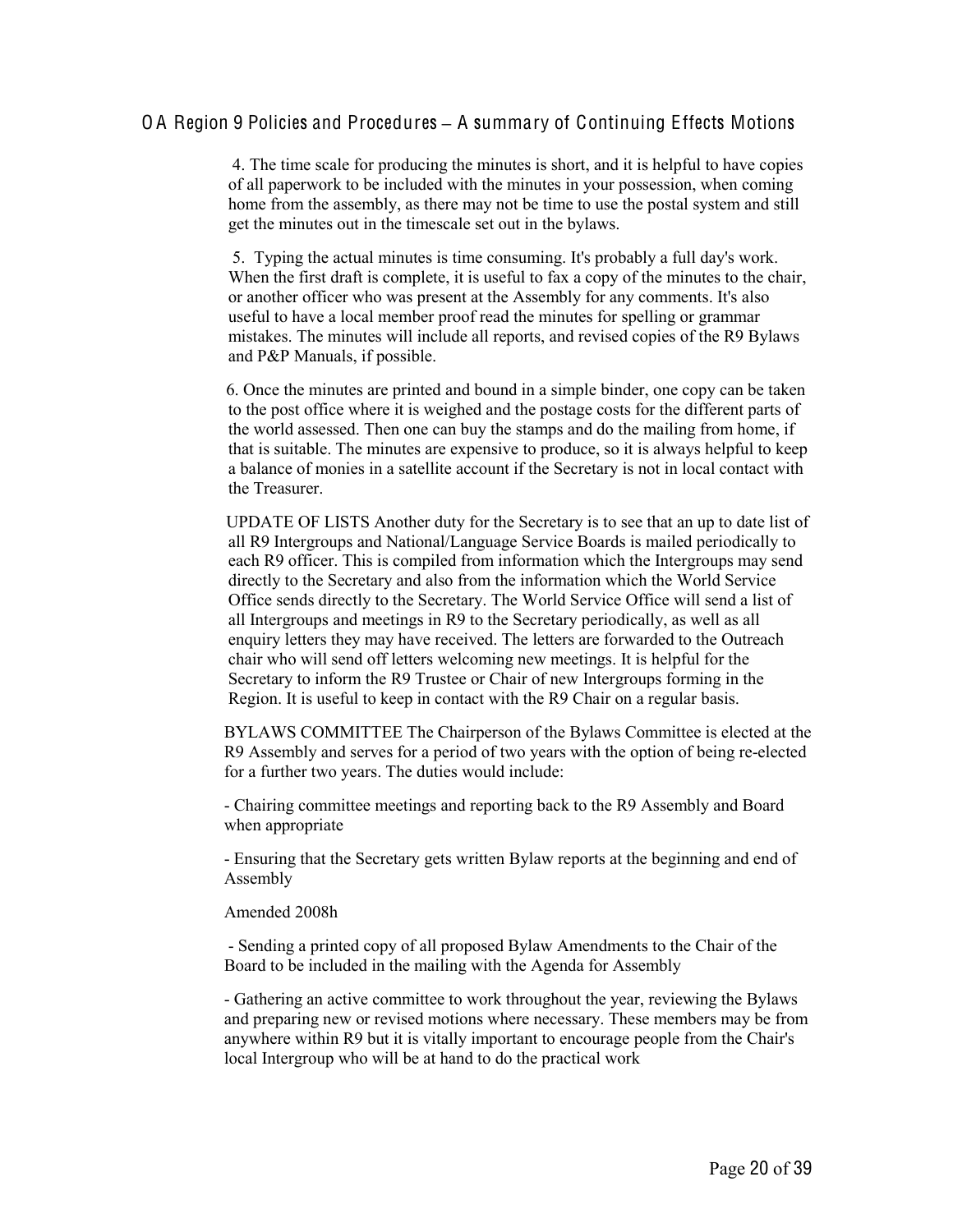#### Amended 2008g

It is helpful to remember that when the Chairperson presents amendments she/he will have to defend them and so it can be helpful to have notes from the committee as to intent - one may not always remember why the committee selected a particular wording.

- 1999k To fund all Region 9 officers to attend R9 assembly.
- 1999l The Translation guidelines submitted by the Translations committee were adopted.
- 2000b Region 9 will register/purchase the domain name  $\&\#8222$ ; OARegion9.org Cost: £20/year (\$30/year to buy domain name); usually paid 2 years in advance (monthly) + £50 for source (to keep it running), DNS Service (£80 per year?) (Website now [www.oaregion9.org](http://www.oaregion9.org/) )
- 2000c The following statements were adopted. Under the current structure we do not recommend breaking up into further groups. Recommend Option 1. To consider carrying on as is.

Recommend that the assembly seek to improve communication during the year and that the strategic planning groups specifically work on this as action items. For now we do not foresee the development of an OA International and believe it is in the best interest of countries in Region 9 to maintain representation at WSBC.

We recommend that Region 9 Assembly take action to promote an increase of contributions to Region 9 and World Service Office.

We do not recommend country autonomy at this time.

In the long term we see Europe & Eastern Mediterranean as one group and Africa and Asia as separate groups.

2001a 1. Motion adopted reaffirm the 2000 Region 9 Assembly statement:

For now we do not foresee the development of an OA International and believe it is in the best interest of countries in Region 9 to maintain representation at World Service Business Conference.

We recommend that Region 9 Assembly take action to promote an increase of contributions to Region 9 and World Service Office.

We do not recommend country autonomy at this time.

2. Continue to relay this message within the OA service structure, creating a restructuring sub-committee for this purpose.

2001b Motion adopted that Region 9 should produce a Manual for National and Language Service Boards, including sample Bylaws, that allow flexibility and options for different needs, with examples from bylaws already established and from the current draft.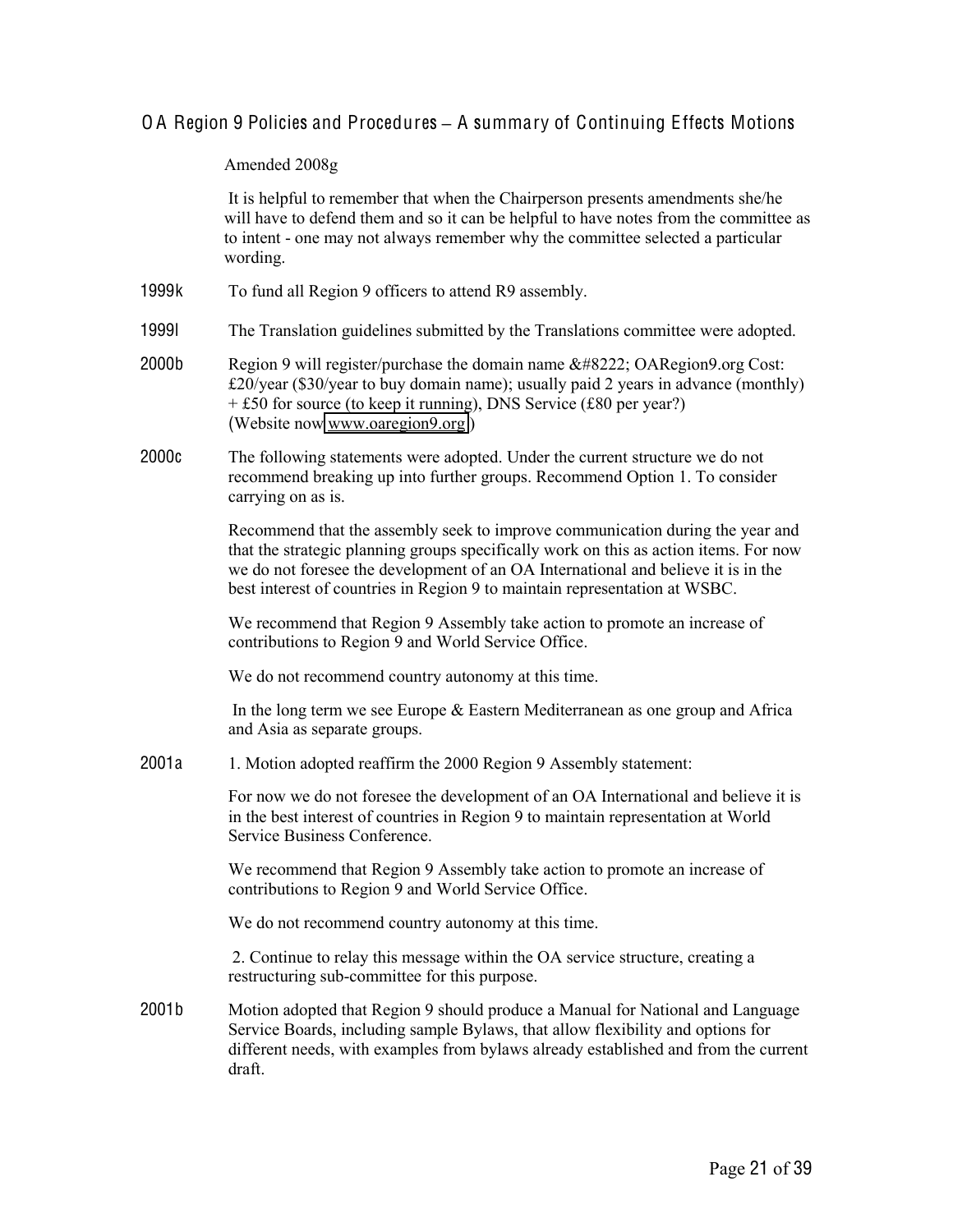| 2001c | Motion adopted to establish a Region 9 web site. A committee will be set up to agree<br>content and technical design.                                                                                                                                                                                                                                                                                                                       |
|-------|---------------------------------------------------------------------------------------------------------------------------------------------------------------------------------------------------------------------------------------------------------------------------------------------------------------------------------------------------------------------------------------------------------------------------------------------|
|       | Committee members will include                                                                                                                                                                                                                                                                                                                                                                                                              |
|       | -content editor                                                                                                                                                                                                                                                                                                                                                                                                                             |
|       | -technical editor                                                                                                                                                                                                                                                                                                                                                                                                                           |
|       | who will liaise with the Region 9 Board.                                                                                                                                                                                                                                                                                                                                                                                                    |
| 2001e | Motion adopted that Region 9                                                                                                                                                                                                                                                                                                                                                                                                                |
|       | a) investigates options and cost benefits for the automation of the world service<br>online meeting.                                                                                                                                                                                                                                                                                                                                        |
|       | b) contact other Region chairs to get their views on the value of the automation with<br>a view to putting forward a proposal to the world service office at the next world<br>service business conference.                                                                                                                                                                                                                                 |
| 2002a | Move that the Assembly adopt the outline of the guidelines as revised for<br>National/Language Service Boards.                                                                                                                                                                                                                                                                                                                              |
| 2002b | Move that a "Buddy" system be brought into place for committee chairs to support<br>each other in the work they have undertaken for the year.                                                                                                                                                                                                                                                                                               |
| 2002c | Move to add the following statements to the current Region 9 Translations<br>Guidelines in the appropriate places:                                                                                                                                                                                                                                                                                                                          |
|       | "When OA Literature is updated, it is recommended that Service Boards selling<br>existing stock insert an errata slip when detailing the most recent changes."                                                                                                                                                                                                                                                                              |
|       | "Be aware that there may be people in other regions/countries working on<br>translations in your own language. Consider in keeping in contact with them."                                                                                                                                                                                                                                                                                   |
| 2002d | We move to ask World Service, to investigate the options and costs to improve the<br>search capabilities of the world service online meeting directory. The search results<br>should be narrowed down by allowing search by "closest city" and zip code, and the<br>results should be displayed in a single page making it quicker to find the appropriate<br>meeting. The meeting form would have to be changed to include "closest city." |
| 2002f | The finance committee shall investigate and purchase OA Region 9 merchandise for<br>sale at WSBC and other OA events, to raise funds for Region 9.                                                                                                                                                                                                                                                                                          |
| 2002g | Motion adopted "to revise the format of the Region 9 Guidelines for translations, by<br>adding an index, sub-headings, bullet points and editorial changes."                                                                                                                                                                                                                                                                                |
| 2002h | Move that reports and documents be delivered to the registered representatives prior<br>to Assembly.                                                                                                                                                                                                                                                                                                                                        |
| 2002i | Move to implement an encryption program within 3 months to allow for secure<br>transmission of all online meeting updates, between the computer at which the data                                                                                                                                                                                                                                                                           |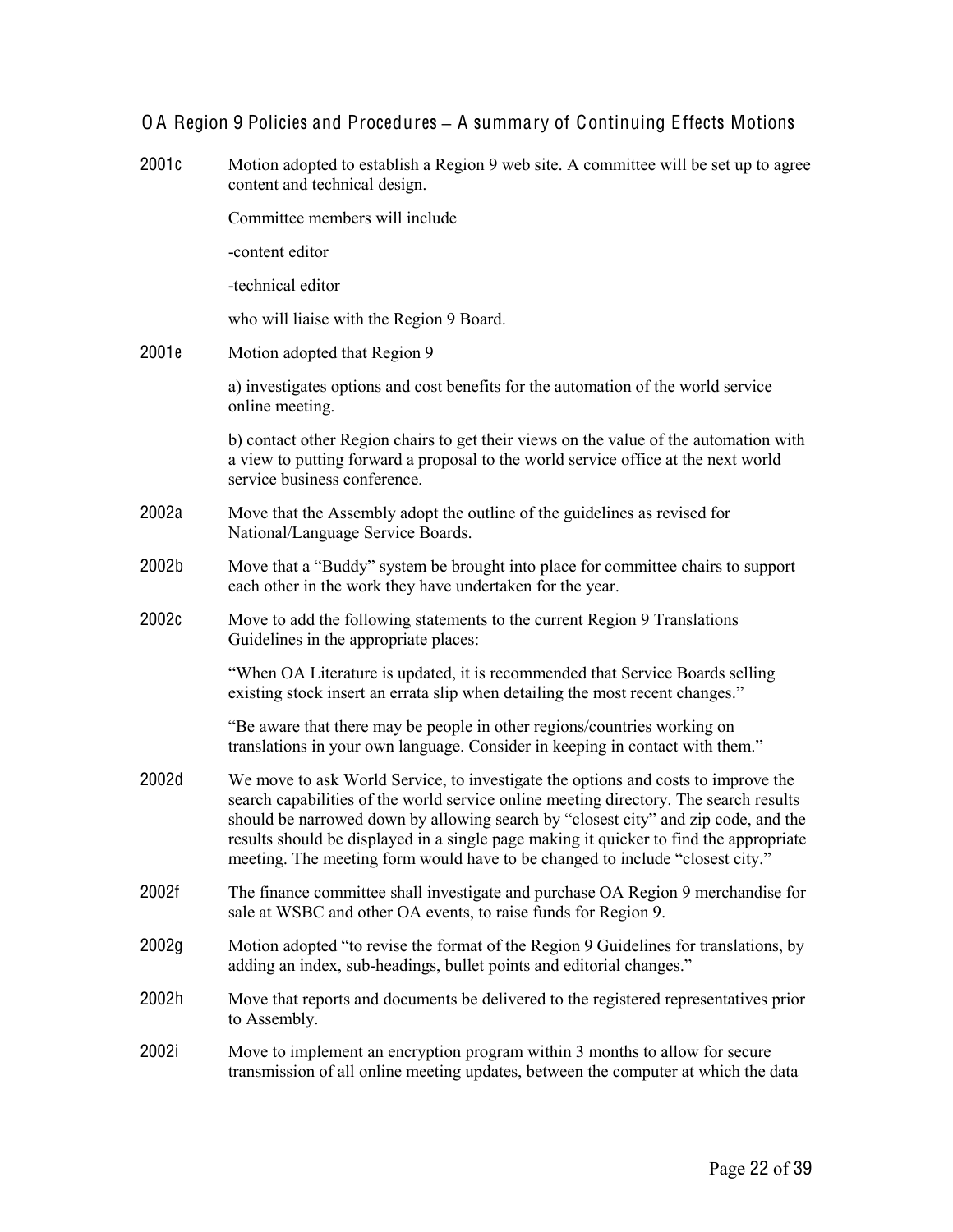is entered and the WSO server. This program will further safeguard the anonymity of members whose personal data appears on the update form.

- 2002j Move that representatives of the Region 9 Assembly volunteer to be in contact on a regular basis with a service body (bodies) that are not represented currently at the Region 9 Assembly. The representatives will report to the Region 9 Chair every 3 months about progress made.
- 2002k Move to instruct WSO that all mailings sent out to Service Boards and which require responses to be returned to WSO, will allow for a minimum of 60 days for the required response to be returned. These mailings will be made available electronically and electronic returns will be acceptable.
- 2002l Move that in the event that WSBC does not adopt the pamphlet Dignity of Choice, the WSBC Policy 2000a directing the Board of Trustees to develop this pamphlet, will be rescinded. The Board of Trustees shall evaluate the events that took place at WSBC between 2000-2003.

The BOT will collect further information from Regions, National/Language Service Boards and Intergroups and will submit their conclusions and/or proposals for bringing about unity on the issue of food plans to WSBC 2004.

- 2004a Move to approve the newly revised R9 Vital Link.
- 2004b Move to authorise the Regional Treasurer to set up a Business Account with PayPal.com.
- 2004c Move to authorise the Regional Treasurer to open an interest bearing deposit account with a bank.
- 2004d Move to authorise the Regional Treasurer to open a new bank account with an institution chosen at the Treasurer's discretion.
- 2004e Region 9 will cease to publish the Notebook.
- 2005a Move to adopt the Region 9 Minutes to a manageable size. The Region 9 Minutes will contain: Date/Time and place of Region 9 Assembly, names of Officers, number of representatives present, record of action taken on the minutes of the previous meeting, the exact wording of each motion as it was voted on , and whether it passed or failed, the maker's name. If the vote counted, the count should be included. Any notice given at the meeting. Points of order and appeals, and Committee reports. The revised version of Region 9 Bylaws and  $P \& P$  can be obtained from the Region 9 web site or can be requested from the Region 9 secretary. To avoid confusing the Minutes with other Region 9 Assembly materials, they will be called Region 9 Minutes.
- 2005b Move to approve the Translation Guidelines.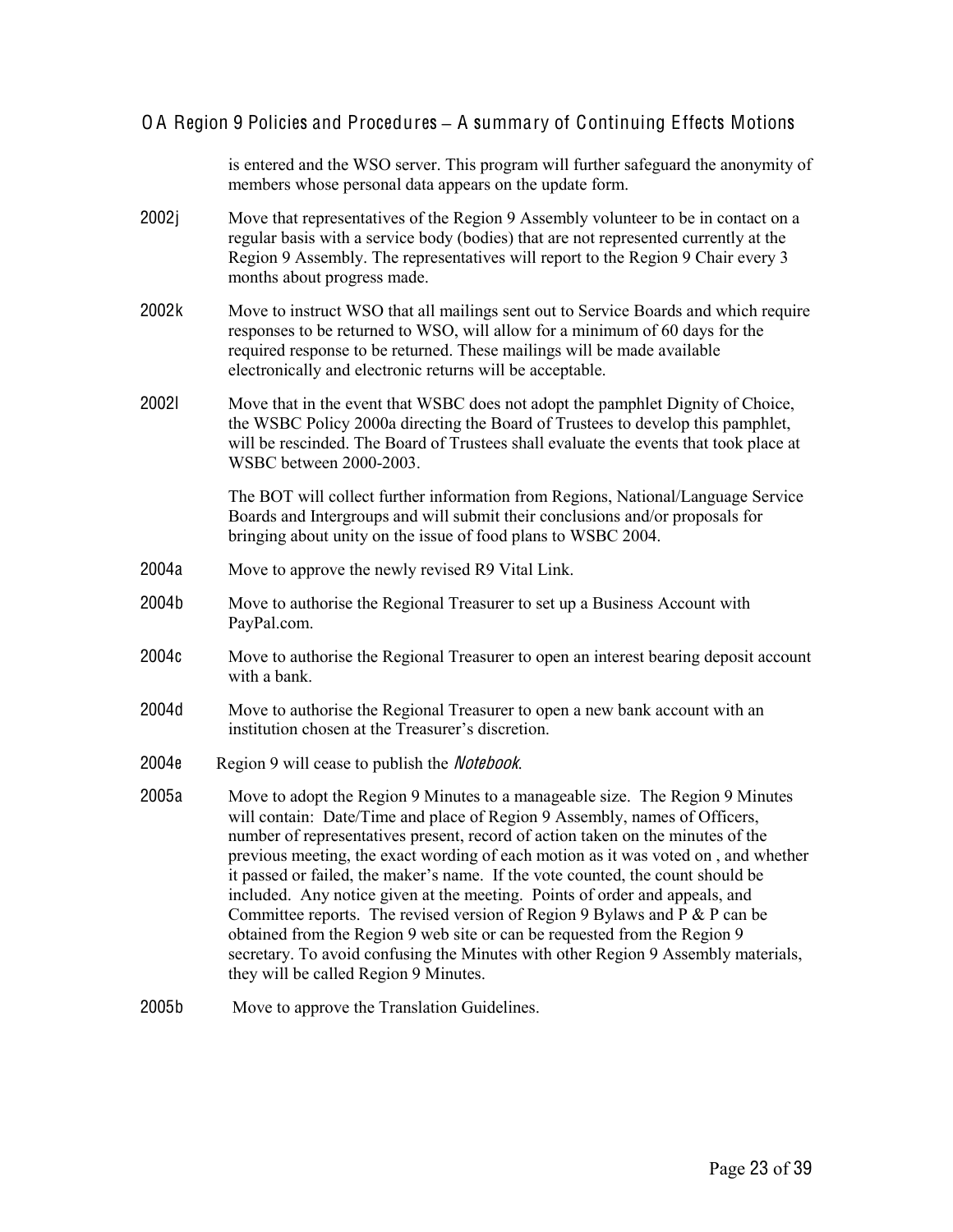- 2005c Adoption of the Guidelines for National/Language Service Boards under the title Region 9 Manual: Guidelines for National/Language Service Boards and also publish it on the Region Web Site.
- 2006a Automatically remove outdated or completed Region 9 Assembly policies from the Policies and Procedure manual
- 2006b The Account year for Region 9 shall be  $1<sup>st</sup>$  June to  $31<sup>st</sup>$  May and the review of these accounts shall be completed by  $31<sup>st</sup>$  August of the same year. The person reviewing the accounts shall be an appointee of the Region 9 Board and shall ideally be a qualified account (or equivalent) and shall live in the same country as the Region 9 Treasurer.

The Region 9 Treasurer shall make available to the person reviewing the accounts all records, or copies of all records relating to the Region 9 Accounts.

The Region 9 Treasurer will furnish the person reviewing the accounts with details of all monies held in Satellite Banking and the names and addresses of the person/bodies holding these monies.

The person reviewing the accounts shall satisfy themselves of the accuracy of the Region 9 Accounts and shall verify the balance in all Satellite Banking Accounts.The person reviewing the accounts shall submit a written report to the Region 9 Board.

2006c 1. If the Region is represented by less than forty per cent of its Intergroups, up to 5 additional delegates to WSBC could be selected.

> 2. Preference shall be given to Delegates from Intergroups and service bodies that otherwise will not be represented.

3. If there are no candidates from those Intergroups, the Region 9 Assembly will select the candidates from among its voting members who will be able to attend WSBC.

4. The selection of candidates will be made at the yearly Region 9 Assembly. 5. All candidates have to comply with the qualifications for delegates in the OA Inc, Bylaws, Subpart B, Article X, Section 3, c, 15.6. Intergroups that submit candidates to be selected as Region 9 Delegates to the WSBC have to file an application at least 60 days prior to the Region 9 Assembly where the selection will be made.7. All applications are to be sent to the Region 9 Treasurer.8. The Treasurer will inform the Region 9 Assembly of the Candidates on the Friday morning and the Assembly will make a selection from among those having filed the Application provided they meet the requirements. 9. The funding of the Region 9 Delegate will depend on the availability of funds. If the funds are available the Region 9 Delegate to the WSBC will be funded according to the Policy and Procedure 1996h.10. Prior to selection of the delegates, the Treasurer will inform the Assembly of the funds available for this purpose.11. The number of delegates selected will depend on the funds available, but in any case shall not be more than five.

2006d Move to charge  $50\epsilon/\epsilon$ 33 or equivalent registration fee for the Region Nine Assembly, payable upon registration at the Assembly.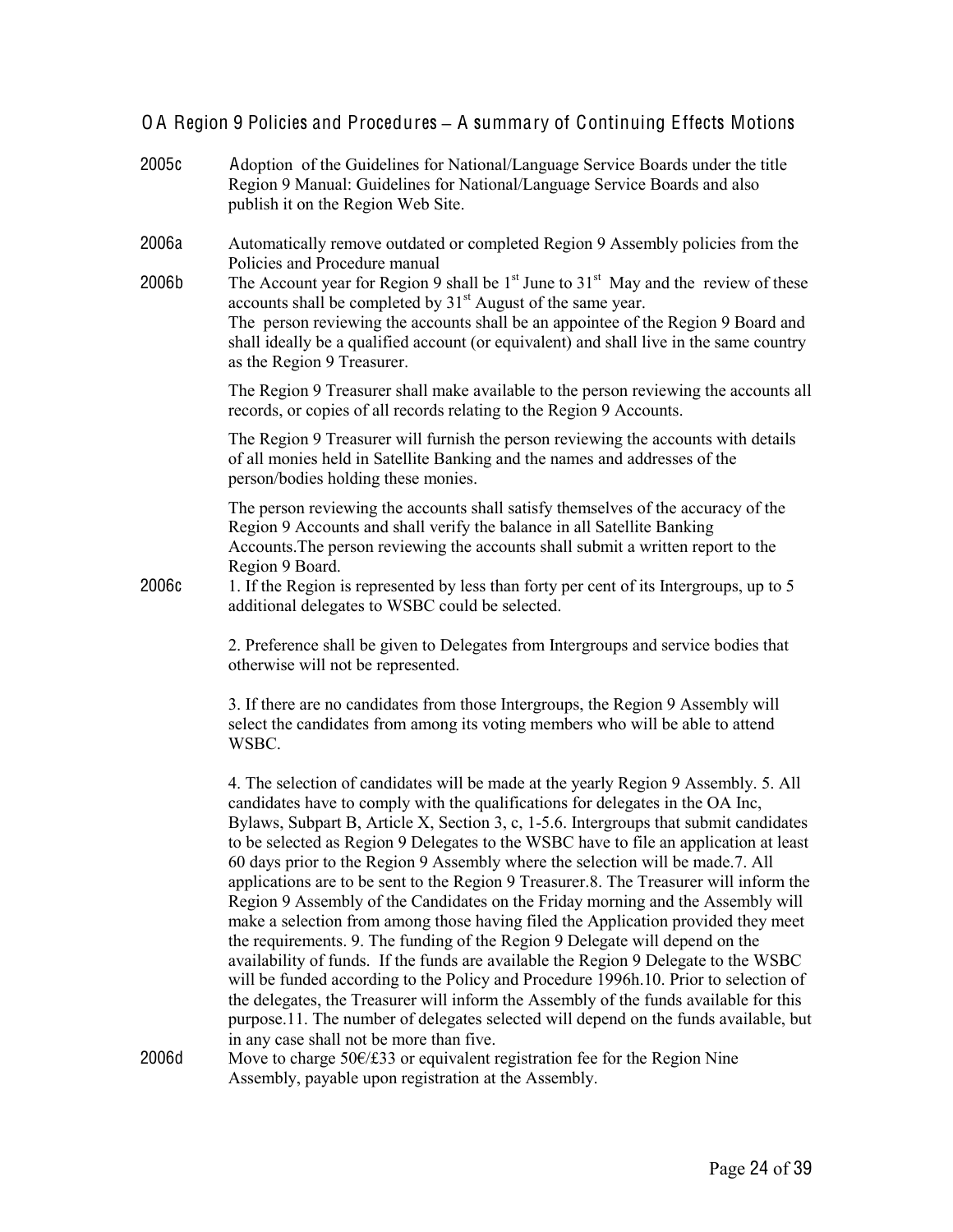| 2006e | Move to adopt a Region 9 week to think of our members and the still suffering<br>compulsive overeater. Also in view of our geography, countries, states and language<br>barriers within our Region to think about OAs who may be living in troubled or poor<br>areas.                                                                                                                                                                                                                                                                                                                                               |
|-------|---------------------------------------------------------------------------------------------------------------------------------------------------------------------------------------------------------------------------------------------------------------------------------------------------------------------------------------------------------------------------------------------------------------------------------------------------------------------------------------------------------------------------------------------------------------------------------------------------------------------|
| 2006g | That Committee Chairpersons can spend up to EUR 110.00 (GBP 73.33) for Region<br>9 without prior permission from Assembly, Region 9 Chairperson or Secretary.                                                                                                                                                                                                                                                                                                                                                                                                                                                       |
| 2006i | Adopt a suggested contribution per group to WSO however it is paid of equal to 1/3<br>of its contribution to region 9.                                                                                                                                                                                                                                                                                                                                                                                                                                                                                              |
| 2007a | The Board is authorized to make a decision on transferring up to EUR 2400.00 (GBP)<br>1700.00) from Service to Delegate Assistance, 4 months before the next Assembly,<br>whenever that takes place.                                                                                                                                                                                                                                                                                                                                                                                                                |
| 2008a | Re-organise the Region 9 Policies & Procedures by removing the current 'index'<br>section and organising the various detailed motions in the first instance into a list of<br>relevant Region 9 topics / sections, setting up a table of contents and then finalising<br>with a list of detailed motions in chronological order.                                                                                                                                                                                                                                                                                    |
| 2008b | After adopting the Budget for Translation at the Region Nine Assembly, application<br>forms will be sent out with the minutes of the Assembly. The treasurer will then<br>send a reminder (via the Secretary) to all service bodies by email by 31 <sup>st</sup> January.<br>These applications must be sent to the treasurer by 31 <sup>st</sup> March of the following year.<br>The board is authorised to make a decision on the allocation of the translation and<br>printing of literature budget by 30 <sup>th</sup> April. Consideration will be given by order of<br>priority as follows:<br>Service Boards |
|       | a) who currently do not have anything translated in their language<br>b) who have a small number of pamphlets currently translated (approved or not<br>approved)<br>c) are interested in translating The Twelve Steps and Twelve Traditions of                                                                                                                                                                                                                                                                                                                                                                      |
|       | Overeaters Anonymous.<br>The Officers will consider the applications and make payments by $31st$ May.                                                                                                                                                                                                                                                                                                                                                                                                                                                                                                               |
|       | It is required that the Service Body requesting such funds<br>a) Include that in the application, a list of material that has already been translated in                                                                                                                                                                                                                                                                                                                                                                                                                                                            |
|       | that language<br>b) Considers that this funding is a "payment on account" with a view to it being<br>contributed back (in part or full) to Region Nine as the literature is sold, so that<br>funds are reintroduced for translation of further material in future years<br>c) Make a substantive contribution to the cost and give details in the application.<br>The appropriate forms are available from the Secretary.                                                                                                                                                                                           |
| 2008c | The first week of September is designated as Region 9 week.                                                                                                                                                                                                                                                                                                                                                                                                                                                                                                                                                         |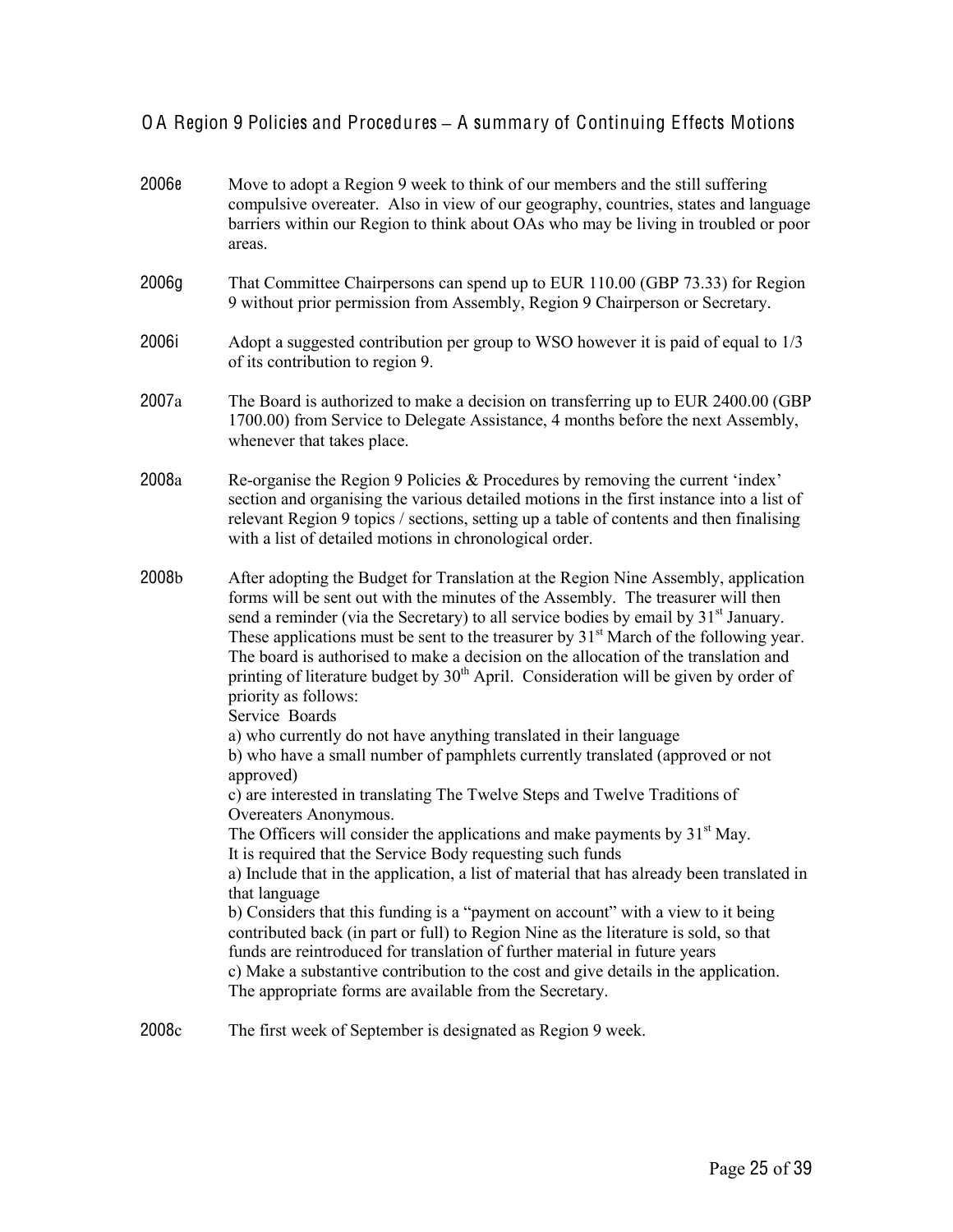| 2008d                      | Suggested Contribution to Region 9. To suggest to all Region 9 Intergroups and<br>National/Language Service Boards that they set a goal for annual Contributions to<br>R9. The suggested amount will be reviewed at the annual Assembly. (1999e)<br>Suggested contribution for small IG EUR 310.00 (GBP 205.00)<br>Suggested contribution for large IG: EUR 620.00 (GBP 410.00)<br>Suggested contribution per group however it is paid to Region 9 of between EUR 13<br>$-$ EUR 32 (GBP 9 - GBP 22) payable where possible to Region 9 funds before 1 <sup>st</sup><br>September each year. |
|----------------------------|---------------------------------------------------------------------------------------------------------------------------------------------------------------------------------------------------------------------------------------------------------------------------------------------------------------------------------------------------------------------------------------------------------------------------------------------------------------------------------------------------------------------------------------------------------------------------------------------|
| 2008e                      | It is requested that service bodies attach to the application form for assistance the<br>latest financial summary of the service body and that they give details of any funding<br>for attendance at Region 9 Assembly from elsewhere.<br>The Region 9 Board are authorised to consider (by email) those applications                                                                                                                                                                                                                                                                       |
| 2008f                      | This Region believes that restructuring decisions should take account of both cost<br>and principle – they are equally important.                                                                                                                                                                                                                                                                                                                                                                                                                                                           |
| 2008 <sub>g</sub><br>2008h | <b>Bylaws Committee Chair</b><br>To update the P&P Manual annually. While updating the manual make any spelling,<br>punctuation or grammatical corrections as necessary so that the intent of the policy is<br>unchanged. To ensure that the layout of the document is consistent and clear.<br><b>Bylaws Committee Chair</b>                                                                                                                                                                                                                                                               |
|                            | - After the revised Bylaws and $P \& P$ Manual have been checked furnishing the<br>Chair, Secretary, Treasurer and Web Committee Chair with an electronic of the up-<br>dated Bylaws and Policy & Procedure Manual in time to have these available on the<br>web site at the same time as the minutes of the Assembly (in accordance with<br>Region 9 Bylaws Art VII S2 Duties 2 – within 45 days of the Assembly).                                                                                                                                                                         |
| 2008i                      | The Assembly will make a detailed plan for PI work in order to increase awareness<br>of OA in countries that do not have any OA meetings at all or have only very few<br>meetings. The nature and content of this PI will be decided by the Assembly or the<br>Translation and PI committees.                                                                                                                                                                                                                                                                                               |
| 2008j                      | Twelfth Step Within Committee created. The purpose of this committee is to offer<br>support and guidance to new and existing groups and service bodies.                                                                                                                                                                                                                                                                                                                                                                                                                                     |
| 2008k                      | The R9 Assembly will assist the Service Boards within Region 9 by doing the<br>necessary legal work for getting translated literature approved by the WSO. at the<br>assembly, the translations committee will assist with filling in and explaining the<br>licensing agreement forms to get translated literature approved.                                                                                                                                                                                                                                                                |
| 20081                      | Every registered Service Body within Region 9, as well as the WSO or other<br>Regions, can submit material to place on the Region 9 website.                                                                                                                                                                                                                                                                                                                                                                                                                                                |
| 2008m                      | The Region 9 Electronic Communications Committee Chair and the Region 9<br>Secretary will ensure anonymity is maintained when publishing material from<br>registered Service Bodies within Region 9, WSO or other Regions.                                                                                                                                                                                                                                                                                                                                                                  |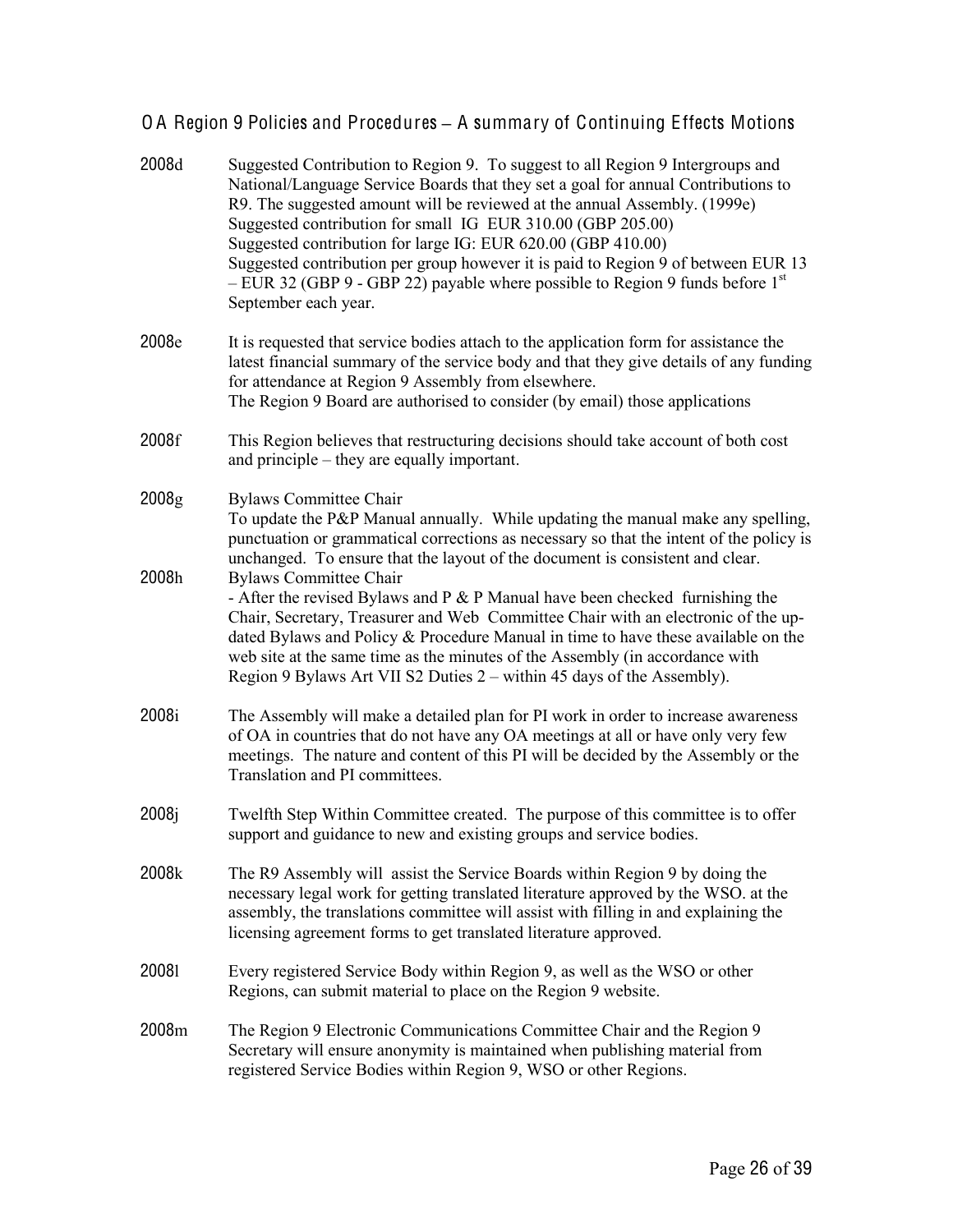| 2008 <sub>n</sub> | Region 9 Assembly<br>Each year at the Assembly we will set aside time in the agenda for issues regarding<br>translating literature. We will help each other with questions regarding translating<br>literature, understanding the different licensing agreement forms, filling in licensing<br>agreement forms, copyright-issues and other issues related to translating literature.                                                                                                                                                                                     |
|-------------------|--------------------------------------------------------------------------------------------------------------------------------------------------------------------------------------------------------------------------------------------------------------------------------------------------------------------------------------------------------------------------------------------------------------------------------------------------------------------------------------------------------------------------------------------------------------------------|
| 2009a             | We move to create a document explaining the procedure for application to the<br>Region 9 translation fund.                                                                                                                                                                                                                                                                                                                                                                                                                                                               |
| 2009b             | The hosting service body for the regional Assembly and Convention shall be elected<br>two years prior to running the event.                                                                                                                                                                                                                                                                                                                                                                                                                                              |
| 2009c             | To suggest to all Region 9 groups and service bodies that they aim to contribute a<br>minimum of 5% of their annual income to Region 9. The suggested contribution,<br>however it is to be paid, payable before 1 <sup>st</sup> September each year.                                                                                                                                                                                                                                                                                                                     |
| 2009d             | In order to qualify as emergency new business any motion must be:<br>a) Referring to new business only and not addressing the same issues as other<br>motions brought to the current Assembly;<br>b) Of an urgent nature so that not considering the motion immediately would be<br>harmful to the welfare of OA as a whole.                                                                                                                                                                                                                                             |
| 2009e             | The Assembly resolves that priority for financial assistance for Regional<br>representatives travelling to the R9 Assembly will be given to those IGs and NSBs<br>that have never been represented before, secondly to those with the greatest distance<br>to travel.                                                                                                                                                                                                                                                                                                    |
| 2010a             | The Assembly will divide up the list of IGs and NSBs not represented at the<br>Assembly amongst the delegates who are in attendance at the assembly. Each<br>delegate will be responsible for undertaking liaison activity with the SB they have<br>adopted. Each delegate will then submit a written report to the Region 9 12th Step<br>Within Committee within 6 months of the Assembly. The 12th Step Within<br>Committee will then log these responses and continue to try to encourage contact<br>with service bodies not represented at assembly (1996f) (2002j). |
| 2010b             | REGISTER OF SERVICE BODIES AND ATTENDANCE TO BE INCLUDED IN<br><b>ASSEMBLY MATERIALS</b><br>The Assembly Materials of Region 9 are to include a register of Region 9 countries<br>with details of Intergroups in each country and the current number of groups, also<br>including details of when the Service Body was represented at Region Assembly.                                                                                                                                                                                                                   |
| 2010c             | The Region 9 Website should include the document "How do service bodies trying to<br>translate OA literature apply for financial assistance from Region 9?" (Refer<br>Appendix)                                                                                                                                                                                                                                                                                                                                                                                          |
| 2010d             | Insert job description for the Region 9 Representative into the P&P Manual II Board                                                                                                                                                                                                                                                                                                                                                                                                                                                                                      |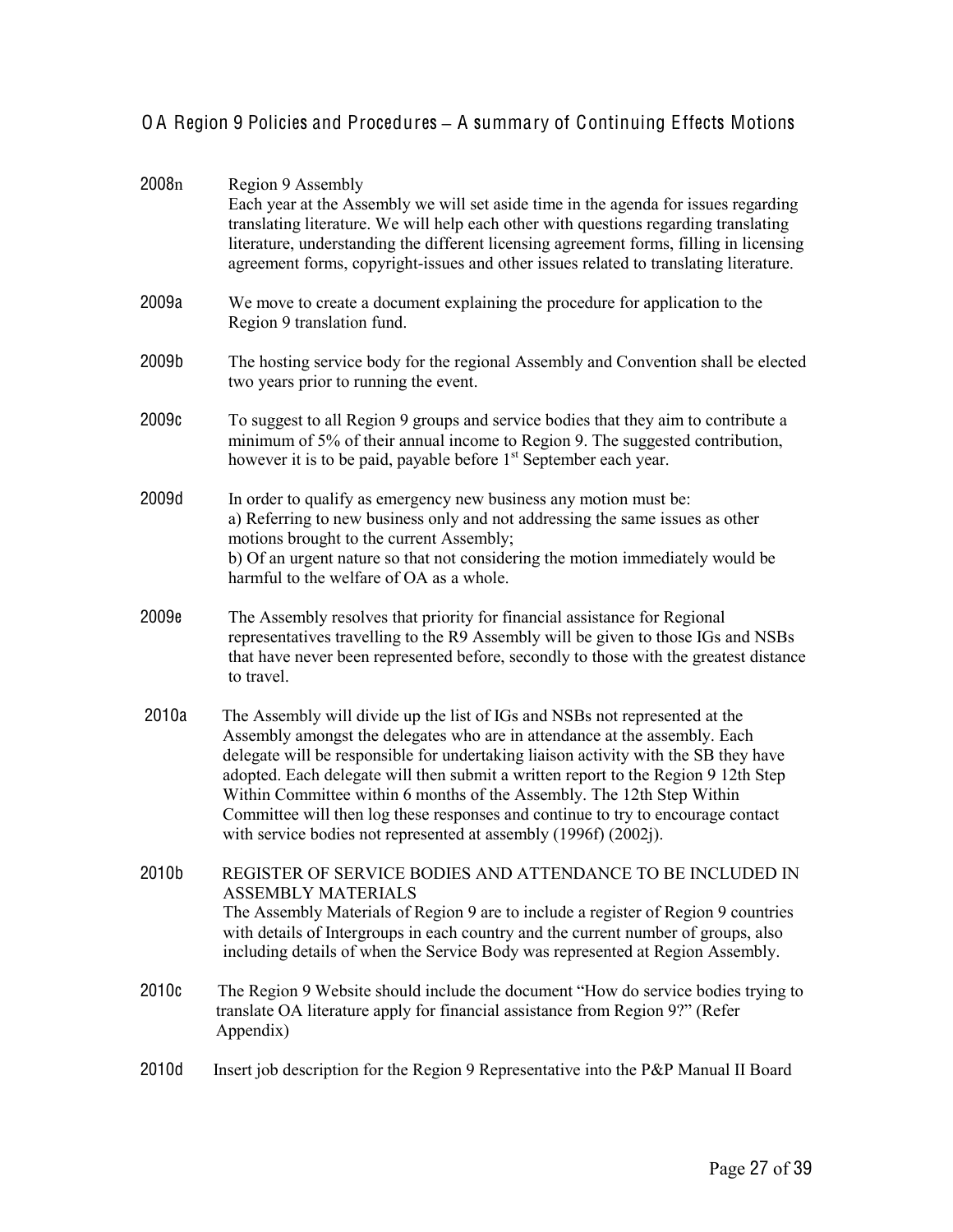#### 2010e Region 9 Assembly to implement a newsletter.

The newsletter is to be produced at least once a year, after the assembly. This Region 9 Newsletter might include articles written by the Region 9 Committees, the Region 9 Representatives, the Region 9 Board and the R9 Trustee as well as news about the assembly itself that is not included in the minutes, and other features and articles relevant to the region. The R9 Newsletter is recommended to be 2 pages in size with one page divided equally and to be devoted to articles from the Region 9 Committees. The other page to be devoted to articles submitted by representatives attending the assembly or the R9 Board / Trustee. The Newsletter will be assembled by an appointed member of Region 9 and the R9 Secretary. Articles should be submitted within 45 days of the assembly. The newsletter will then be produced within a further 30 days, reviewed by the R9 Board & Trustee and then placed on the Region 9 website.

#### 2010f FUNDING OF REGION 9 DELEGATES

Delegates representing Region 9 as a whole may be sent to the WSBC if funds are available within the Region 9 budget or from the WSO. Those delegates will be (in order of privilege, in case the financial supplies are limited): the R9 board secretary, the R9 treasurer, and/or OA members from within Region 9 who have been to the World Service Business Conference before, meet the requirements for a WSBC delegate and will not be representing any other service body at the WSBC. Information about such persons being sought will be mailed to the service bodies that are sending delegates to the R9 Assembly in the year before the Conference in Question, the order of applications will determine the choice of the future Region 9 delegates.

#### 2011a ASSEMBLY PROCEDURES AND SUGGESTIONS

To adopt into the Region 9 Policies and Procedures Manual the document circulated at 2010 Region 9 Assembly (since amended and updated) entitled "Overeaters Anonymous Region 9 – Assembly Procedures and Suggestions".

#### 2011b TRANSLATIONS GUIDELINES The Translation guidelines submitted by the R9 Translations committee in 1999 and updated in 2002 and approved in 2005 have now been rescinded and R9 will now refer to the document 'OA GUIDELINES – TRANSLATION GUIDELINES FOR OA LITERATURE' which is available on the [www.oa.org](http://www.oa.org/) website for the worldwide fellowship of OA

- 2011c FINANCIAL ASSISTANCE FOR DELEGATES TO REGION 9 ASSEMBLY The Assembly resolves that priority for financial assistance for Regional representatives travelling to the R9 Assembly will be given to those IGs and NSBs that cannot afford to fund a delegate on their own, to those with the greatest distance to travel and to those attending their first Assembly.
- 2011d FINANCIAL ASSISTANCE FOR DELEGATES TO REGION 9 ASSEMBLY That the mailings to all member groups and Intergroups as in article 5(ii) of the Bylaws, shall include applications for assistance This application form will also be posted on the R9 Web site. Completed application forms will be submitted to the R9 Treasurer at least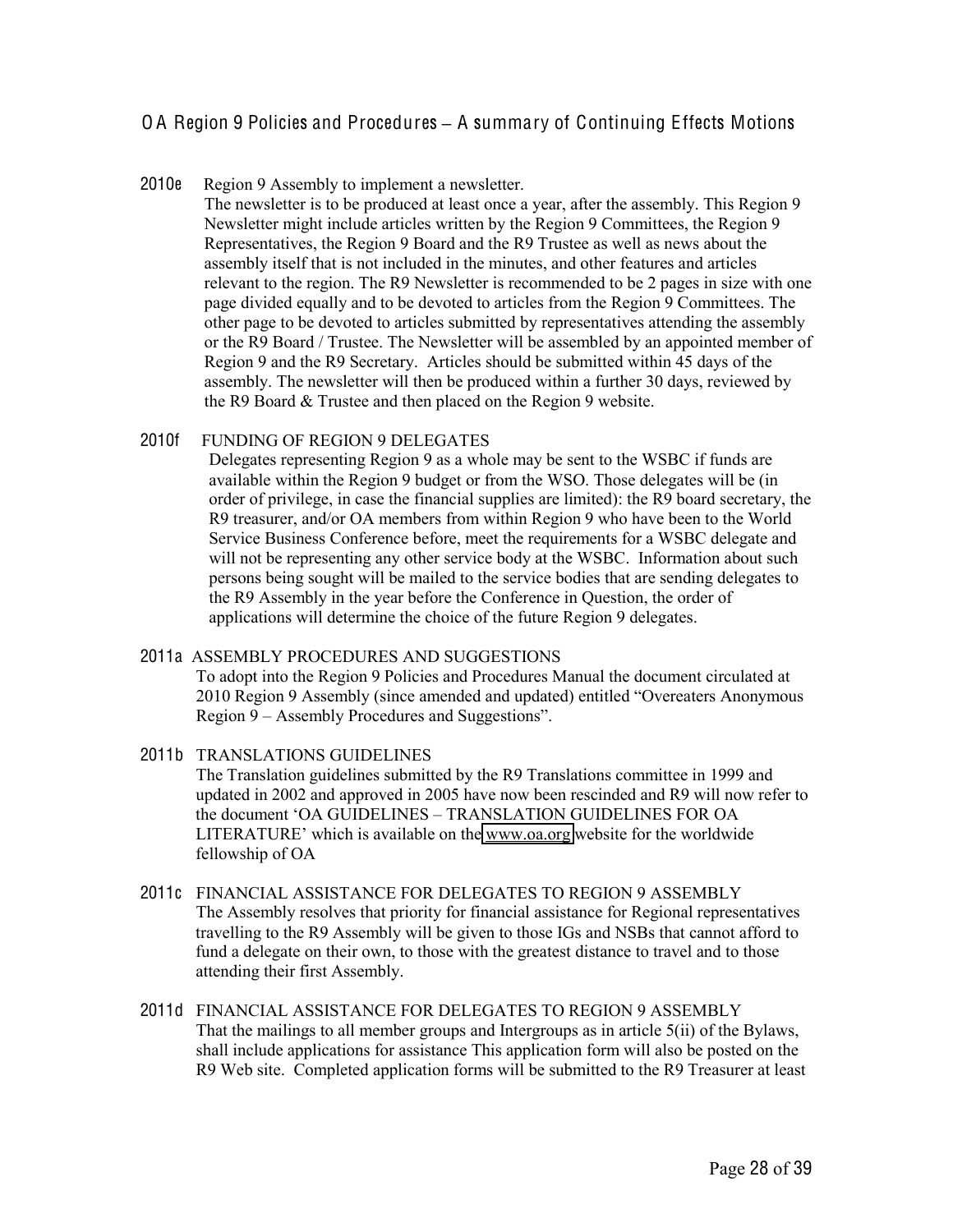4 months prior to the date of the Assembly. It is requested that service bodes attach to the application form for assistance the latest financial summary of the service body and that they give details of any funding for attendance at Region 9 Assembly from elsewhere.

- 2011e FINANCIAL ASSISTANCE FOR TRANSLATION / PRINTING Deleted "b) who have a small number of pamphlets currently translated (approved or not approved)" and renumbered "c" as "b"
- 2012a Move to insert a job description for the position of R9 PARLIAMENTARIAN into Section 11 Board.
- 2012b Move to insert into Section 11 3. Committee Participation, Public Information Committee and to update name of Budget Committee to Budget and Finance.
- 2012c Move to insert into Section 111 REGION 9 COMMITTEES, Public Information Committee, update name of Budget and Finance Committee, remove Region 9 Plan (1997b) and to insert and provide descriptions of what work is carried out by Public Information, Budget and Finance and Bylaws Committees.
- 2012d Move to update Section 1V ASSEMBLY ASSISTANCE WITH TRANSLATIONS with current practices, to include the R9 Trustee assisting with the completion and explaining of the licensing agreement forms (2008k). To possibly include a Workshop on the translation of literature and to encourage each non English speaking country to translate one piece of literature each year.
- 2012e Move to update Section V 2004f (amended 2008b) FINANCIAL ASSISTANCE FOR TRANSLATION/PRINTING by allowing two application dates per year instead of one. i.e. Treasurer to send out reminder by  $1<sup>st</sup>$  December and  $1<sup>st</sup>$  May, deadline for sending applications  $1<sup>st</sup>$  February and  $1<sup>st</sup>$  July the following year, decision to be made by  $1<sup>st</sup>$  March and  $1<sup>st</sup>$  August.
- 2012f Move to insert in section V FINANCE  $& BUDGET$  to add plan of how to manage cheques if R9 Board live in Great Britain.
- 2012g Move to amend Section V FINANCIAL ASSISTANCE FOR DELEGATES TO REGION 9 ASSEMBLY from 4 to 3 months for application forms for delegate assistance; require rather than request service bodies to provide financial information on application; clarify practice already agreed for online banking.
- 2012h Move to amend Section V FINANCE  $\&$  BUDGET to provide an improved election process for role of Banker.
- 2012i Move to amend Section V1 WEBSITE to rescind out of date sections AUTOMATION OF WORLD SERVICE ONLINE MEETING and WSO ONLINE MEETING **DIRECTORY**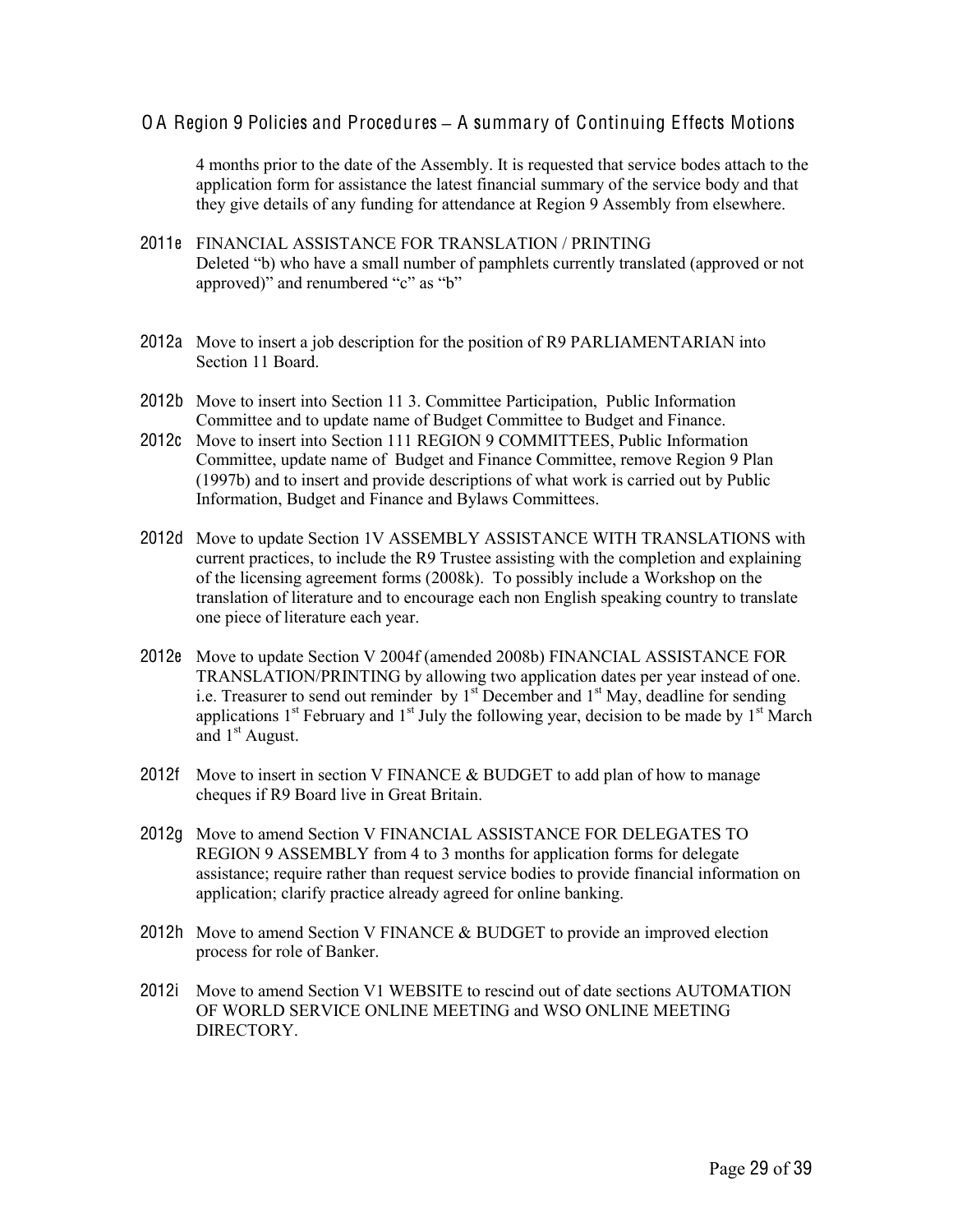- O A Region 9 Policies and Procedures **–** A summary of Continuing Effects Motions
- 2012j Move to insert into Section V111 PUBIC INFORMATION, Region 9 week, Twelfth Step Within Committee
- 2012k Move to rescind out of date information in Section X1 Miscellaneous FOOD PLANS.
- 2012l Move to rescind out of date information in Section X1 Miscellaneous ANOREXIA/BULIMIA.
- 2012m Move to amend Section 11 TREASURER to Liaise with Accountant, signatories and Banker as necessary and to Facilitate Service, Traditions and Concepts (STC) workshops when and where possible within Region 9.
- 2012n Move to insert into Section 1 ASSEMBLY to include Region 9 Translations list to be included in Assembly Materials.
- 2012o Move to insert into Section 11 a job description for the role of R9 Banker.
- 2012p Move to update Job Description of for R9 Secretary to include current practices and new technology. Section 11 MINUTES OF THE ASSEMBLY. To insert section UPDATING OF OTHER R9 DOCUMENTS and section WORKSHOPS.
- 2012q Move to amend by rename Translations Committee to Literature and Translation Committee in Contents Table and in Sections 11, 111, 1V and V111.
- 2012r Move to amend Section 11 to update job description for R9 Chair to clarify responsibilities and to Facilitate Service, Traditions and Concepts (STC) workshops when and where possible within R9.
- 2012s Move to establish a General Assistance Fund that will include the translation fund money and additional amount of money that will be allocated in the budget for general purposes such as translation, PI, PO etc.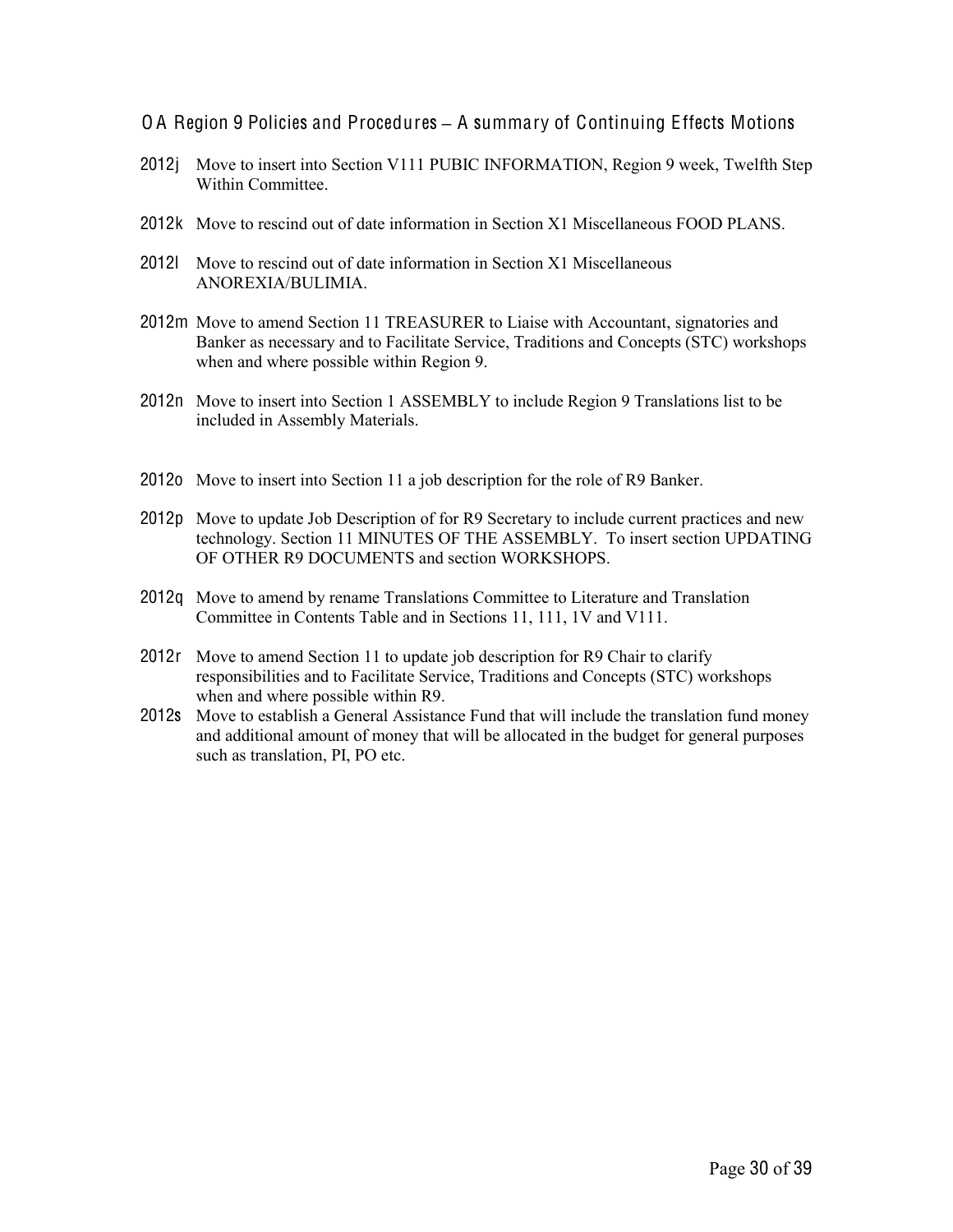# APPENDIX A Rescissions, Amendments and Deletions

1983c amended by 1999d and 2006g 1988c deleted in 2004 1988e amended by 2006h 1989a amended 2008h 1991a amended by 2004e 1991b amended by 1999e 1991e amended by 2004e 1991j amended by 1999k 1993b amended by 1999g 1994c amended by 2004e 1995a amended by 2006b 1995c amended by 2004e 1995j rescinded by 2011b 1995l amended by 1999h and rescinded by 2011b 1996a amended 1999b 1996b amended 1999c and 2011c 1996f amended 2002 j and 2010c 1996h amended by 2009e and 2011c 1997b amended by 2012q, 2012b and 2012c 1997c amended by 2004e 1997f rescinded by 2012l 1997g amended by 2008f 1997h rescinded by 2012l 1999a amended by 2006f 1999c amended by 2004e 1999d amended by 2006g 1999e amended by 2009c 1999g amended by 2004e 1999h amended by 2012r, 2012p and 2012m 2000a amended by 2004e 2001a amended by 2004e 2001b amended by 2004e 2001e rescinded by 2012i 2002a amended by 2006d 2002c rescinded by 2011b 2002d rescnded by 2012i 2002j amended by 2010c 2002l rescinded by 2012k 2004f amended by 2008b and 2011e 2005b rescinded by 2011b 2006f amended 2008d 2006g amended by 2012g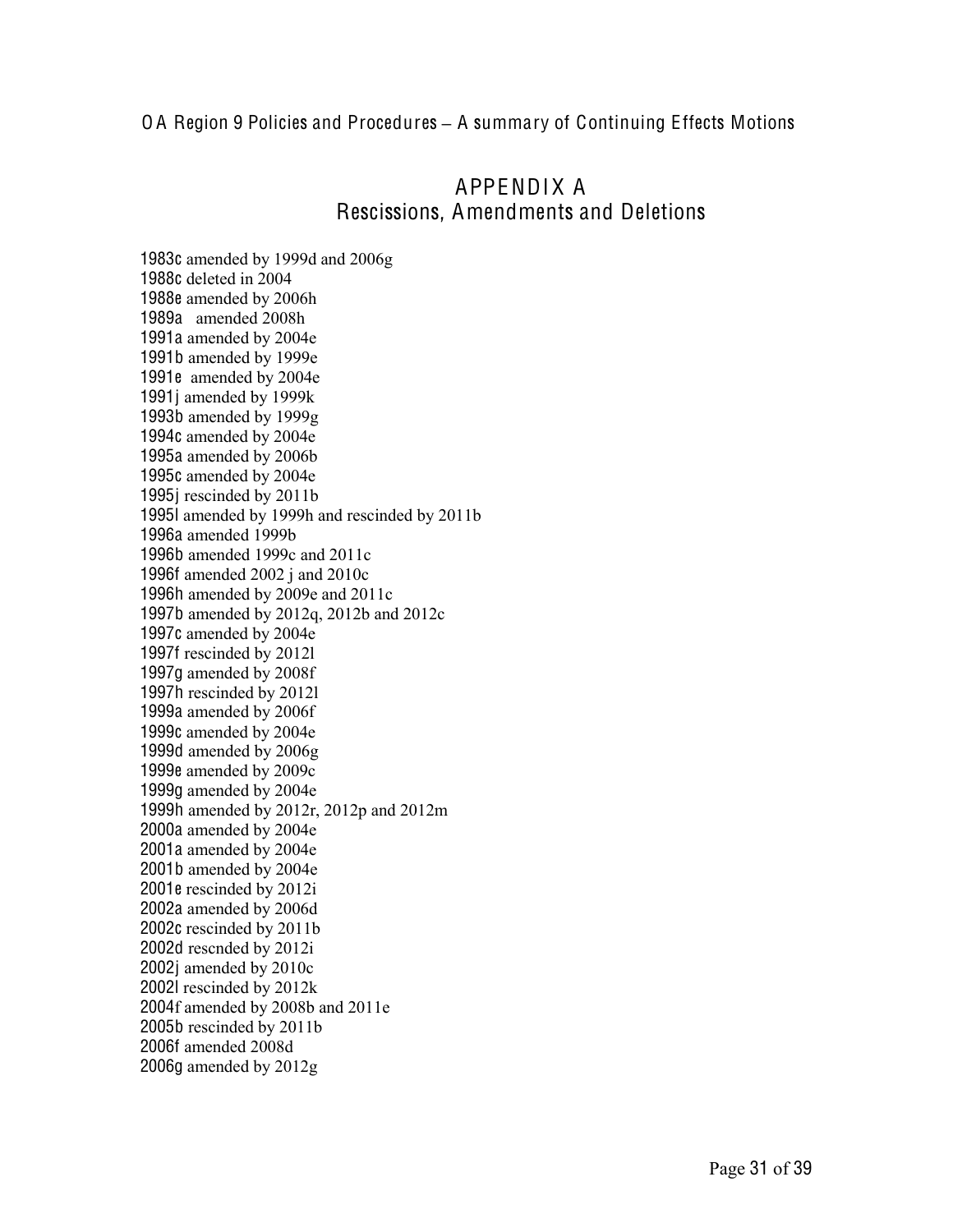2006h amended by 2007a 2008b amended by 2012e 2008d amended by 2009c 2008e amended by 2011d and 2012g 2008i amended by 2012q and 2012j 2008k amended by 2012q and 2012d 2010d amended by 2012b and 2012q 2011d amended by 2012g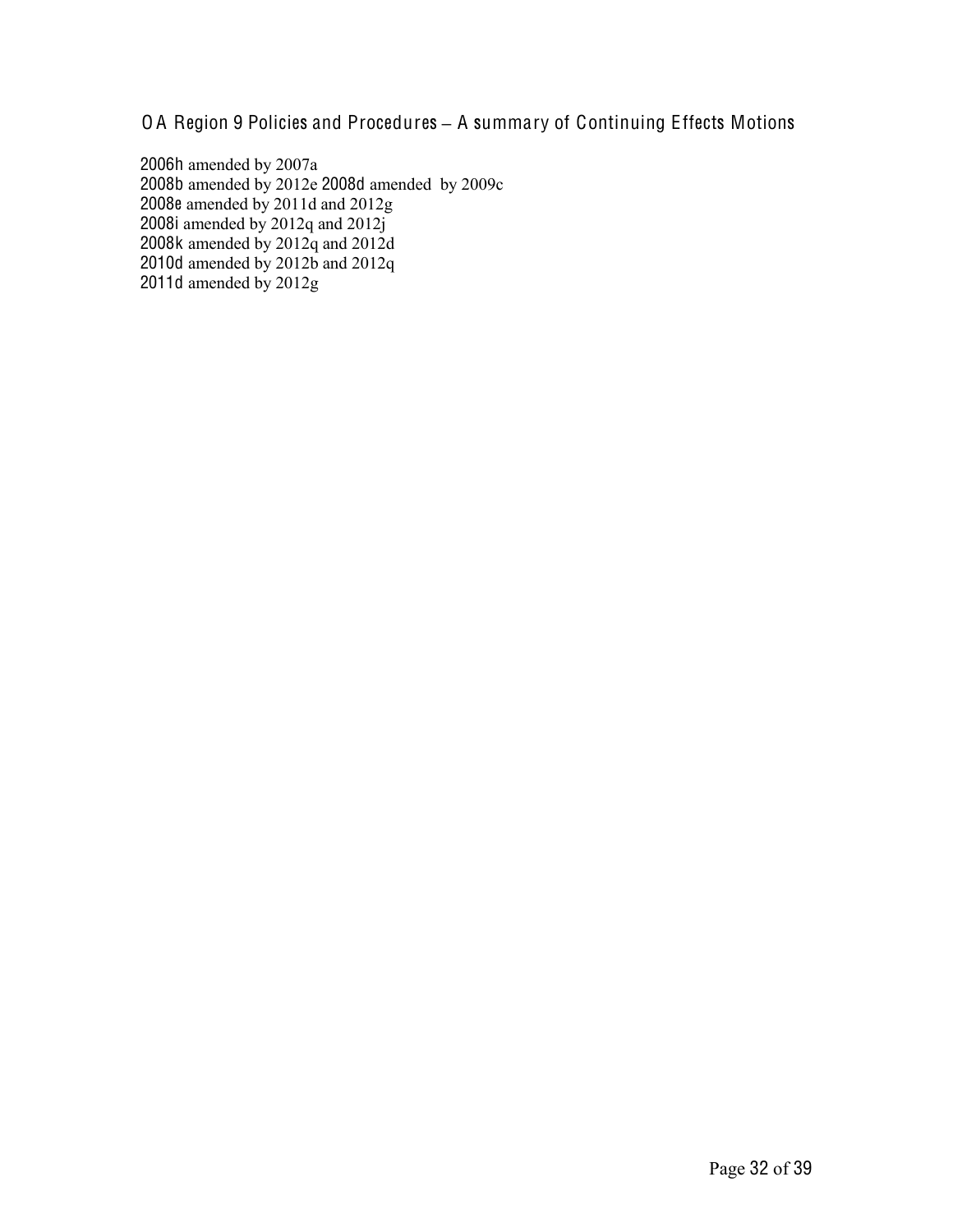### APPENDIX B

# OVEREATERS ANONYMOUS REGION 9 Assembly Procedures and suggestions **–**(Last updated November 2012)

This document has been prepared by Region 9 members who have helped to organise previous Region 9Assemblies and Conventions and whilst it is not intended to cover every eventuality, we hope it will be helpful for service bodies considering taking on this service so they know what to expect and for those in the process of organising to be a useful starting point for your committee discussions. This document will mostly concentrate on the Assembly part and leave the Convention part more open for your service body to arrange.

### SE C T IONS C O V ERED IN T HIS DO CUM ENT:

|        | SECTIONS COVERED IN THIS DOCUMENT:                         |
|--------|------------------------------------------------------------|
| Page 1 | <b>Bylaws</b>                                              |
| Page 2 | Timetable                                                  |
| Page 3 | Assembly Guidelines & Responsibilities for Region 9 Board: |
| Page 3 | Finance                                                    |
| Page 3 | Sub Committee                                              |
| Page 3 | Venue and Room Requirements                                |
| Page 4 | Food                                                       |
| Page 4 | Theme                                                      |
| Page 4 | <b>Flyers</b>                                              |
| Page 4 | Registration                                               |
| Page 5 | <b>Speakers</b>                                            |
| Page 5 | Voting & TimeKeeping                                       |
| Page 5 | Visitors                                                   |
| Page 5 | Convention                                                 |
| Page 6 | Strategic Plan                                             |
| Page 6 | Afterwards                                                 |

Page 6 Checklist

#### Bylaws

Extract from Article V of Bylaws (following 2010 Assembly) Section 1 Region 9 shall hold one Assembly per year.

A Region 9 Convention may also be held in conjunction with the Region 9 Assembly if the hosting Intergroup or National/Language Service Board is in a position to do so.

#### Section 2

Notification of this Assembly shall be mailed or emailed to all member groups, Intergroups, unaffiliated groups and National Service Boards at least six months prior to the date of the Assembly. The notification will include an invitation to the Assembly from the organising committee, the registration form to send a delegate, a blank new business motion, and bylaws amendment motion.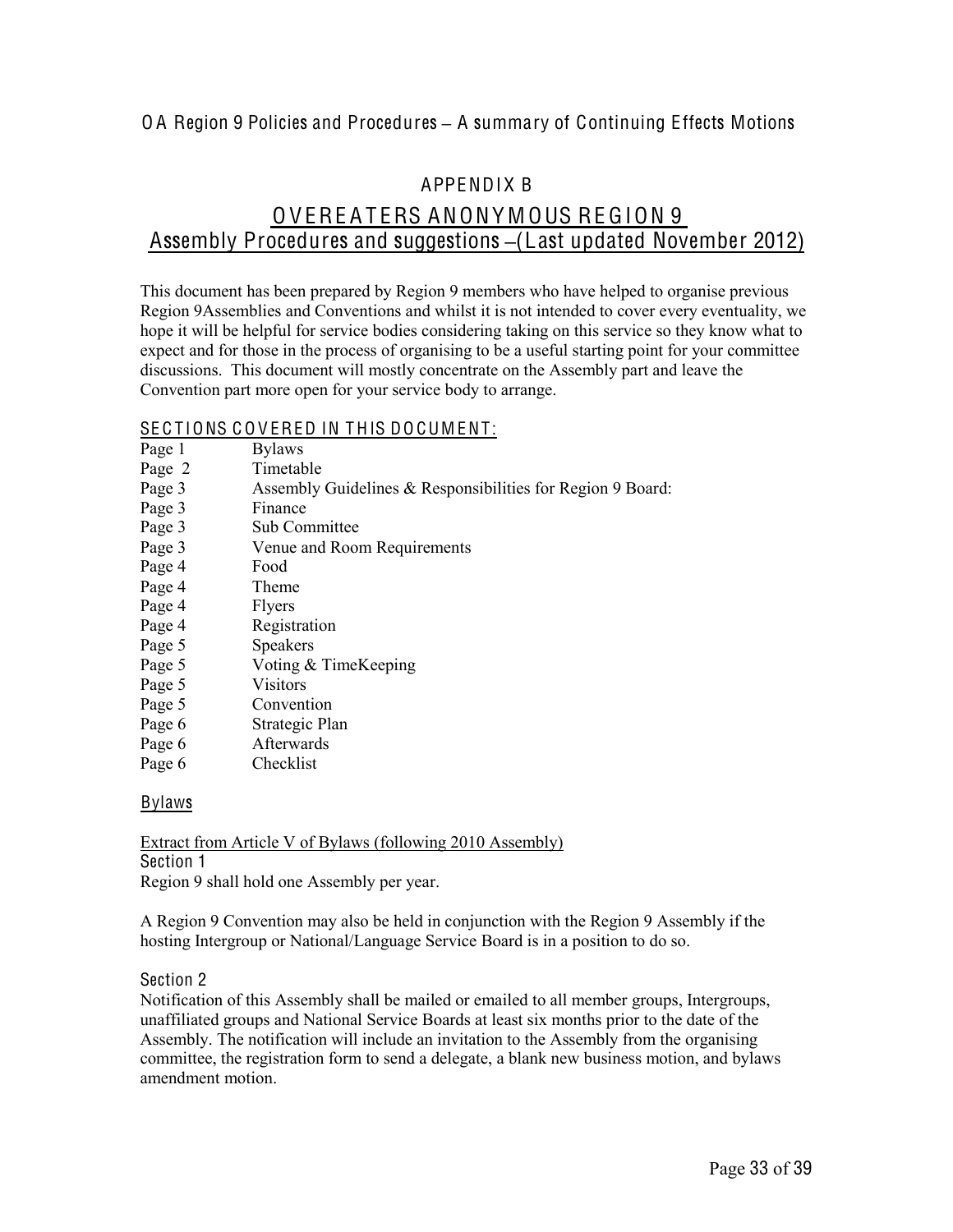Even though the Bylaws state that the notification need to go out 6 months prior to Assembly – there will be considerable organization beforehand and so it is best for the Region to let the fellowship know about the Assembly arrangements as early as possible to help facilitate travel arrangements and keep travel costs to a minimum etc and thus encourage attendance. The following are some suggestions:-

#### TIMETABLE

#### 2 Y E ARS IN ADV ANC E

- Service bodies need to be thinking about whether they can host the Region 9 Assembly a few years in advance of the assembly they might host. The service body will need to consider whether they have enough willing members to arrange what is necessary.
- The service body will need to do some research on the venue as to times available / costs / facilities / travel arrangements some two years in advance of the assembly. The venue needs to accommodate the assembly room, the committee rooms, representatives accommodation. It does not need to be lavish. It does however, need to accommodate OA members food plans, be clean and functional and reasonably easily to access by public transport.
- The service body will bring this information to the Region 9 Assembly that same Autumn – to be considered by the Assembly along with other service bodies.
- The Assembly will consider the date and venue suitability as well as the committee arrangements together with other service body proposals at that stage and will discuss and vote on all the proposals.
- The place and date of the Region 9 Assembly will be at the latest established at the Assembly prior.
- If successfully elected as R9 Assembly host, and once the date is confirmed then the committee need to book the venue as soon as possible.

#### ONE Y E AR PRIOR

- The hosting service body committee should then begin to put in place the various details of the Assembly and Convention. They will need a theme, speakers, packs of materials for the Convention if necessary, timetables for the weekend, meeting rooms etc.
- Confirm the theme with the Region 9 Board

#### NINE MONTHS PRIOR

 Ensure the flyer, invitation and registration forms has been prepared and sent to Region 9 Board 6 months in in advance of the Assembly

#### SIX MONTHS PRIOR

 Over the next few months, work on the finer details of the assembly, arrange speakers and any materials you need (voting cards, badges, handouts, etc), exact timetable for convention, liaise with venue, and receive registrations.

#### SIX WEEKS PRIOR

• Liaise with R9 Secretary regarding numbers of attendees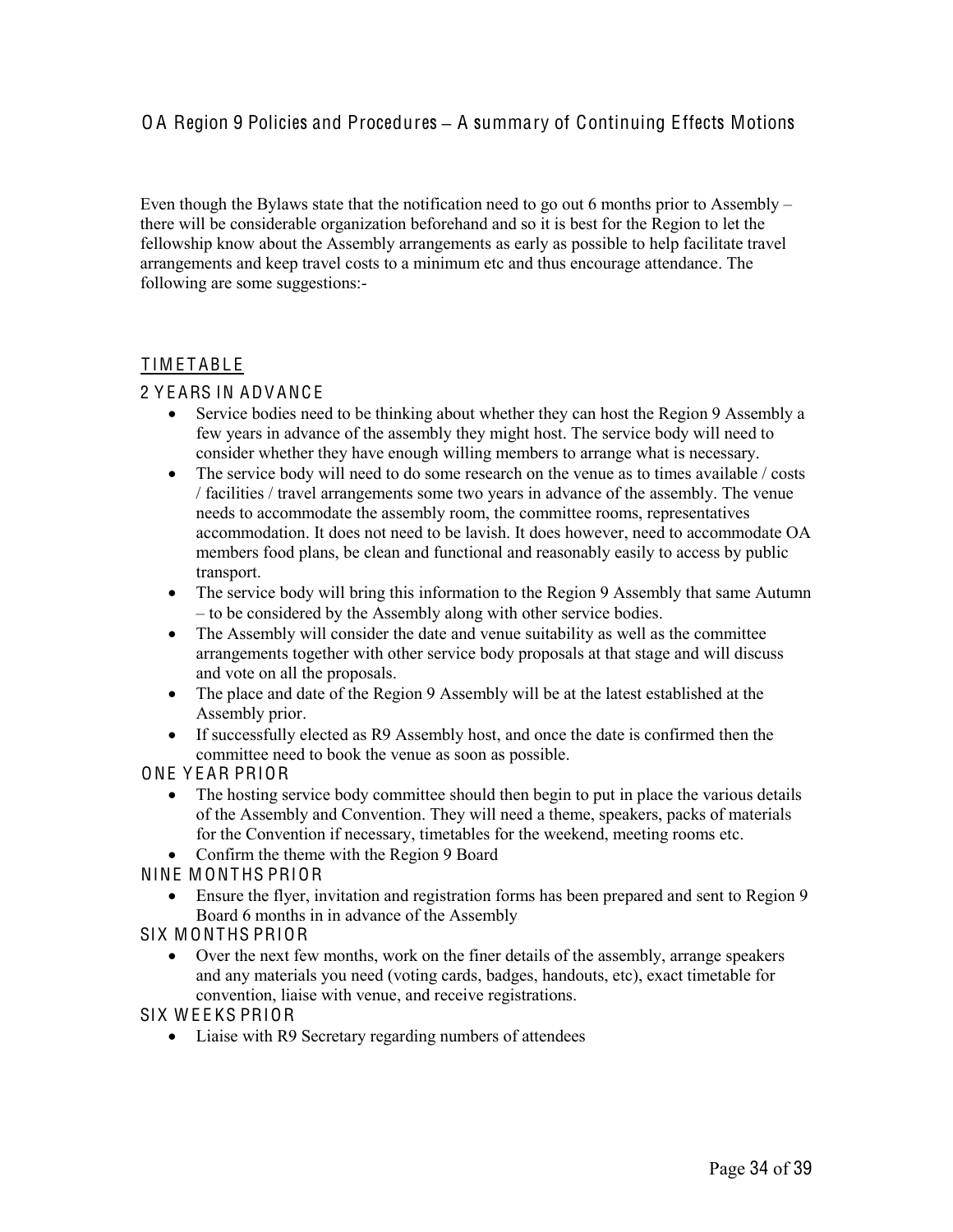#### ASSEMBLY GUIDELINES AND R9 BOARD RESPONSIBILITIES:

- The Region 9 board are responsible for organiSing and assembling the materials that the representatives will need for the assembly itself. The hosting intergroup do not need to get involved in the details of the assembly itself. However, the Chair and some of the organisers of workshops will often need various 'handouts' and schedules. There is usually 20 – 30 in attendance at the Assembly and to carry  $20 - 30$  copies of each piece of paper is often not possible due to air craft weight restrictions etc. If possible please arrange with the Chair if anything is needed to be copied – ahead of the Assembly.
- Once the venue has been organized the Region 9 Board members and OA Region 9 representatives will book their own accommodation directly with the venue and sort out who they are sharing a room with. Traditionally members will share rooms whenever possible to save costs.
- The hosting service body decides on the theme for the Convention (check with R9 Board).

#### F INANC ES:

- Region 9 will pay the expenses for attendance of the Region 9 Board (Chair, Secretary & Treasurer) which will include travel and accommodation and food for the Assembly & Convention. (Wed – Sun)
- Assembly registration fee will be collected by the Region 9 treasurer and will go to Region 9 – this will go towards the various expenses that the Region covers and will be included in the income as covered in the Region Budget.
- The service body that organizes the Assembly will collect any Convention registration fee following the Assembly. This should cover any costs that the Convention will incur. The Convention has historically made a considerable contribution to Region 9 after the Assembly / Convention by the hosting service body which is part of or the entire surplus for the Convention.
- To keep costs down often documents are printed by the hosts to save on luggage weight costs, if you are asked to print items, please consider printing each document on to a different colour paper as it helps delegates to easily identify documents

#### SUB COMMITTEE

- As you will be working as a Committee and are part of a Fellowship, please follow the Traditions, making all decisions by group conscience and unanimous agreement wherever possible. Members are expected to liaise closely with each other, consulting with the rest of the Committee when making decisions that affect the Assembly and/ or OA as a whole.
- A subcommittee to organize this sort of event is ideally made up of 4-6 OA members (less people means a lot of work for only a few people, too many and it becomes unwieldy)
- It is useful to have a chair for the committee to oversee the timetable and liaise with the R9 Board and a secretary to make notes of all telephone discussions / meetings / decisions made
- If you correspond by email, it is helpful to keep to one subject per email and to ensure that the subject is clear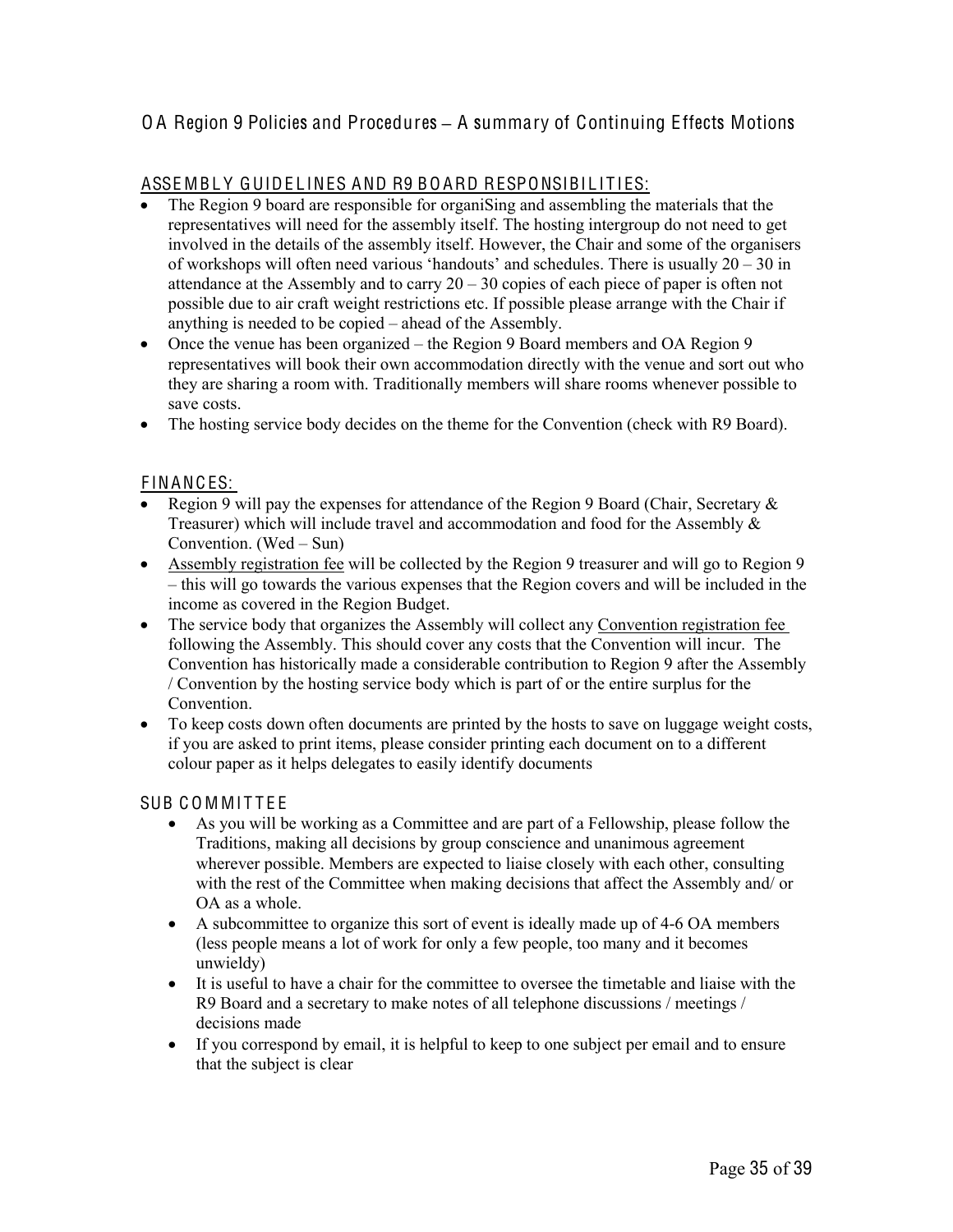### V ENUE RE QUIRM ENTS

- With regard to the room for the assembly meeting and any ancillary rooms for the committee meetings – it is normal for the Hosting service body to try to arrange with the hotel / venue that these rooms will be free as part of the organization of the weekend. This needs to be given careful consideration as there are no funds in the Region 9 budget to cover this aspect. We arrange the hotel in the autumn partly to accommodate the fact that it is cheaper than the summer. Hotels often accept that if a group takes their full quota of rooms – that is enough to then grant them use of the necessary meeting rooms to hold the assembly.
- Establish the no of representatives registered with the Region 9 Secretary approximately 6 weeks before the Assembly. Keep in touch with the Secretary after this date for late registrations. (Recently – this can be as many as 25 attendants to the Assembly + visitors).
- Organise the meeting room so that there is a meeting table space and chair available for each representative – arranged in an oblong style so that the Chair, Parliamentarian, Secretary and Treasurer can be seated at the 'top' of this oblong and thus see the representatives for voting and recognition purposes.
- Several people may be using laptops and will need access to power points (please do not agree to any additional rooms costs though without discussing with R9 board first)
- Each representative needs a card in front of them that shows their name, service body and / or Country that they are representing - that will be visible in front of them while they are seated. (NB It is not a requirement but in the past sometimes these cards have had the National Flag on them also).
- The representatives will also require a name badge that they will be required to wear to all meetings in order to be recognized. This will normally be on a string so that it can be hung around the neck or on a clip so that it can be pinned to the representative's clothing. The hosting service body prepares these at the same time as the cards for the places.
- The Chair will normally require a flip chart and pens and flip chart pad to use at the Assembly. This will need to be organized by the hosting service body –There maybe call for one / two microphones depending on the room.
- Occasionally the Chair / Secretary / Treasurer may require an overhead projector. Once again there is not a budget for these items in the Region 9 finances so it is a good idea that if there is a charge - that we know what they are ahead of time so that the Region 9 Board can make the decision of whether to have these services or not. Often hotels try to raise their revenue / re-coup their expenses by charging for these sorts of services – Region 9 avoid this if at all possible and at best pay only a minimum.
- Committee Meetings are usually held in a different room from the Main assembly room and often are several small rooms so that each committee has enough space to work without disturbing each other
- The R9 Board hold a meeting at the end of the Assembly, please ensure there is a suitable room for up to 6 people

#### F O OD

 Be very clear from the outset about our specific needs (e.g. people bringing in their own food, buffet style meals) and ask the hotel how they would propose to cater for them.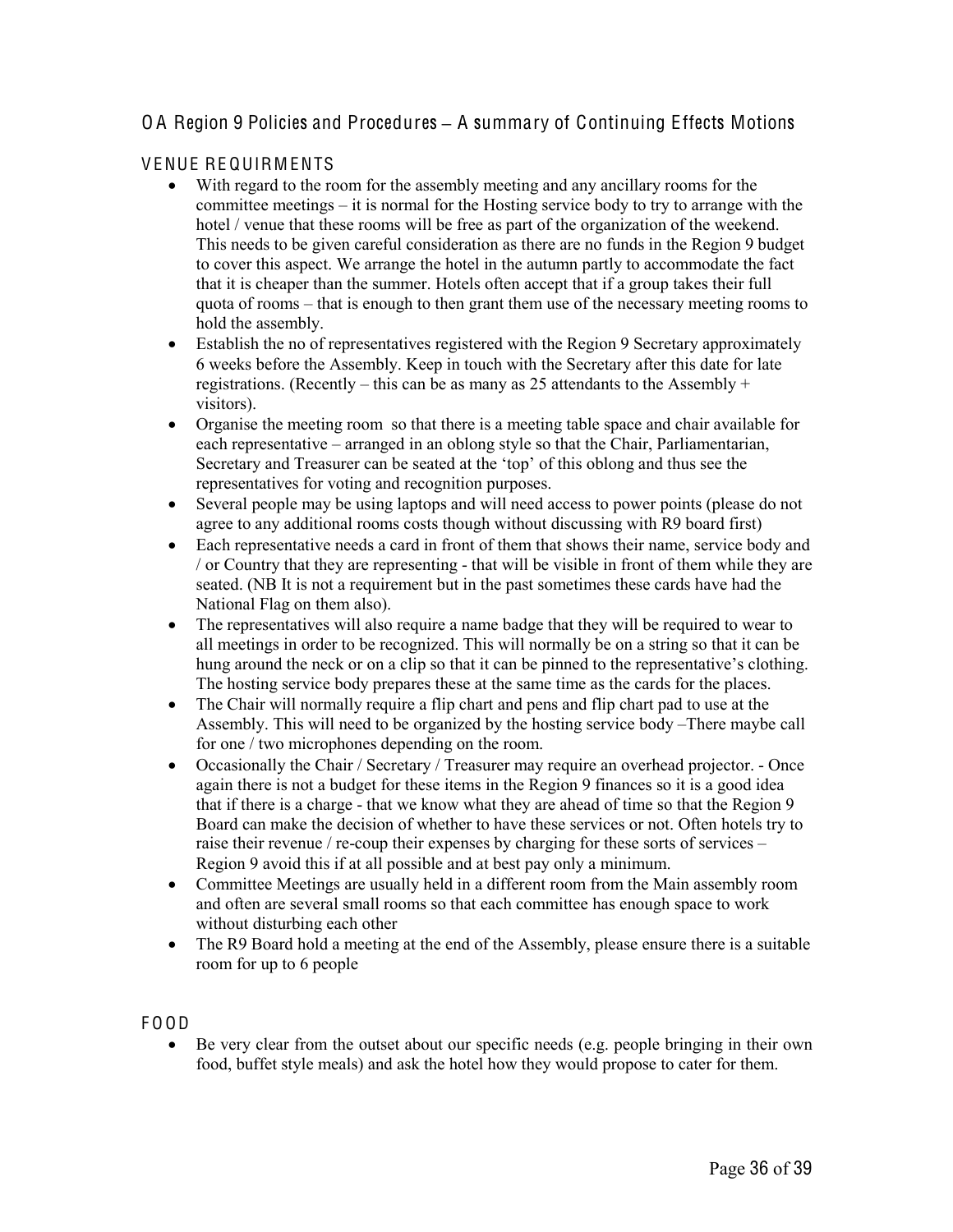- Discuss a menu, first with the committee and then with the hotel. Usually sugar-free, most sauces served separately, and some wheat-free, dairy-free and vegetarian options.
- Served buffet style works best for all meals. A label in front of dishes on the buffet is helpful saying e.g. *"Chicken Stir fry, sugar and wheat free"*. It is normal to give the hotel clear guidelines with regard to the food and to monitor this closely near to the date preferably by agreeing menus.
- Meal times need to be discussed with venue and R9 Board so that the timetable can be worked out
- It is also useful to provide details to delegates about proximity to supermarkets etc

#### **FLYERS**

- Put at least 2 contact numbers / 2 email addresses on the flyer and preferably 3. One mobile, one landline and two email addresses is ideal.
- Put an address on where people can send the completed delegate registration forms and cheques.
- On the booking form put in a section where they can indicate if they are booking for the Assembly / Convention or Both
- Put a deadline to receive registrations / book with hotel
- Put details of the nearest train station and airport, plus the venue postcode for those driving with satellite navigation.
- On the flyer put some directions and or a map

#### **REGISTRATION**

- It is obviously preferable to get as many registrations in early as possible, although be prepared for some at the last moment
- Be prepared for quite a lot of enquiries, (often asking about things that you have carefully written on your flyer!)
- Exercise Reep a note of who is paying for which day(s) as this obviously affects the money distribution at the end)
- Have a cash box with a float at the Assembly / Convention itself
- Name badges which also indicate which service body they are representing or if R9 Board member or visitor

#### **SPEAKERS**

- The Board will be on call to take part and speak at workshops during the Convention. They have been elected as R9 Board members and act in that capacity – but they are first and foremost OA members in recovery. Please use that recovery. It is important that service is 'seen' by those attending the Convention – albeit not in a grandiose way. When OA officers are seen to take part in the business part as well as the convention – it spreads the message of the necessity of service. Often – there are motions passed at the Assembly which need circulating to the fellowship as soon as possible. Please consider this when scheduling your Convention workshops / meetings.
- Speakers may need to be timed, have a timer available in case
- It is best for speakers to be qualified by the committee prior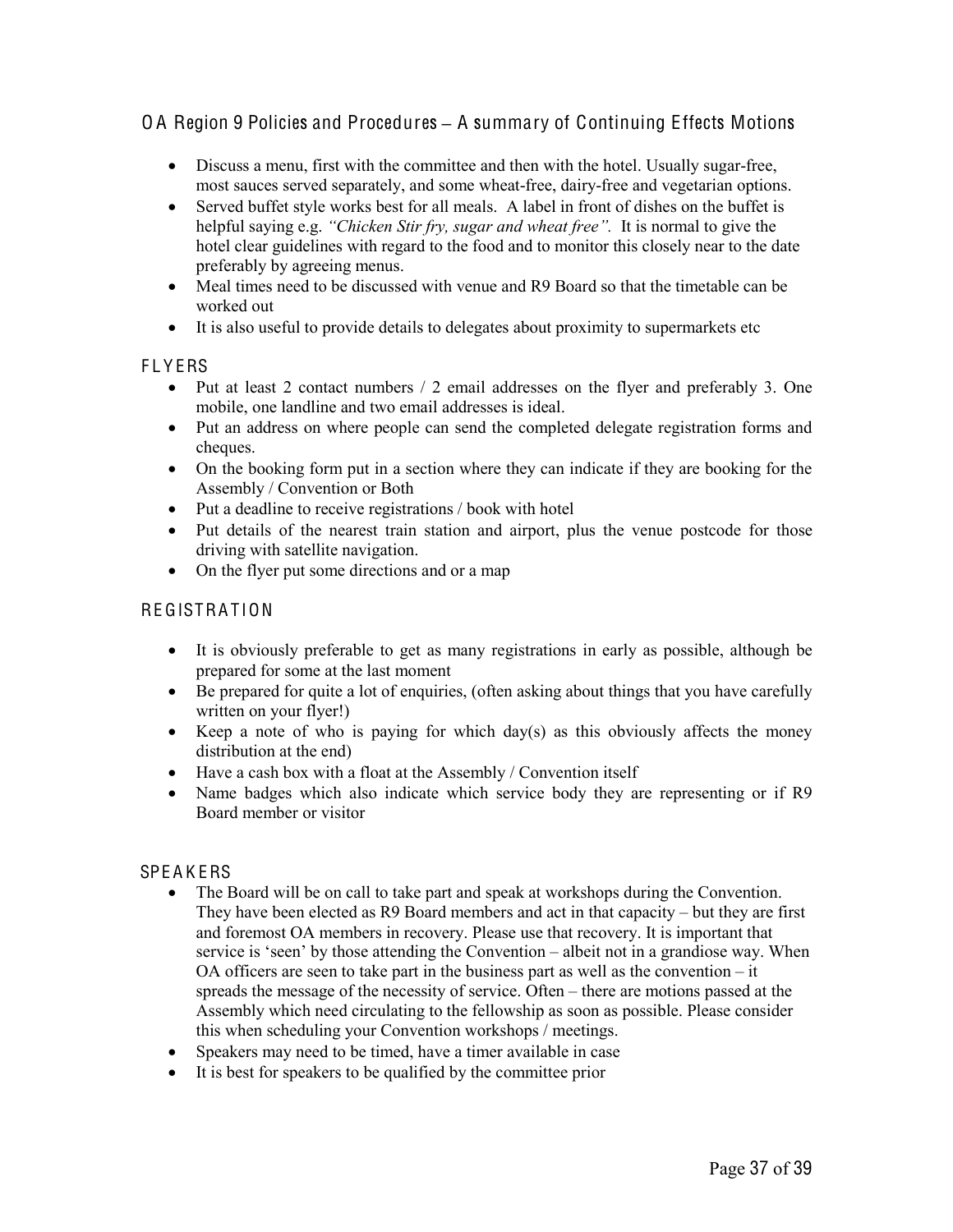- Please ask speakers stay within the spirit of the Traditions, e.g., no reference to outside issues (such as mentioning by name books, therapies, religions, other weight loss programmes, or undue focusing on such outside issues)
- Some thoughts for speakers when they introduce themselves:
	- 1) How long have you been in programme?
	- 2) How long have you been abstinent?
	- 3) Define this abstinence, what it is for you.
	- 4) Outline your physical recovery, weight loss / (gain if anorexic) , how long maintained
	- 5) Describe the daily actions that you take in order to maintain this recovery.
	- 6) Then move onto the topic, following the format of what you were like, what happened, and what you are like now as it relates to the topic. OA members especially like to hear about *what you actually did or do* to keep well or to change in respect of the topic.

#### VOTING AND TIMEKEEPING

- At the Assembly votes will need to be taken and possibly ballots which need to be counted by people who are not eligible to vote. Please discuss this with R9 Board and see if you need to have any coloured card on hand, voting ballots, boxes to collect ballots in and non-voting members able to assist with this.
- A non voting member with a stopwatch and a bell available as a timekeeper is very useful especially during the Assembly

#### VISITORS

Visitors are welcome to attend the Assembly and Convention, at the Assembly it is important that they are not seated with the delegates at the table but preferably in a row / seats behind or at edge of room. Visitors should leave the assembly room if they wish to talk to one another.

#### C ONV ENT ION

The convention is best described by those who have attended a number of conventions, and we recommend speaking to previous organizers.

It is worth considering the following:

- Early Bird and Night Owl Meetings (during assembly as well as convention) the easiest way to arrange these is with a Pocket Reference Guide and a list of topics (see Strategic Plan if you need inspiration)
- Translating Speakers into your local language
- Free Time
- Entertainment on Saturday evening, this has been done in many forms plays, meetings, celebration of recovery, free time, dancing, singing, all sorts!